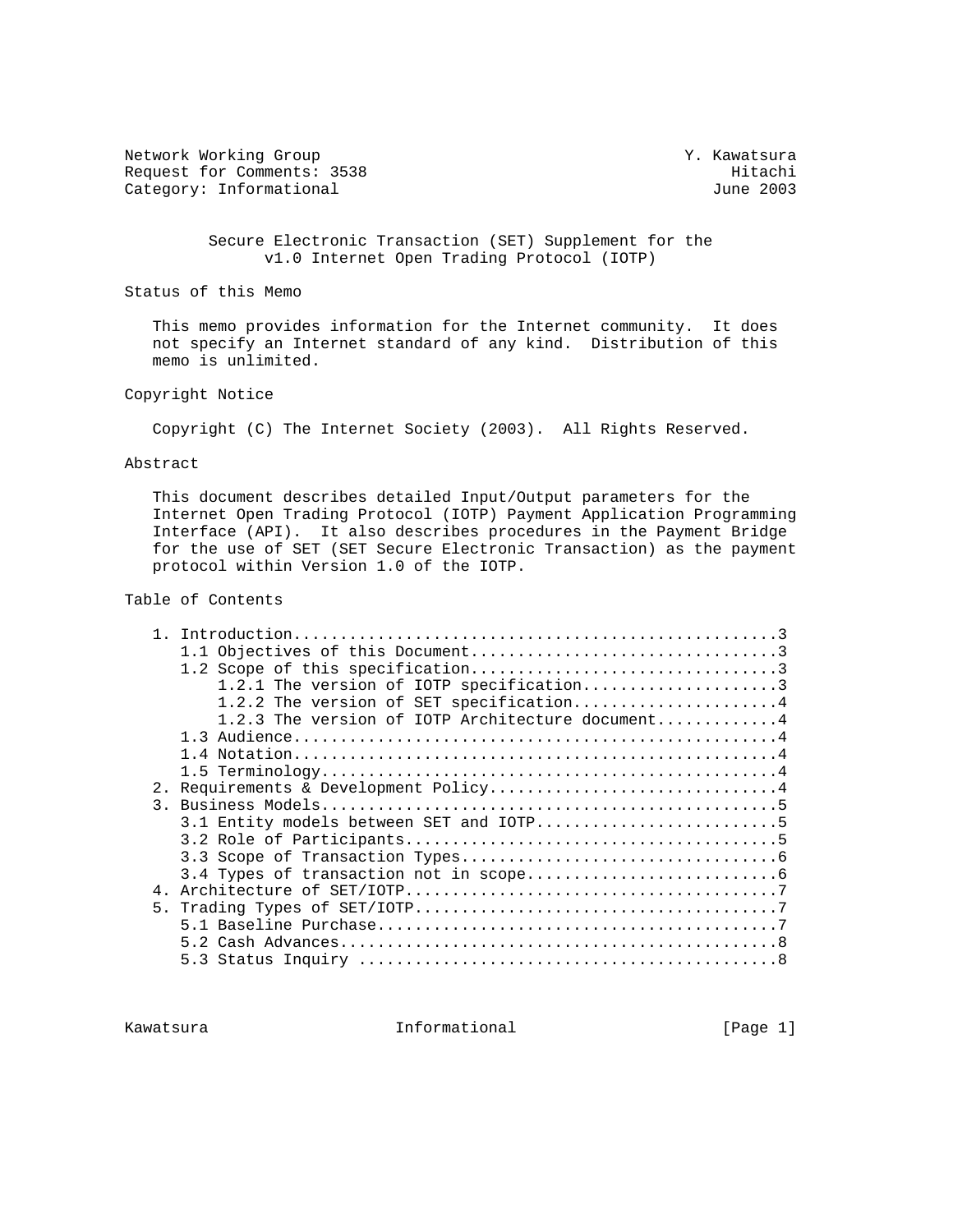|  | 6.1.1 Brand Independent Baseline Purchase9                        |
|--|-------------------------------------------------------------------|
|  | 6.1.2 Brand Dependent Baseline Purchase13                         |
|  |                                                                   |
|  |                                                                   |
|  |                                                                   |
|  | 7.1 Brand Compilation Related API Calls16                         |
|  | 7.1.1 Find Accepted Payment Brand16                               |
|  | 7.1.2 Find Accepted Payment Protocol17                            |
|  | 7.1.3 Get Payment Initialization Data18                           |
|  | 7.1.4 Inquire Authentication Challenge19                          |
|  |                                                                   |
|  | 7.1.6 Check Authentication Response19                             |
|  | 7.2 Brand Selection Related API Calls20                           |
|  | 7.2.1 Find Payment Instrument20                                   |
|  | 7.2.2 Check Payment Possibility21                                 |
|  | 7.3 Payment Transaction Related API Calls22                       |
|  | 7.3.1 Start Payment Consumer22                                    |
|  | 7.3.2 Start Payment Payment Handler23                             |
|  | 7.3.3 Resume Payment Consumer24                                   |
|  |                                                                   |
|  | 7.3.5. Change Process State26                                     |
|  |                                                                   |
|  | 7.4.1 Payment Instrument Inquiry26                                |
|  | 7.4.2 Inquire Pending Payment26                                   |
|  |                                                                   |
|  | 7.5 Payment Related Inquiry API Calls27                           |
|  |                                                                   |
|  |                                                                   |
|  |                                                                   |
|  |                                                                   |
|  | 7.5.5 Inquire Payment Status30                                    |
|  |                                                                   |
|  | 8.1 Relationships between them for IOTP Purchase/Cash Advances.30 |
|  |                                                                   |
|  | 8.2.1 Definition of BrandId31                                     |
|  | 8.2.2 Definition of ProtocolBrandId31                             |
|  | 8.2.3 Definition of ProtocolId33                                  |
|  | 8.2.4 Relationship between Ids33                                  |
|  |                                                                   |
|  | 8.3.1 FindAcceptedPaymentProtocol Function34                      |
|  | 8.3.2 FindPaymentInstrument Function35                            |
|  | 8.3.3 GetPaymentInitializationData Function36                     |
|  |                                                                   |
|  | 8.4.1 StartPaymentConsumer Function37                             |
|  | 8.4.2 StartPaymentPaymentHandler Function41                       |
|  | 8.4.3 ContinueProcess Function (Consumer Side)42                  |
|  |                                                                   |

Kawatsura 10 Informational 111 [Page 2]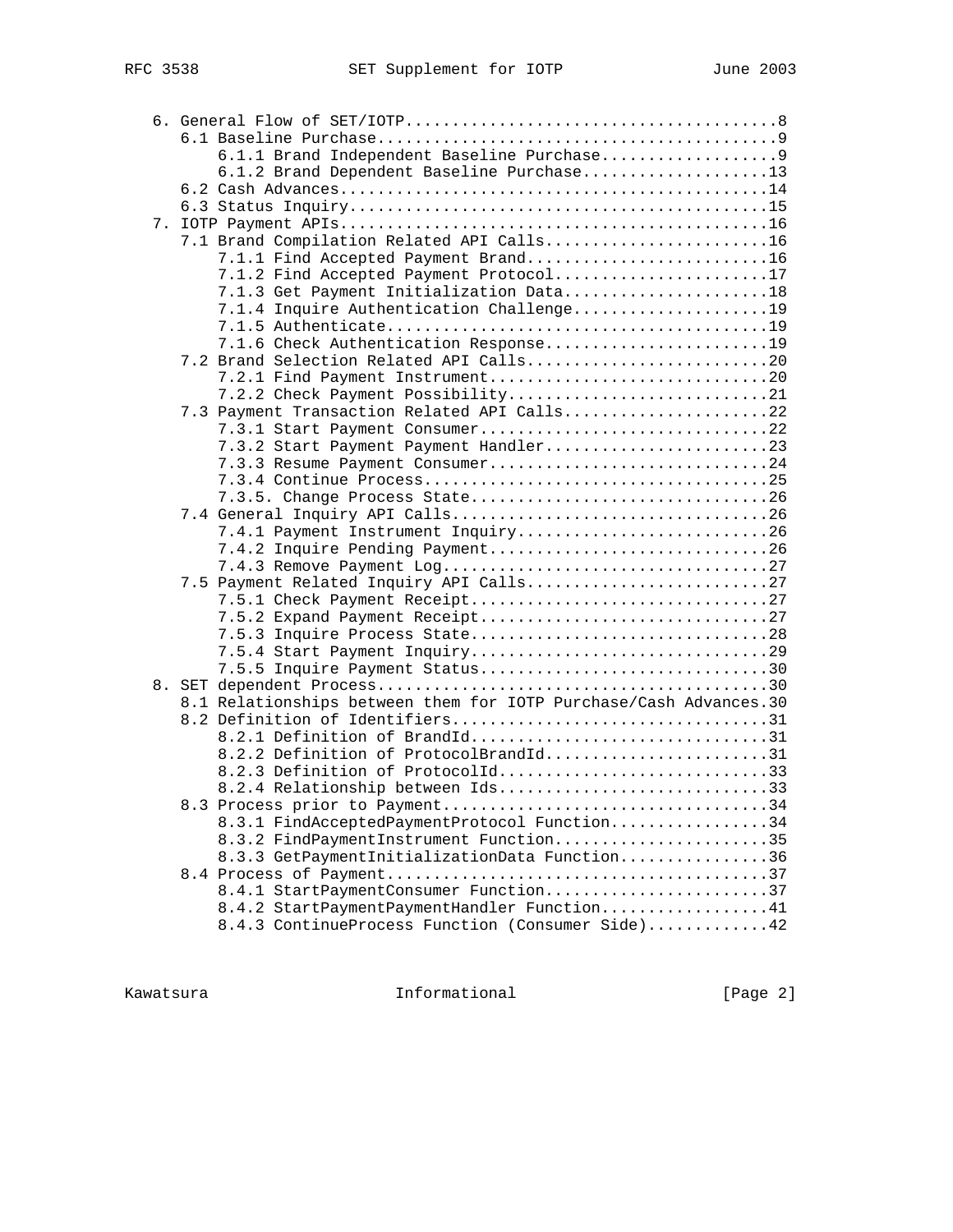| טכככ סי |  |  |
|---------|--|--|
|         |  |  |
|         |  |  |
|         |  |  |

| 8.4.4 ContinueProcess Function (Payment Handler Side)43         |
|-----------------------------------------------------------------|
| 8.4.5 InquireProcessState Function45                            |
|                                                                 |
| 8.5.1 CheckPayReceipt Function45                                |
| 8.5.2 ExpandPayReceipt Function45                               |
|                                                                 |
|                                                                 |
| 8.8 SET Scheme Specific Authentication on IOTP47                |
|                                                                 |
| 8.9.1 SET Bridge ProcessState of Consumer48                     |
| 8.9.2 SET Bridge ProcessState of Payment Handler49              |
| 8.10 Relationship between Pay Step and Deliv Step on SET/IOTP49 |
|                                                                 |
|                                                                 |
|                                                                 |
|                                                                 |
|                                                                 |
| 9.2 IOTP Level Error (OAC Error)52                              |
| 9.3 IOTP Level Error (SET Bridge Error)52                       |
| 9.4 SET Level Error (SET Technical Error)52                     |
| 9.4.1 SET Initiation Error52                                    |
| $9.4.2$ SET Transaction Error53                                 |
| 9.5 SET Level Error (SET Business Error)53                      |
|                                                                 |
|                                                                 |
|                                                                 |
|                                                                 |
|                                                                 |
|                                                                 |

1. Introduction

This chapter describes the outline of this document.

1.1 Objectives of this Document

 This document describes how SET (SET Secure Electronic Transaction) works within the IOTP (Internet Open Trading Protocol).

- 1.2 Scope of this specification
- 1.2.1 The version of IOTP specification

This document is written based on IOTP Version 1.0 [RFC 2801].

Kawatsura 10 Informational 111 [Page 3]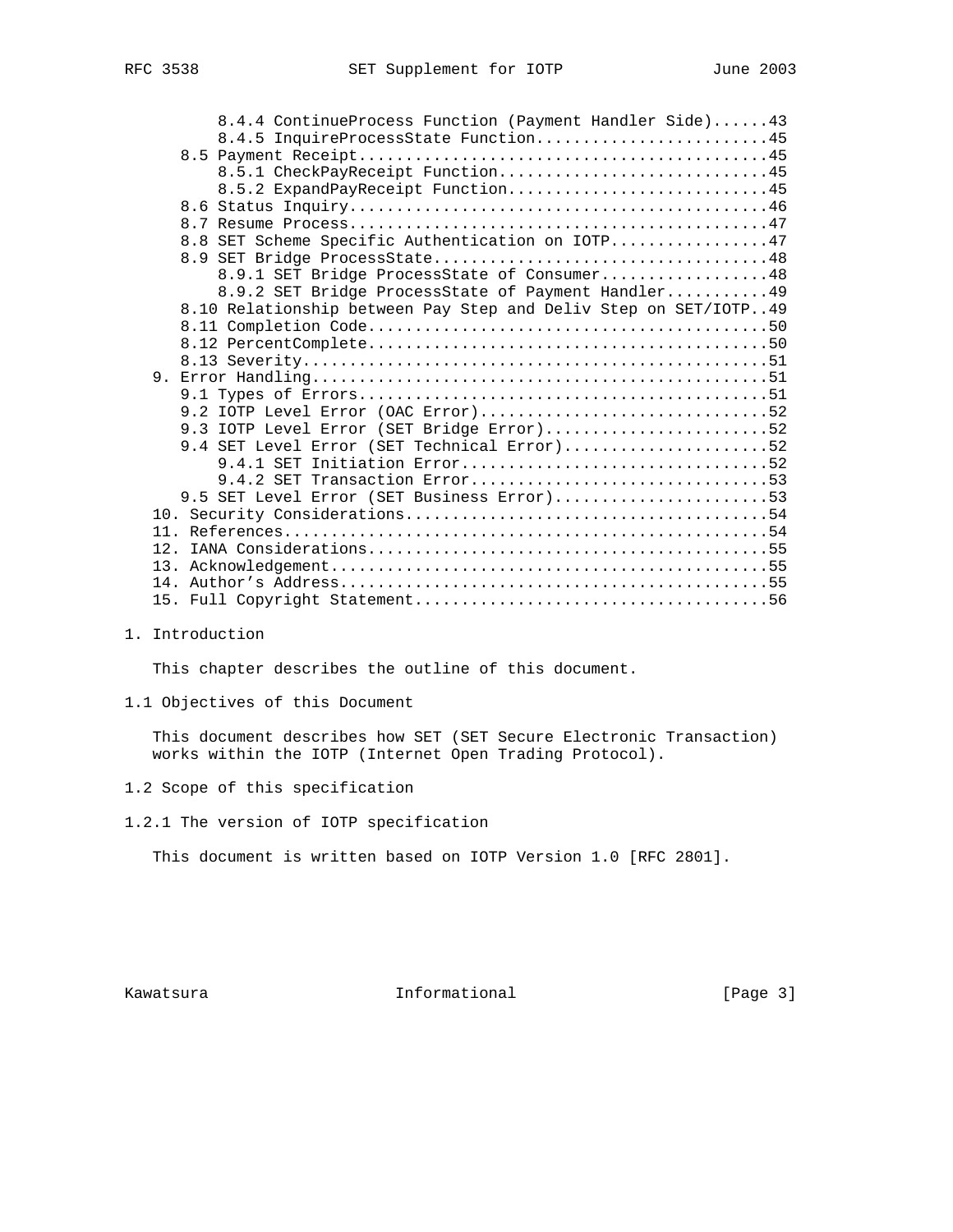1.2.2 The version of SET specification

This document is written based on SET Version 1.0 [SET].

1.2.3 The version of IOTP Architecture document

 This document is written based on IOTP Payment API document Version 1.0 [IOTP Payment API].

1.3 Audience

 This document is indented for readers who are familiar with the following documents:

- 1) IOTP Specification Version 1.0 [RFC 2801]
- 2) SET Specification, in particular Book 2:Programmer's Guide and Book3:Formal Protocol Definition,
- 3) External Interface Guide to SET Secure Electronic Transaction
- 4) Internet Open Trading Supplement: Architecture and Payment API [IOTP API]

1.4 Notation

SET Messages and Elements are described with the prefix "SET".

 Examples: SET PRes SET OD SET SaleDetail

1.5 Terminology

This document uses the following terms:

 SET/IOTP The specification described in this document. SET related message Both SET Messages and SET Initiation Messages

2. Requirements & Development Policy

 This chapter describes the requirements and development policies of SET/IOTP.

The requirements of SET/IOTP are as follows:

 o To be based on SET specifications. Interoperability at the payment level must be maintained.

Kawatsura 10 1nformational 1999 (Page 4)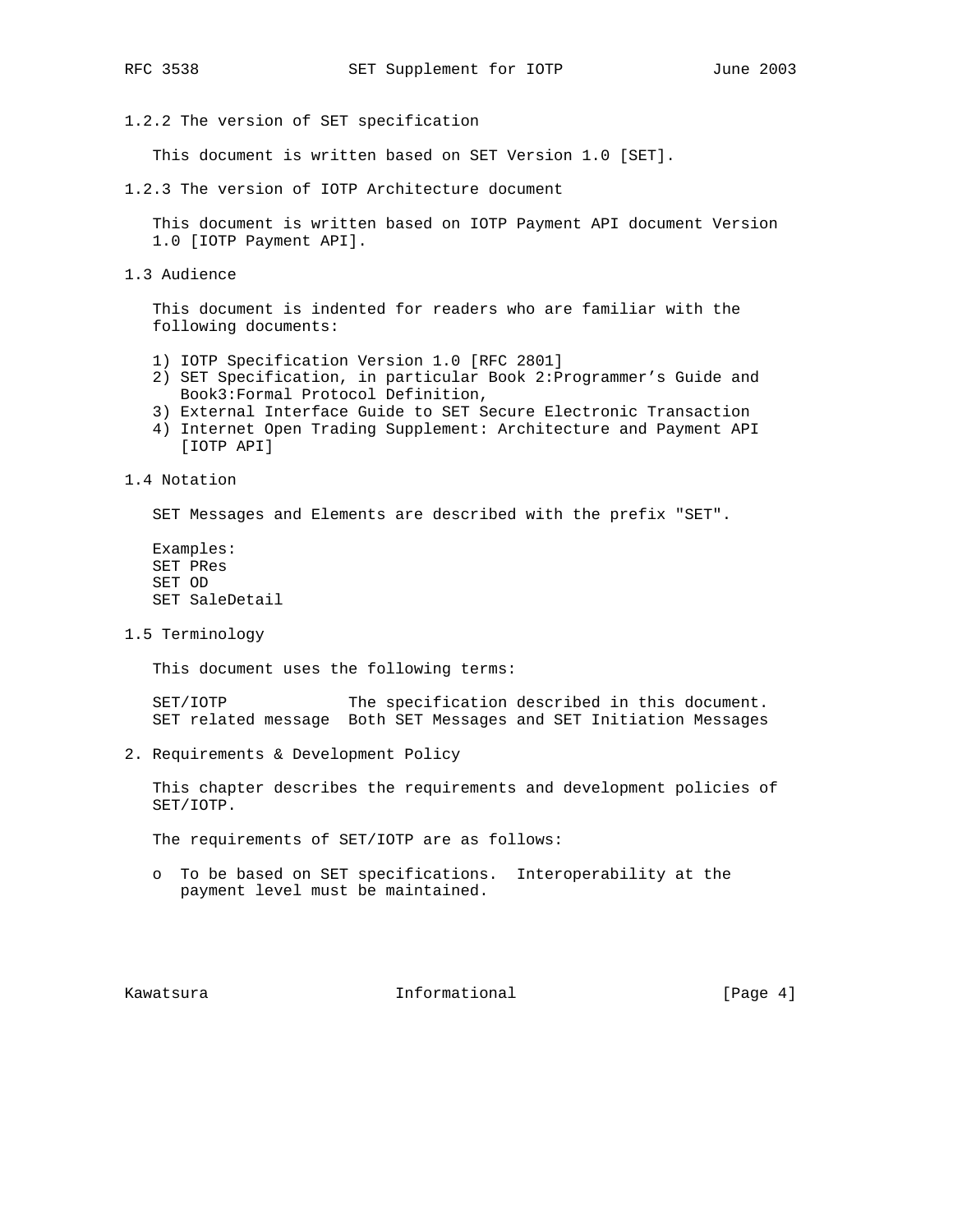- o To not enforce modifications which are specific to SET/IOTP. General features of IOTP should not be tampered with to cater to a particular payment method.
- o To keep integrity between IOTP and SET. Inconstancy must not be raised between IOTP and SET elements when they have the same meaning.

The development policy of SET/IOTP is as follows:

- o To minimize the number of message round trips
- o To minimize the length of messages
- 3. Business Models

 This chapter describes the difference in entity models between SET and IOTP, the definitions of Trading Roles in SET/IOTP, and the scope of SET/IOTP.

3.1 Entity models between SET and IOTP

 The following table describes how SET and IOTP entities correspond to each other.

| IOTP Entity            |                                    | SET Entity            |  |  |
|------------------------|------------------------------------|-----------------------|--|--|
| Consumer               | $\left\langle - - - \right\rangle$ | Card Holder           |  |  |
| Merchant               | $\leftarrow$ - - >                 | Merchant (Initiation) |  |  |
| Payment Handler <--->  |                                    | Merchant (Payment)    |  |  |
| Delivery Handler <---> |                                    | None                  |  |  |
| None                   | <u> &lt; - - - &gt;</u>            | Acquirer              |  |  |

Figure 1 Entity Models between SET and IOTP

3.2 Role of Participants

The following table describes the trading roles in SET/IOTP.

 Trading Roles Role ------------------------------------------------------------- Consumer An Individual who purchases goods and/or services, and pays for the value received by choosing a SET Transaction. This individual corresponds with the CardHolder in SET.

Kawatsura 10 1nformational 1999 [Page 5]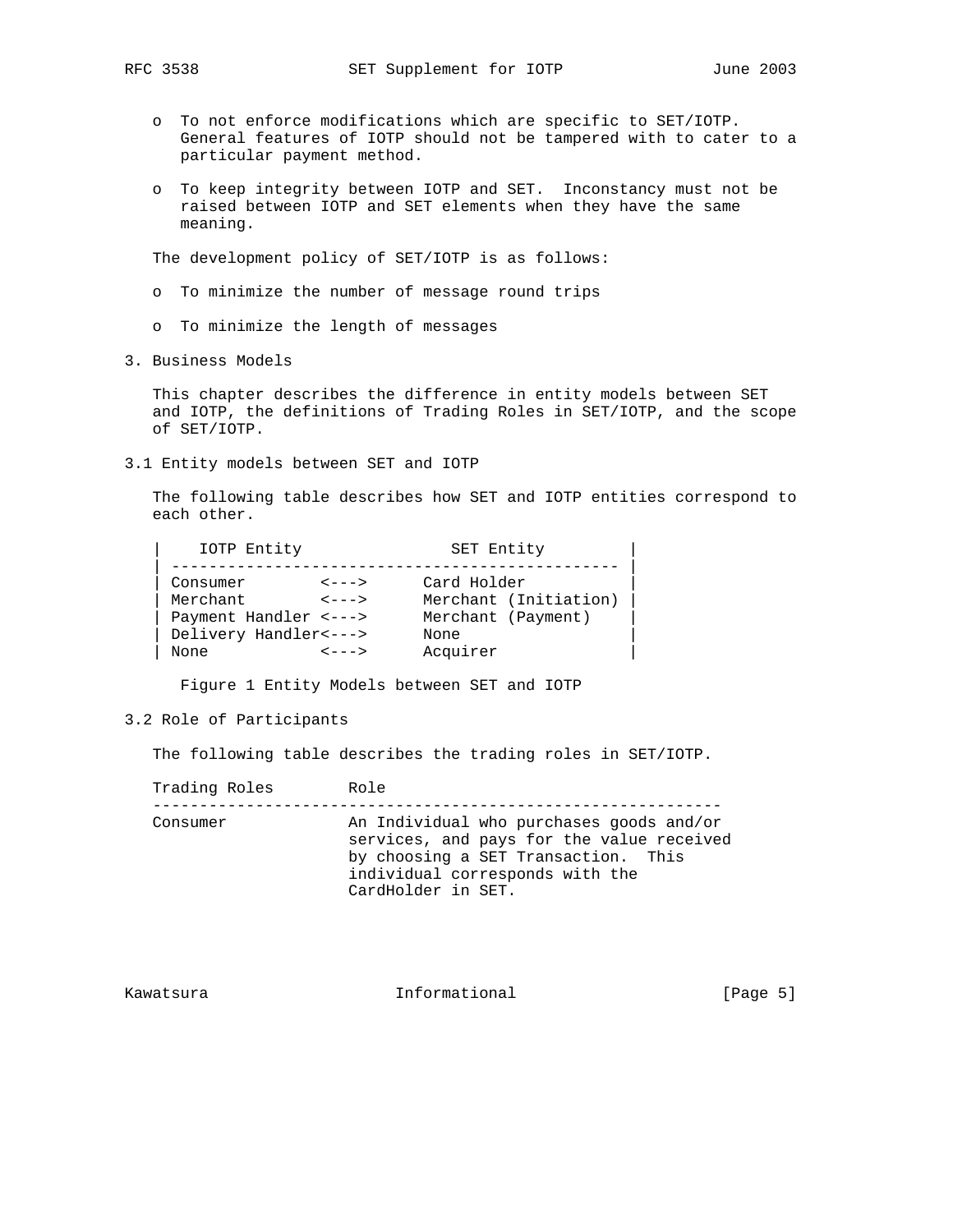| Merchant                  | An organization that provides goods and/or<br>services for purchase, accepts payment<br>methods, delivers invoices and triggers<br>payment processes. |
|---------------------------|-------------------------------------------------------------------------------------------------------------------------------------------------------|
| Payment Handler           | An organization that processes negotiations on<br>payments including SET payment transactions.                                                        |
| Delivery Handler          | An Organization that ships digital or physical<br>goods to the Consumer.                                                                              |
| Customer Care<br>Provider | The same as in [RFC 2801].                                                                                                                            |
| Merchant Care<br>Provider | The same as in [RFC 2801].                                                                                                                            |

RFC 3538 SET Supplement for IOTP June 2003

3.3 Scope of Transaction Types

 The types of IOTP transactions that are supported in this document are as follows:

- o Brand Independent Baseline Purchase when SET is used for payment
- o Brand Dependent Baseline Purchase when SET is used for payment
- o Cash Advances (Brand Independent and Brand Dependent case)
- o Status Inquiry on SET payments
- 3.4 Types of transaction not in scope

 The types of transactions that are NOT covered in this document are as follows:

- o Credit Reversal Process
- o Customer Care Service with Consumer Related SET Certificate Registration
- o Customer Care Service with Consumer Related SET Certificate Registration Inquiry

Kawatsura 10 1nformational 1999 (Page 6)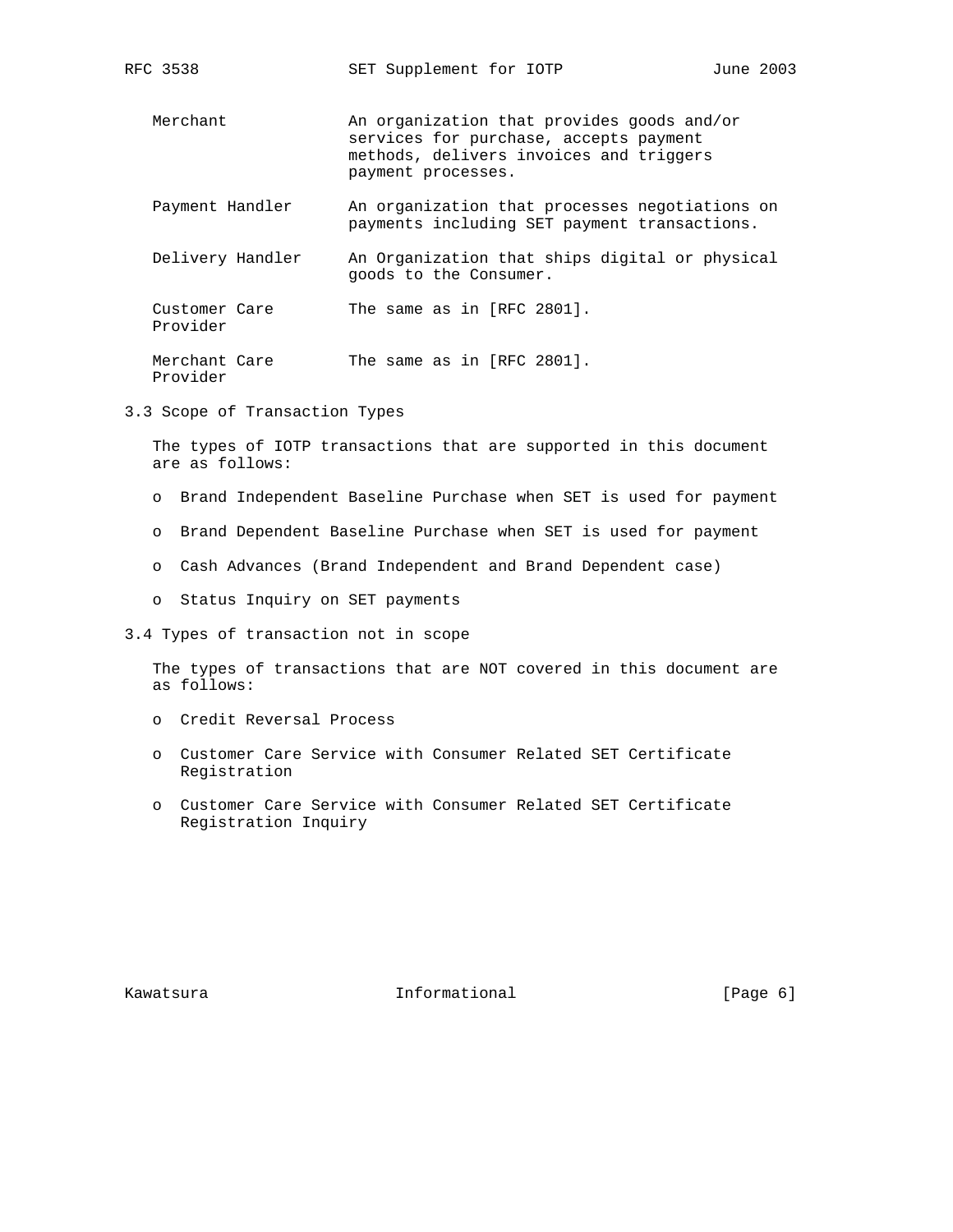# 4. Architecture of SET/IOTP

 SET/IOTP Architecture is as follows: IOTP client (Consumer) <---------------> IOTP server (Merchant) ^ Internet ^ | IOTP Payment | IOTP Payment | IOTP Payment | IOTP Payment | IOTP Payment | IOTP Payment | IOTP Payment | IOTP Payment | IOTP Payment | IOTP Payment | IOTP Payment | IOTP Payment | IOTP Payment | IOTP Payment | IOTP Payme | API | API v v IOTP/Payment Bridge IOTP/Payment Bridge  $\wedge$   $\wedge$   $\wedge$   $\wedge$   $\wedge$   $\wedge$   $\wedge$   $\wedge$   $\wedge$   $\wedge$   $\wedge$   $\wedge$   $\wedge$   $\wedge$   $\wedge$   $\wedge$   $\wedge$   $\wedge$   $\wedge$   $\wedge$   $\wedge$   $\wedge$   $\wedge$   $\wedge$   $\wedge$   $\wedge$   $\wedge$   $\wedge$   $\wedge$   $\wedge$   $\wedge$   $\wedge$   $\wedge$   $\wedge$   $\wedge$   $\wedge$   $\wedge$  | Existing Payment APIs, e.g., | | SET, Mondex, etc. | v v Existing Payment Software Existing Payment Software

Figure 2 SET/IOTP Architecture

 IOTP Application Core (OAC): Software that processes IOTP messages. IOTP Payment Bridge (OPB): Interface between OAC and Existing Payment Software. SET Bridge is also an interface between OAC and SET Core.

 Existing Payment Software (EPS): Existing Software that processes Payments. The SET Core is software that supports mechanisms in SET specification from Book1 to Book3. EPS does NOT necessarily have to implement the SET Initiation Processor, which is specified in SET EIG. SET Related Module Both SET related OPB and EPS.

5. Trading Types of SET/IOTP

This chapter describes the outline of SET/IOTP trading types.

5.1 Baseline Purchase

 Three steps will take place in a Baseline Purchase in the following order:

(1) Offer Step

 Consumer selects goods/services over the Internet, for instance on the web, and then chooses the payment method (SET is selected), the SET brand, the payment currency, and then confirms the invoice.

 There are two Offer Process types, Brand Independent and Brand Dependent.

Kawatsura 10 1nformational 1999 [Page 7]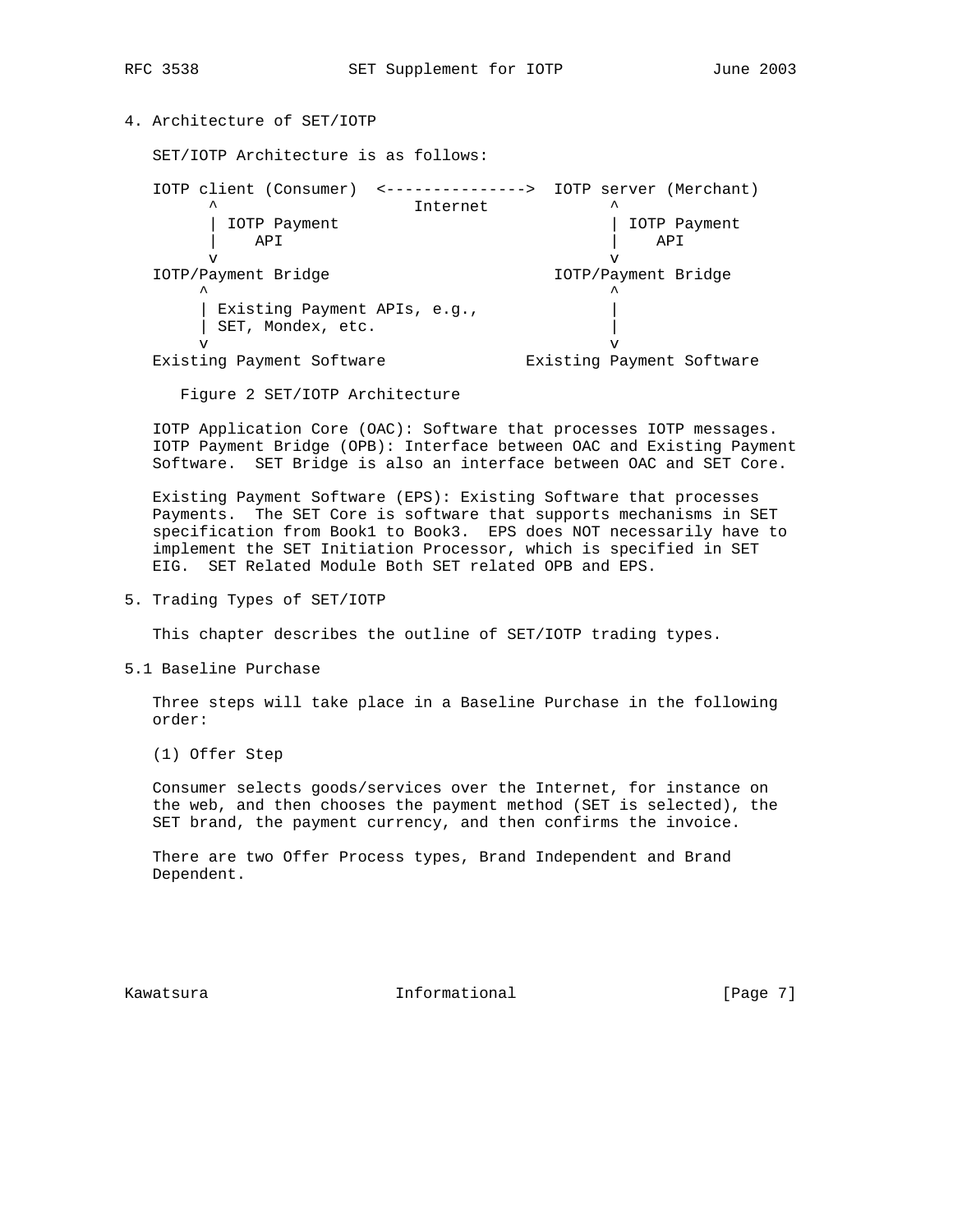(1-a) Brand Independent Purchase

 In a Brand Independent Purchase, the Merchant sends the TPO Block and Offer Response Block simultaneously after the consumer's purchase decision. The Brand Independent Purchase has the merit of eliminating one round of messages compared with the Brand Dependent Purchase because the contents of the Offer Response Block (for example, the description on the invoice) do not change based on the selected brand.

(1-b) Brand Dependent Purchase

 Brand Dependent Purchase is used when the contents of the Offer Response Block are dependent on the selected Payment Brand. With this method, the currency selection and discounts based on payment method can be implemented.

(2) Payment Step

 The Consumer confirms the order and then pays for the order with a SET Transaction. The SET Transaction messages will be encapsulated in IOTP Messages.

(3) Delivery Step

 After completing the Payment, the Consumer receives the goods/services via either on-line or physical delivery.

5.2 Cash Advances

 Cash Advances can be made via a Value Exchange Transaction in IOTP. A first Payment by SET and a second Payment by some other payment mechanism is supported in Baseline IOTP. The Cash Advance has two types - Brand Independent and Brand Dependent Cases.

5.3 Status Inquiry

 A Consumer can send a SET Payment Inquiry in IOTP. The SET Message is encapsulated in an IOTP Message.

6. General Flow of SET/IOTP

This chapter illustrates the general SET/IOTP message flows.

Kawatsura 10 1nformational 1999 (Page 8)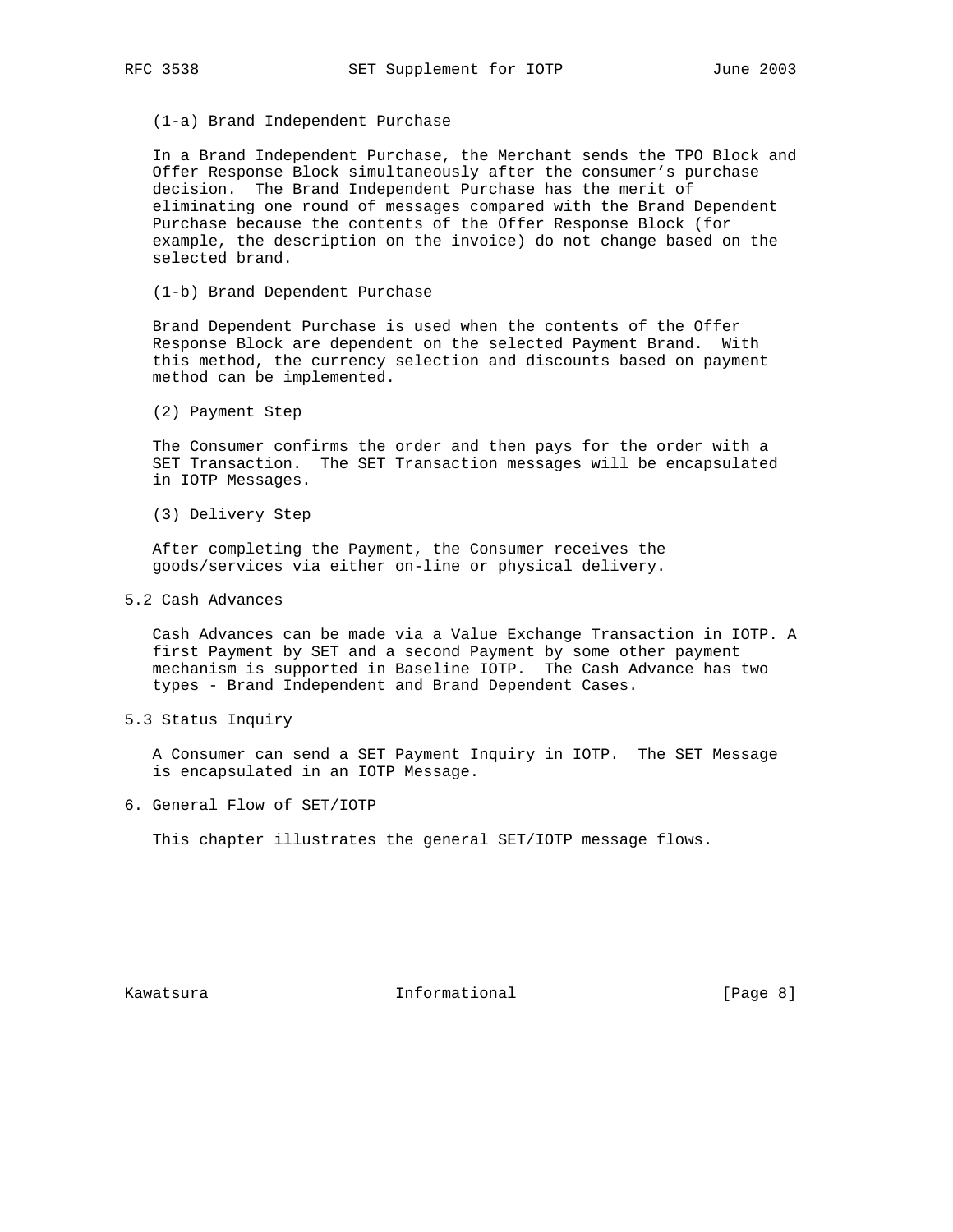6.1 Baseline Purchase

 Baseline purchases consist of two types, Brand Independent Purchase and Brand Dependent Purchase. Each type is illustrated in the charts below.

6.1.1 Brand Independent Baseline Purchase

The general flow of a Brand Independent Purchase is as follows:

(1) Consumer Side (Before PayRequest Message)



Figure 3 Consumer Side for Brand Independent (1)

Kawatsura 10 1nformational 1999 [Page 9]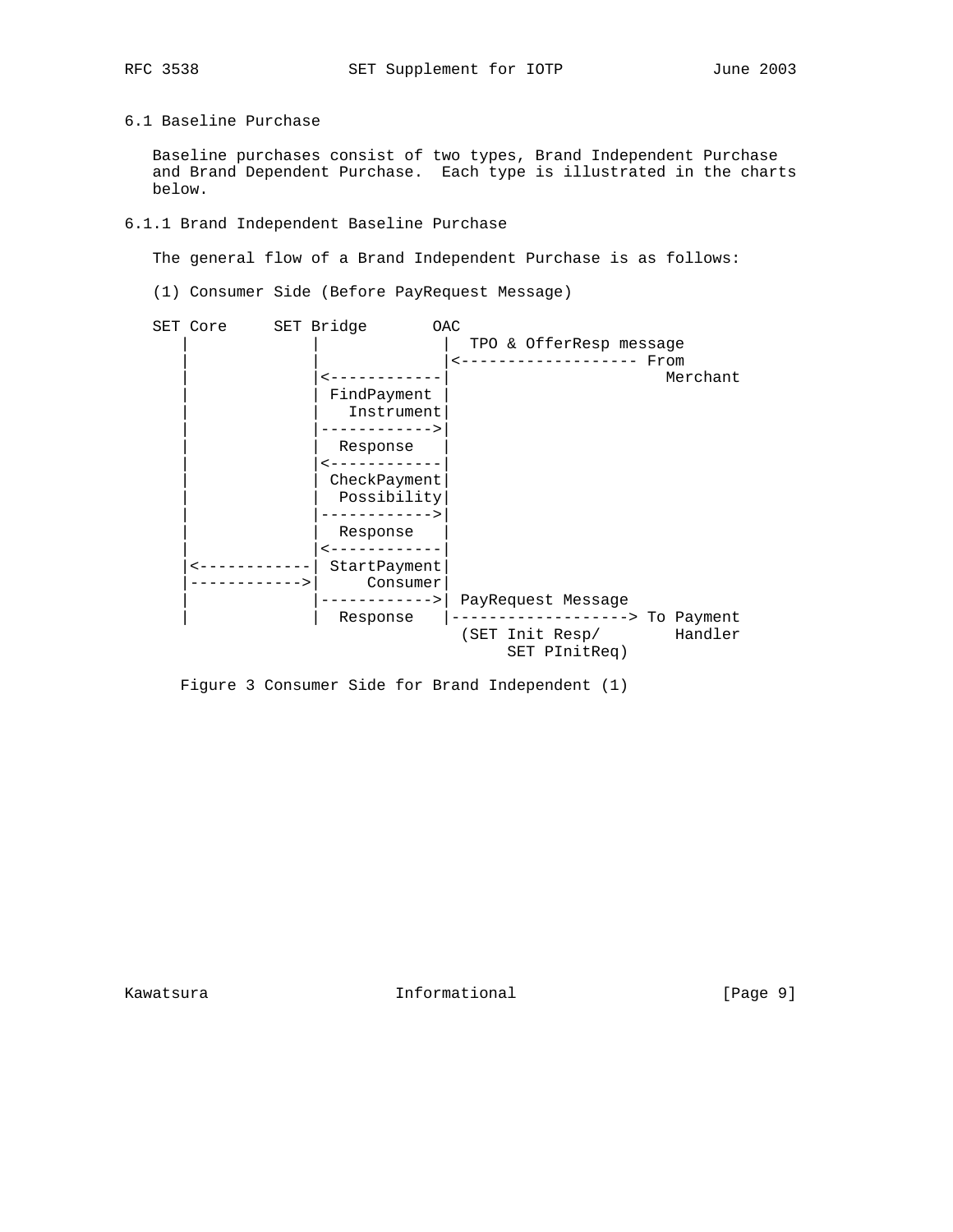(2) Consumer Side (After PayRequest Message)

| SET Core SET Bridge                     | OAC                                                    |                                                                                                    |  |
|-----------------------------------------|--------------------------------------------------------|----------------------------------------------------------------------------------------------------|--|
|                                         |                                                        | Pay Exch Message                                                                                   |  |
| <------------  Continue                 | SET PInitRes $ $ <------------                         | (SET PInitRes) P.H.                                                                                |  |
|                                         | ---------->  Process                                   | SET PReq  ------------>  Pay Exch Message                                                          |  |
|                                         | Response                                               | -------------------> To P.H.<br>(SET PReq)<br>Pay Exch Message<br><------------------    From P.H. |  |
|                                         | SET PRes $ $ <------------                             | (SET PRes)                                                                                         |  |
| <------------  Continue<br>-----------> | Process<br>----------->                                |                                                                                                    |  |
|                                         | Response [END]<br>$\leftarrow$ - - - - - - - - - - - - |                                                                                                    |  |
|                                         | CheckPayment<br>Receipt<br>----------->                |                                                                                                    |  |
|                                         | Response                                               |                                                                                                    |  |
|                                         | ------------                                           |                                                                                                    |  |
|                                         | ExpandPayment<br>Receipt                               |                                                                                                    |  |
|                                         | -----------><br>Response                               |                                                                                                    |  |
|                                         | ------------                                           |                                                                                                    |  |
|                                         | ChangeProcess<br>State                                 |                                                                                                    |  |
|                                         | $---------&>$<br>Response                              |                                                                                                    |  |

Figure 4 Consumer Side flow for Brand Independent (2)

Kawatsura 10 19 Informational 1999 [Page 10]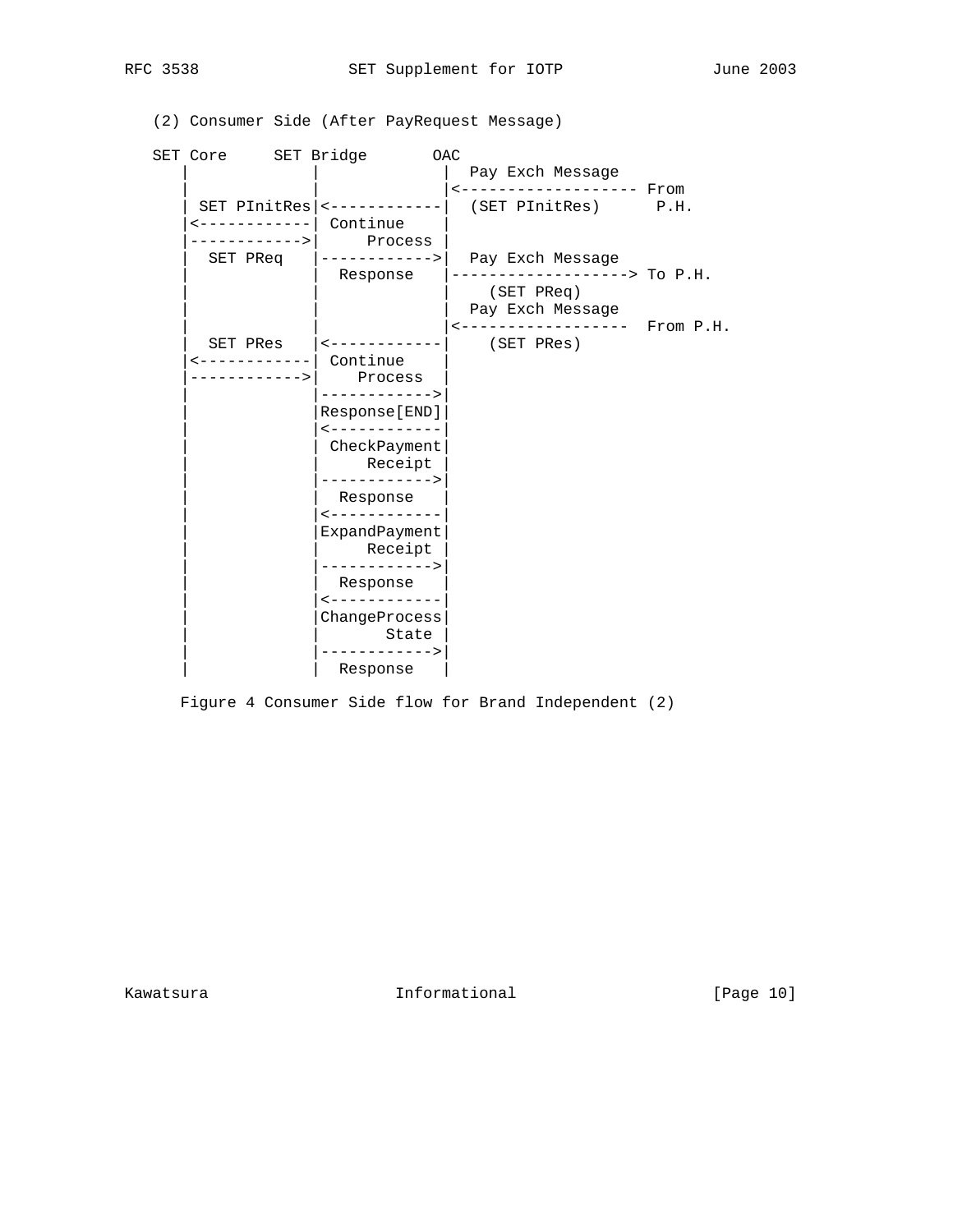```
 (3) Merchant Side
```


Figure 5 Merchant Side flow for Brand Independent

Kawatsura 10 1 Informational 11 1976 [Page 11]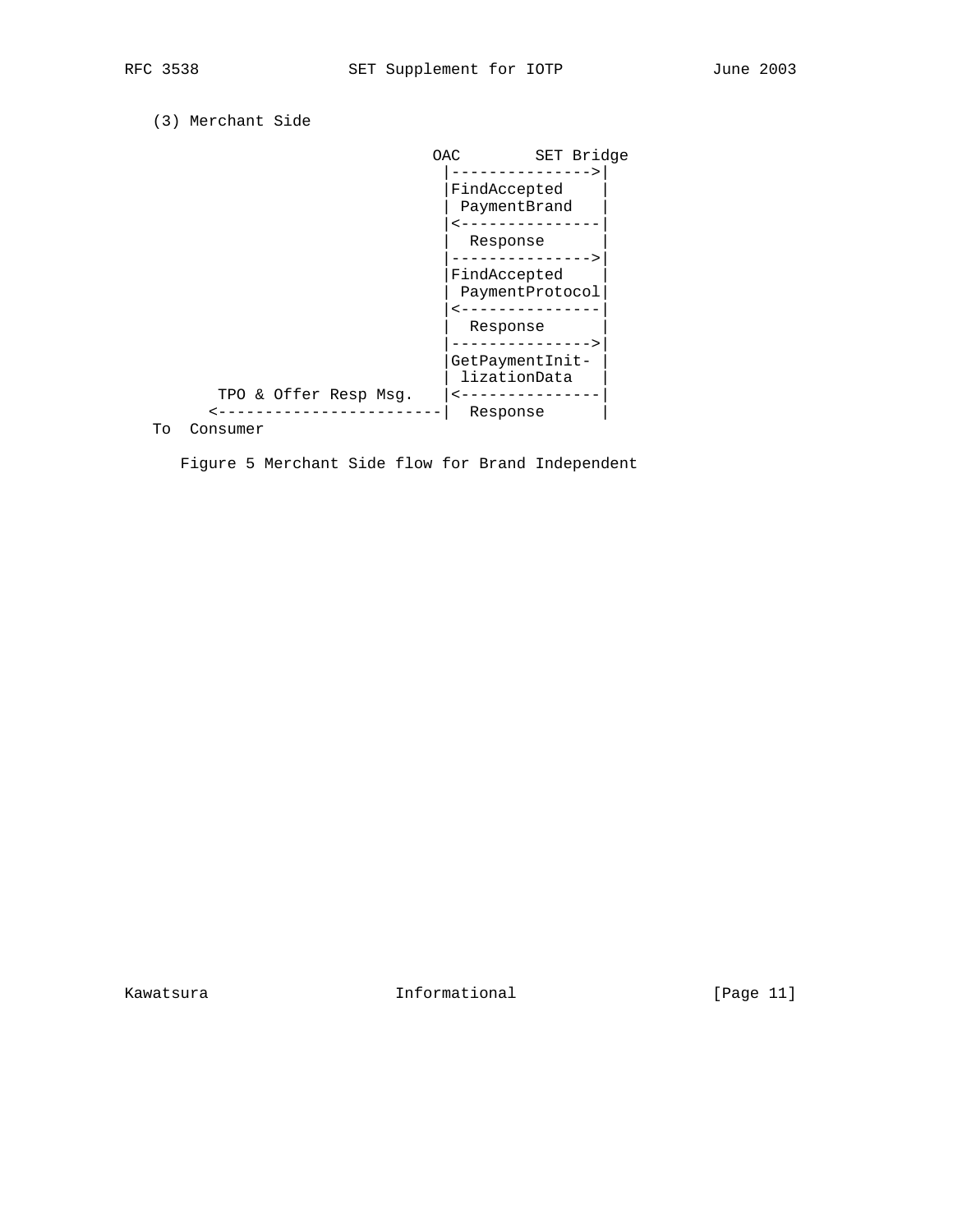OAC SET Bridge SET Core PayRequest Message | | | From -----------------------> Consumer (SET Init Res/ |--------------->| | SET PInitReq) |StartPayment |------------>| | PaymentHandler |<------------| PayExch Message |<---------------| | To <----------------------| Response | | Consumer (SET Init Req/  $\cdot$ SET PInitRes) . PayExch Mssage ---------------------->| | | From Consumer (SET PReq) | Continue |------------>| | Process |<------------| |<---------------| SET PRes |  $\mathop{\mathsf{Response}}$  |--------------->| | Inquire | ProcessState | |  $\leftarrow$  --------------- $\mathop{\mathsf{Response}}$  |--------------->| | | ChangeProcess | | | State | PayResponse Message |<---------------| | <------------------------| Response | | To Consumer (SET PRes)

(4) Payment Handler Side.

Figure 6 Payment Handler side flow for Brand Independent

Kawatsura **Informational** [Page 12]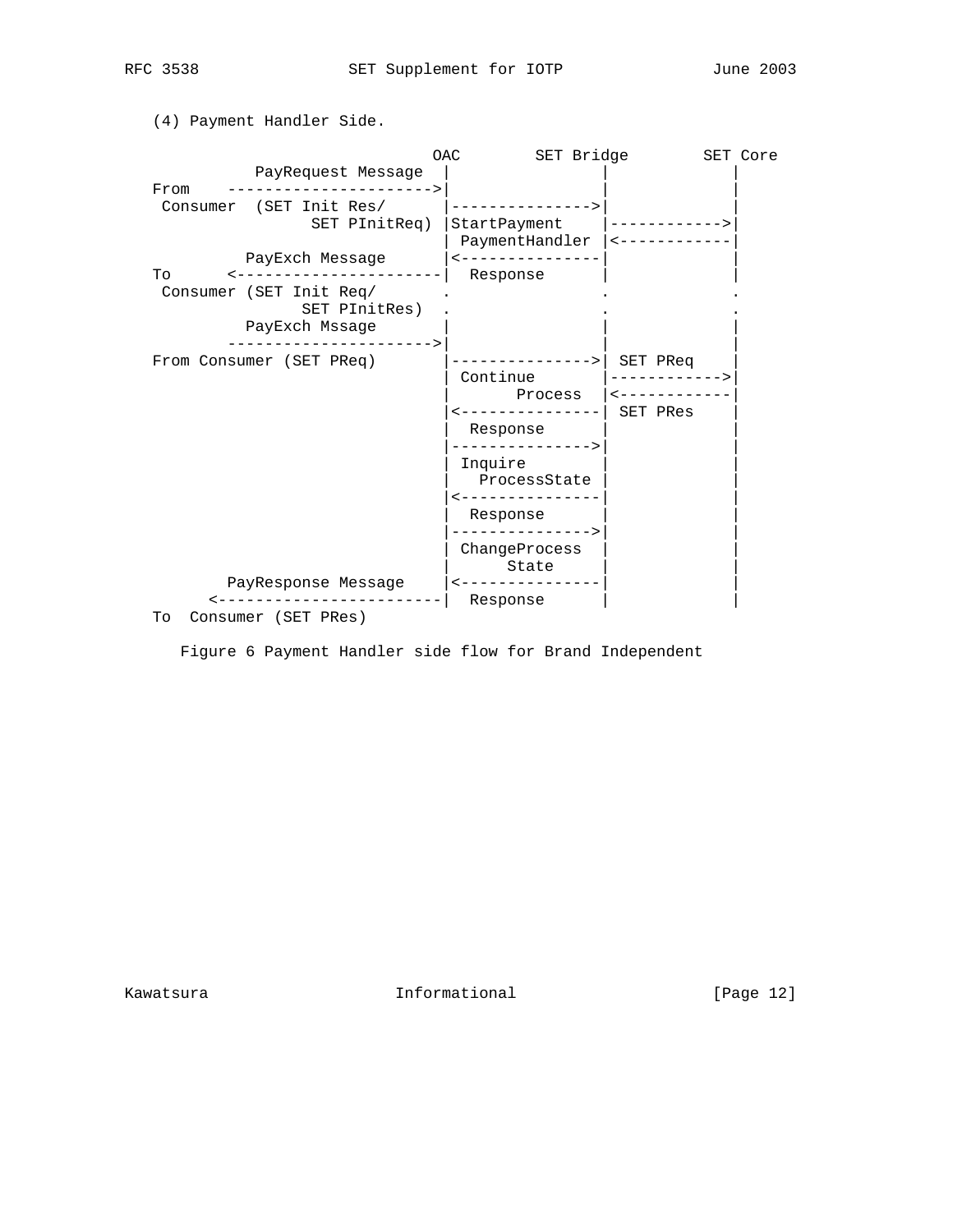6.1.2 Brand Dependent Baseline Purchase

The general flow of a Brand Dependent Purchase is as follows:

(1) Consumer Side (Before PayRequest Message)



Figure 7 Consumer Side flow for Brand Dependent (1)

(2) Consumer Side (After PayRequest Message)

This flow is the same as Brand Independent.

Kawatsura 10 Informational 111 [Page 13]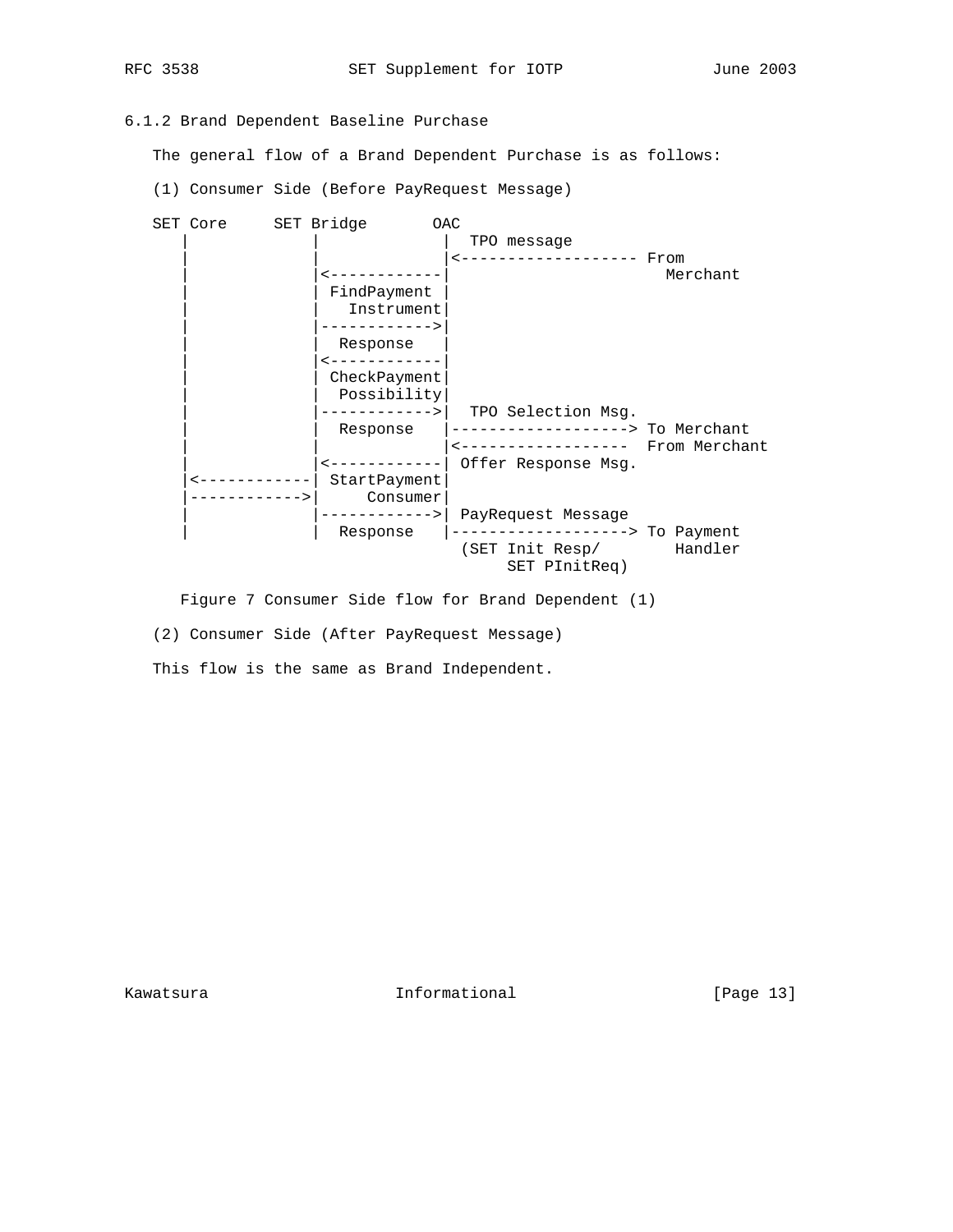```
 (3) Merchant Side
```


To Consumer

Figure 8 Merchant Side flow for Brand Dependent (1)

(4) Payment Handler Side

This flow is the same as Brand Independent.

6.2 Cash Advances

 IOTP Cash Advances processes can be made with a credit card using an IOTP Value Exchange Transaction. In Cash Advances a first Payment by a SET Transaction, and a second Payment by some other payment mechanism, is supported in Baseline IOTP. The general flow is omitted.

Kawatsura **Informational** [Page 14]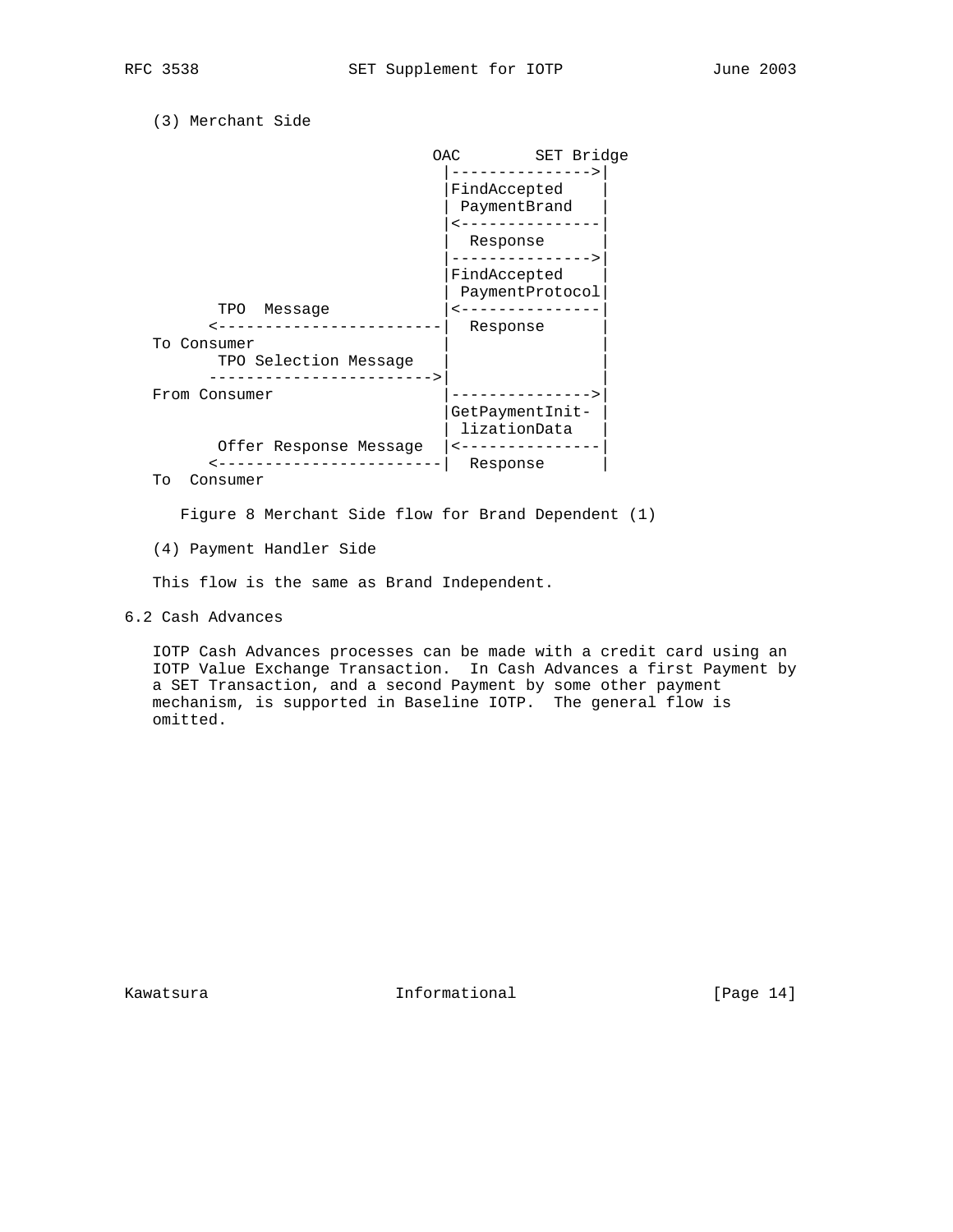# 6.3 Status Inquiry

The general flow of a Status Inquiry is as follows:

(1) Consumer Side

| SET Core |             | SET Bridge                          | OAC                             |               |
|----------|-------------|-------------------------------------|---------------------------------|---------------|
|          | SET InqReq  | StartPayment<br>Inquiry<br>Response | Inquiry Request<br>(SET InqReq) | ----> To P.H. |
|          |             |                                     | Inquiry Response                | From P.H.     |
|          |             |                                     | (SET InqRes)                    |               |
|          | SET Inq Res |                                     |                                 |               |
|          |             | Continue                            |                                 |               |
|          |             | Process                             |                                 |               |
|          | SET InqReq  | --------><br>[End]                  |                                 |               |
|          |             | ChangeProcess                       |                                 |               |
|          |             | State                               |                                 |               |
|          |             |                                     |                                 |               |
|          |             |                                     |                                 |               |
|          |             |                                     |                                 |               |

Figure 9 Consumer Side flow for Status Inquiry

(2) Payment Handler Side

 OAC SET Bridge SET Core InquiryReq message | | | From ----------------------->| | | | | Consumer (SET InqReq) |------------->| | |InquirePayment|------------>| | Status| SET InqReq | | |<------------| | | SET InqRes | InquiryResp message |<-------------| | To <------------------------| Response | | Consumer (SET InqRes) |

Figure 10 Payment Handler Side flow for Status Inquiry

Kawatsura 1992 - Informational 1994 - Informational Informational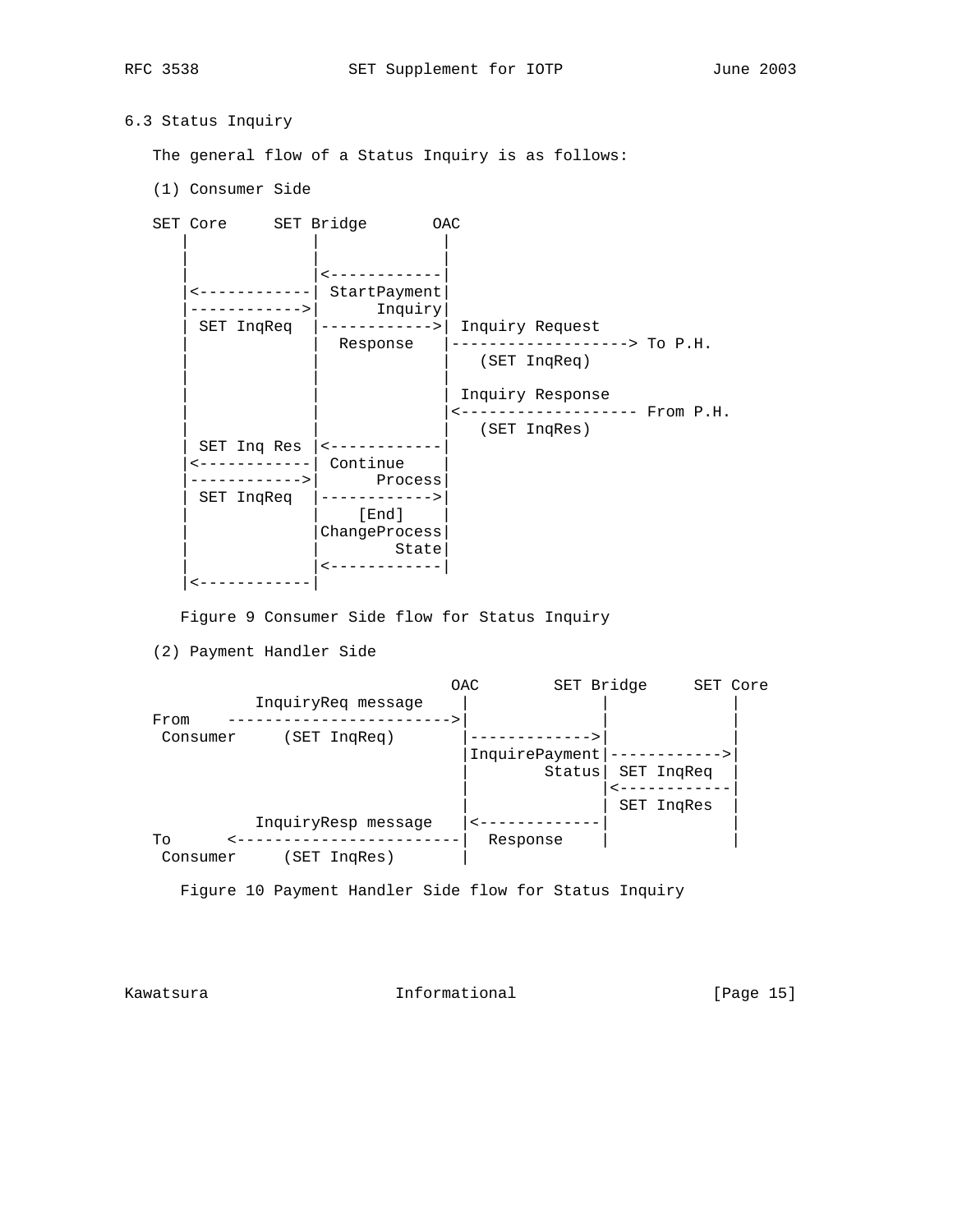7. IOTP Payment APIs

 This section provides a summary of SET/IOTP interactions with API calls as in [IOTP Payment API].

The description of parameters hereafter are written as follows:

Parameter name : Mandatory (M) or Optional (O) : Description

 For more details on the IOTP Payment APIs, see [IOTP Payment API]. "-" in the Description is the same as description in the [IOTP Payment API].

 Notice: Status is the status of SET/IOTP. Though some Fields are specified "#IMPLIED" in [IOTP Payment API], if the fields must be used in SET/IOTP, this document specifies the status as Mandatory, (M).

#### 7.1 Brand Compilation Related API Calls

7.1.1 Find Accepted Payment Brand

 Receive the payment scheme specific packaged data to generate Brand Component. In this version of SET/IOTP, This API must be called before Find Accepted Payment Protocol function.

Input Parameters

| PayDirection      |           | : M : This must be set "Debit".        |
|-------------------|-----------|----------------------------------------|
| CurrCodeType      |           | : M : This should be set "ISO4217-A".  |
| CurrCode          | $: M : -$ |                                        |
| Amount            | $: M : -$ |                                        |
| MerchantPayId     | $: M : -$ |                                        |
| MerchantOrgId     | $: M : -$ |                                        |
| WalletId          | $: 0 : -$ |                                        |
| MerchantData      |           | : 0 : The details are not specified in |
|                   |           | this document.                         |
| Output Parameters |           |                                        |
|                   |           |                                        |
| BrandItem         |           | : M : See NOTE below.                  |

Kawatsura 10 1nformational [Page 16]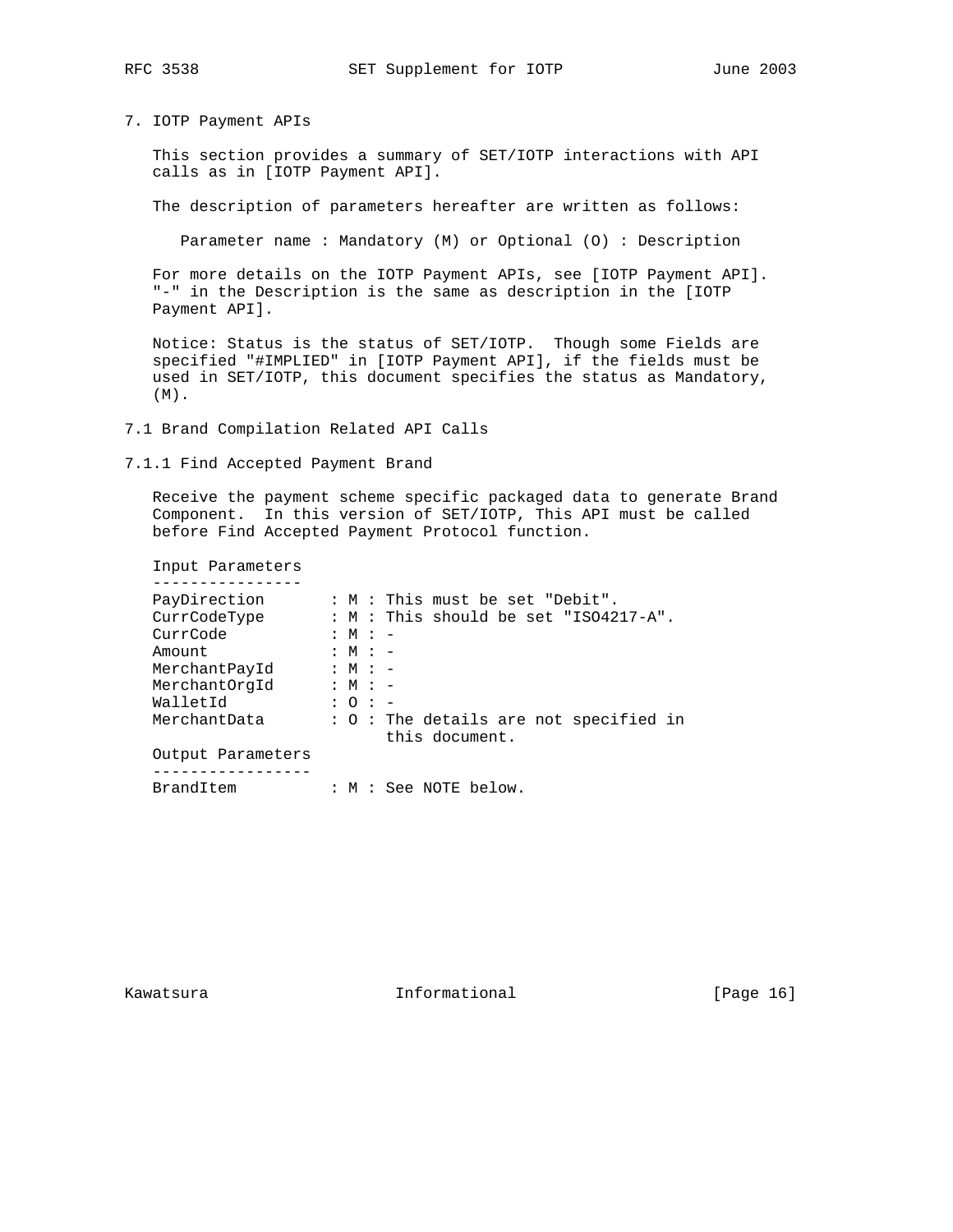| NOTE: Parameters of BrandItem |                                                 |  |  |  |  |  |  |  |  |
|-------------------------------|-------------------------------------------------|--|--|--|--|--|--|--|--|
|                               |                                                 |  |  |  |  |  |  |  |  |
| BrandId                       | : M : This is defined in the section 8.2.1.     |  |  |  |  |  |  |  |  |
| xml:lang                      | $: M : -$                                       |  |  |  |  |  |  |  |  |
| BrandName                     | : M : Brand Name, such as "MasterCard".         |  |  |  |  |  |  |  |  |
| BrandLogoNetLocn              | $: M : -$                                       |  |  |  |  |  |  |  |  |
| BrandNarrative                | : $0$ : This is not specified in this document. |  |  |  |  |  |  |  |  |
| BrandPackaged                 | $: 0:$ This is not used in the SET/IOTP.        |  |  |  |  |  |  |  |  |
| Content                       |                                                 |  |  |  |  |  |  |  |  |

7.1.2 Find Accepted Payment Protocol

 Receive the payment scheme specific packaged data to generate the PayProtocol Component.

| Input Parameters<br>. _ _ _ _ _ _ _ _ _ _ _ _ _ _ _ |                                                                                                                                                                                                         |
|-----------------------------------------------------|---------------------------------------------------------------------------------------------------------------------------------------------------------------------------------------------------------|
| BrandId                                             | : $M$ : This is defined in the section 8.2.1.                                                                                                                                                           |
|                                                     | PayDirection : $M :$ This must be set "Debit".                                                                                                                                                          |
|                                                     | CurrCodeType : $M : This should be set "ISO4217-A".$                                                                                                                                                    |
| CurrCode : M : -                                    |                                                                                                                                                                                                         |
| Amount                                              | $\therefore$ M $\therefore$ -                                                                                                                                                                           |
| MerhcantPayId : M : -                               |                                                                                                                                                                                                         |
| MercahntOrgId : M : -                               |                                                                                                                                                                                                         |
| WalletId                                            | $\cdot$ : 0 : -                                                                                                                                                                                         |
| Content                                             | BrandPackaged : $0:$ This is not used in the SET/IOTP.                                                                                                                                                  |
| MerchantData                                        | : 0 : This is not specified in the SET/IOTP.                                                                                                                                                            |
| Output Parameters<br>--------------                 |                                                                                                                                                                                                         |
|                                                     | ProtocolItem : M : See NOTE below.                                                                                                                                                                      |
| BrandItem : M : -                                   |                                                                                                                                                                                                         |
| NOTE Parameters of ProtocolItem<br>---------------- |                                                                                                                                                                                                         |
|                                                     | ProtocolId : M : This is set "SETv1.0".                                                                                                                                                                 |
|                                                     | $ProtocolBrandId$ : $M$ : This is set the Payment Protocol Specific<br>ID corresponding to the BrandId as Input<br>Parameter and ProtocolId as the<br>Output Parameter. For the detail,<br>see $8.2.2.$ |
| xml:lang                                            | $\therefore$ M $\therefore$ -                                                                                                                                                                           |
|                                                     | ProtocolName : M : This is not specified in this document<br>but must be included the protocol name<br>and its version at least.                                                                        |

Kawatsura 1992 - Informational 1994 - Informational Informational Informational Informational Informational Informational Informational Informational Informational Informational Informational Informational Informational In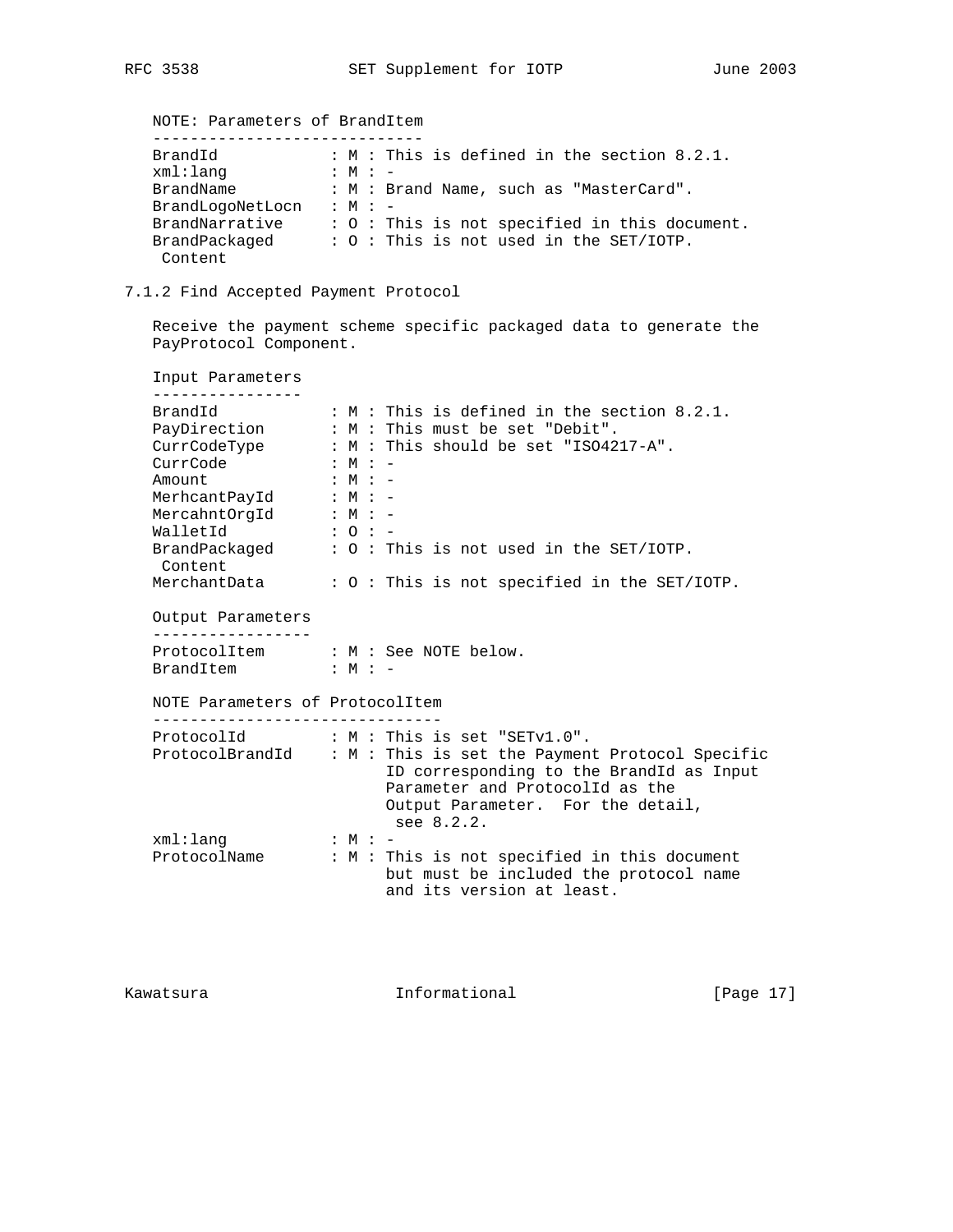| PayReqNetLocn                     | : 0 : The Net Location indicating where a<br>unsecured Payment Request Message should<br>be sent if this protocol choice is used.                 |  |
|-----------------------------------|---------------------------------------------------------------------------------------------------------------------------------------------------|--|
| SecPayReqNetLocn                  | $: 0:$ The Net Location indicating where<br>a secured Payment Request Message<br>should be sent if this protocol choice<br>is used.               |  |
| ProtocolAmount<br>PackagedContent | $: 0:$ This is not used in the SET/IOTP.                                                                                                          |  |
| PayProtocol<br>PackagedContent    | : M : The XML Packaged Data, which includes<br>the information for the 1st SET<br>Initiation Process. See for the details<br>to section $8.3.1$ . |  |
| Brand                             | : M : In this document, BrandId, which is the<br>same as Input Parameter, must be set ONLY.<br>See NOTE below.                                    |  |
| CurrencyAmount                    | : M : See NOTE below.                                                                                                                             |  |
| ProtocolBrand                     | : M : Multiple Components are not arrowed in<br>the current version of SET/IOTP.                                                                  |  |

Note Parameters of CurrencyAmount

| CurrCodeType             |           |  |  | : $M$ : This should be set "ISO4217-A". |
|--------------------------|-----------|--|--|-----------------------------------------|
| CurrCode                 | $: M : -$ |  |  |                                         |
| Amount                   | $: M : -$ |  |  |                                         |
| Note Parameters of Brand |           |  |  |                                         |
| BrandId                  | $:M: -$   |  |  |                                         |
|                          |           |  |  |                                         |

#### 7.1.3 Get Payment Initialization Data

This API is used to get the packaged content in Payment Component.

 Input Parameters ---------------- BrandId : M : See the details of section 8.2.1. MerchantPayId : M : - PayDirection : M : This is set "Debit". CurrCodeType : M : This is set "ISO5217-A". CurrCode : M : - CurrCode : M : -<br>
Amount : M : -<br>
OkFrom : M : -<br>
. M : -OkFrom : M : -OkTo : M : - ReceiverOrgId : M : Organization ID which is used to get TradingRolePackagedContents, which depend on the organizations for each. MerchantOrgId : M : -

Kawatsura 10 Informational 111 [Page 18]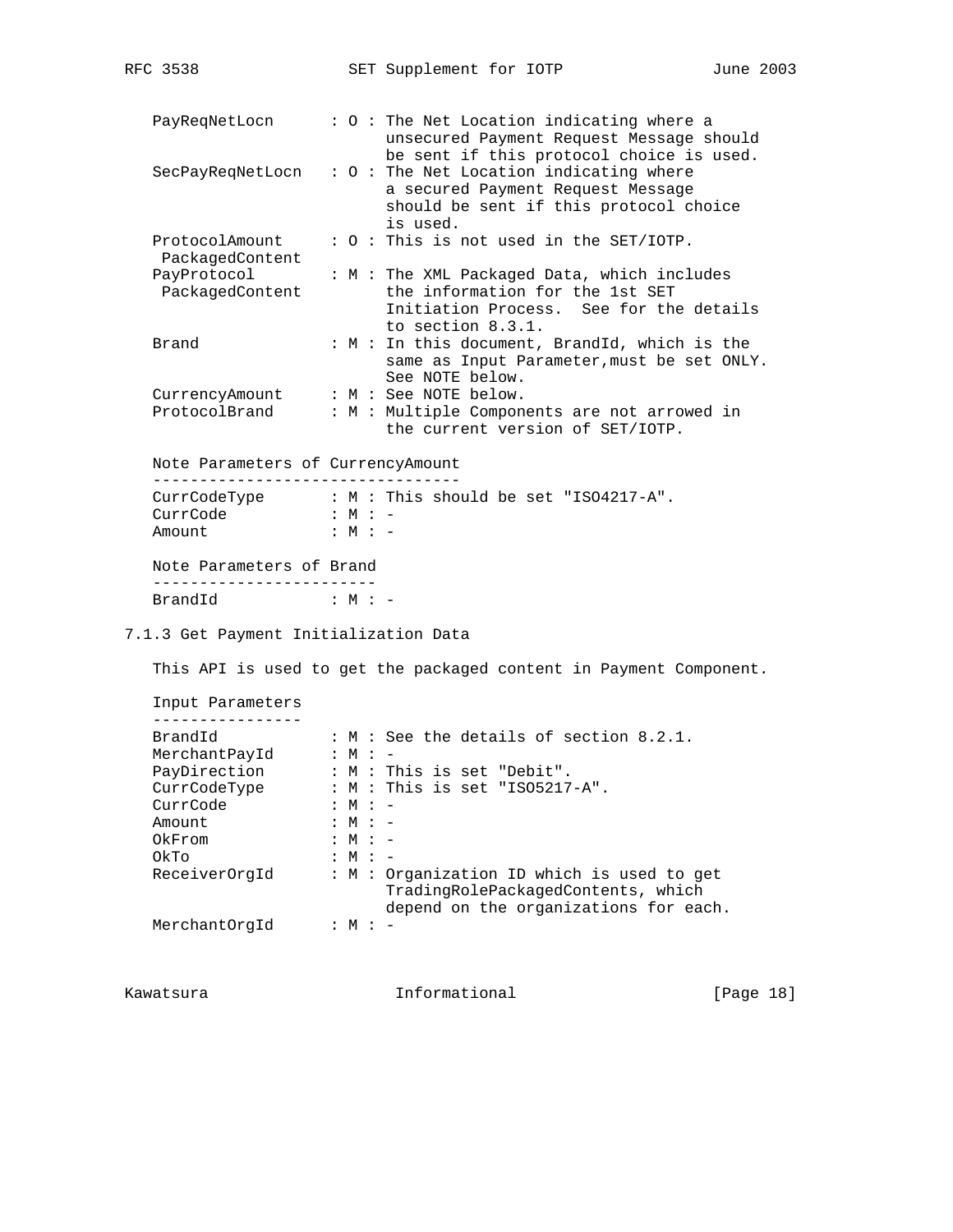| RFC 3538 | SET Supplement for IOTP |  | June 2003 |  |
|----------|-------------------------|--|-----------|--|
|          |                         |  |           |  |

|                   |                    | : M : This field must be set "SETv1.0".                                                                                                                                                        |
|-------------------|--------------------|------------------------------------------------------------------------------------------------------------------------------------------------------------------------------------------------|
|                   |                    |                                                                                                                                                                                                |
|                   |                    |                                                                                                                                                                                                |
|                   |                    |                                                                                                                                                                                                |
|                   |                    | : 0 : This is not used in the current version<br>of SET/IOTP.                                                                                                                                  |
| ProtocolAmount    |                    | : 0 : This is not used in the current version<br>of SET/IOTP.                                                                                                                                  |
|                   |                    | PayProtocolPackaged: M : This field is copied from the<br>PayProtocol Component.                                                                                                               |
|                   |                    | : M : Packaged Data regarding the Order data,<br>which the Merchant's OAC sets.                                                                                                                |
| BrandSelBrandInfo |                    | : 0 : This is not used in the current<br>version of SET/IOTP.                                                                                                                                  |
|                   |                    | : 0 : This is not used in the<br>current version of SET/IOTP.                                                                                                                                  |
|                   |                    | : 0 : This is not used in the<br>current version of SET/IOTP.                                                                                                                                  |
|                   |                    |                                                                                                                                                                                                |
|                   |                    |                                                                                                                                                                                                |
|                   |                    |                                                                                                                                                                                                |
|                   |                    | : M : Changed OrderPackagedContent if<br>it rewrites the order information.<br>Otherwise, passed the same input<br>data to OAC.                                                                |
|                   |                    | : 0 : The receiver depended<br>TradingRolePackagedContent. The Name<br>Attribute of the packaged contents<br>must include "Payment:" as the prefix,<br>for example "Payment: SET-OD". Multiple |
|                   | AmountInfoPackaged | $: 0 : -$<br>$: 0 : -$<br>$: M : -$<br>$: M : -$<br>$: M : -$                                                                                                                                  |

# 7.1.4 Inquire Authentication Challenge

This is not used in the current version of SET/IOTP.

# 7.1.5 Authenticate

This is not used in the current version of SET/IOTP.

7.1.6 Check Authentication Response

This is not used in the current version of SET/IOTP.

Kawatsura 1917 - Informational 1999 - Informational Informational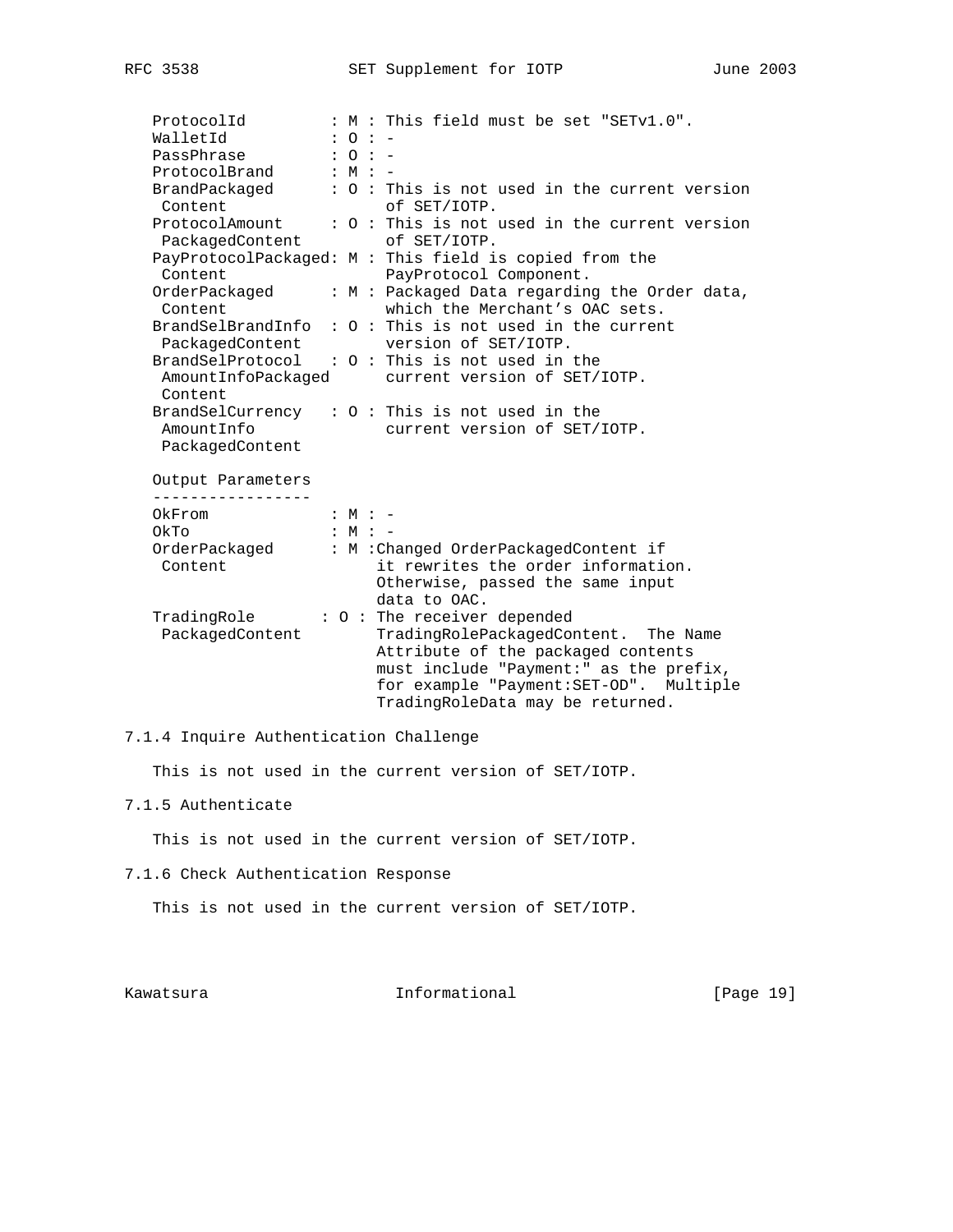# 7.2 Brand Selection Related API Calls

# 7.2.1 Find Payment Instrument

 This API is used to get the Payment Instruments that can be accepted by the Payment Handler on behalf of the Merchant.

| BrandId                                      |                               |           | : $M$ : See the details of section 8.2.2.                                                     |
|----------------------------------------------|-------------------------------|-----------|-----------------------------------------------------------------------------------------------|
| ProtocolId                                   |                               |           | : M : This must be set "SETv1.0".                                                             |
|                                              |                               |           | PayDirection : M : This must be set "Debit".                                                  |
| CurrCodeType                                 |                               |           | : M : This should be set "ISO5217-A".                                                         |
| CurrCode                                     | $\therefore$ M $\therefore$ - |           |                                                                                               |
| Amount                                       |                               | $:M: -$   |                                                                                               |
| ConsumerPayId                                |                               | $:M: -$   |                                                                                               |
| WalletId                                     |                               | $: 0 : -$ |                                                                                               |
| $ProtocolBrand : M : -$                      |                               |           |                                                                                               |
| Content                                      |                               |           | BrandPackaged : $0:$ This is not used in the current<br>version of SET/IOTP.                  |
|                                              |                               |           | ProtocolAmount : $0:$ This is not used in the current<br>PackagedContent version of SET/IOTP. |
| Content                                      |                               |           | PayProtocolPackaged: $M$ : See details for section 8.3.1.                                     |
| Output Parameters<br>- - - - - - - - - - - - |                               |           |                                                                                               |
|                                              |                               |           | PayInstrument : M : Multiple PayInstrument Ids may<br>be returned. See NOTE below.            |
| NOTE Parameters of PayInstrument             |                               |           |                                                                                               |
| Id                                           |                               |           | : M : This must be unique each SET<br>Certificates which the                                  |
|                                              |                               |           | Consumer can use.                                                                             |
| xml:lang                                     | : M : –                       |           |                                                                                               |

Kawatsura 10.1 Informational 111 [Page 20]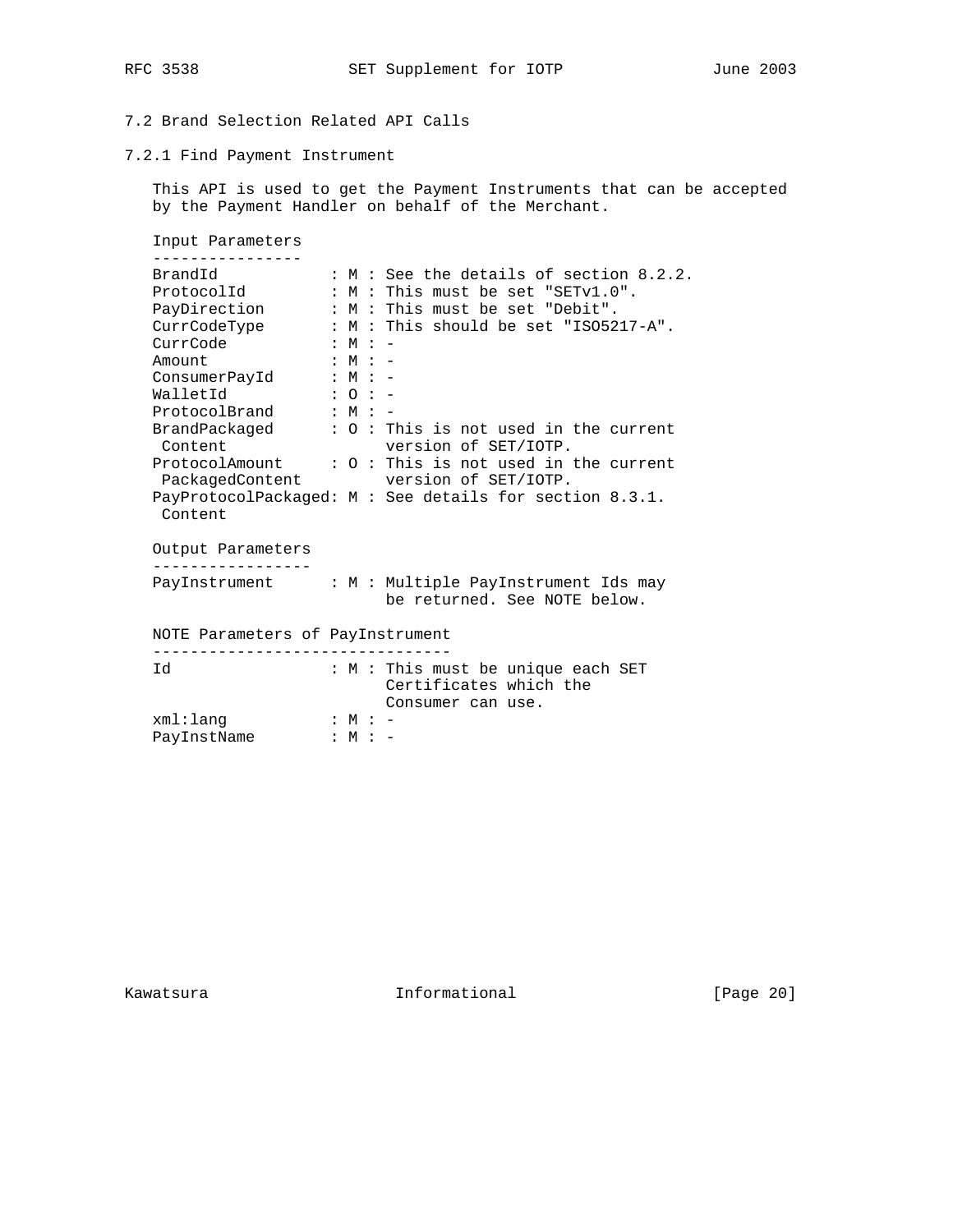# 7.2.2 Check Payment Possibility

 If the SET Bridge receives this API Message, the SET Bridge returns three packaged content fields.

 Input Parameters ---------------- BrandId : M : This is set the consumer selected BrandId. PaymentInstrumentId: M : This is set the consumer selected PaymentInstrumentID. PayDirection : M : This is set "Debit". CurrCodeType : M : This is set "ISO4217-A". CurrCode : M : - Amount : M : -ProtocolId : M : This must be set "SETv1.0". WalletId : O : - Passphrase : 0 : - ConsumerPayId : M : - ProtocolBrand : M : This is set the consumer selected ProtocolBrand Component. BrandPackaged : O : This is not used in the current Content version of SET/IOTP. ProtocolAmount : O : This is not used in the current PackagedContent version of SET/IOTP. PayProtocol : M : This field is copied from the PayProtocol PackagedContent Component Output Parameter --------------- BrandSelBrandInfo : O : This is not used in the current PackagedContent version of SET/IOTP. BrandSelProtocol : O : This is not used in the AmountInfoPackaged current version of SET/IOTP. Content BrandSelCurrency : O : This is not used in the AmountInfoPackaged current version of SET/IOTP. Content

Kawatsura **Informational** [Page 21]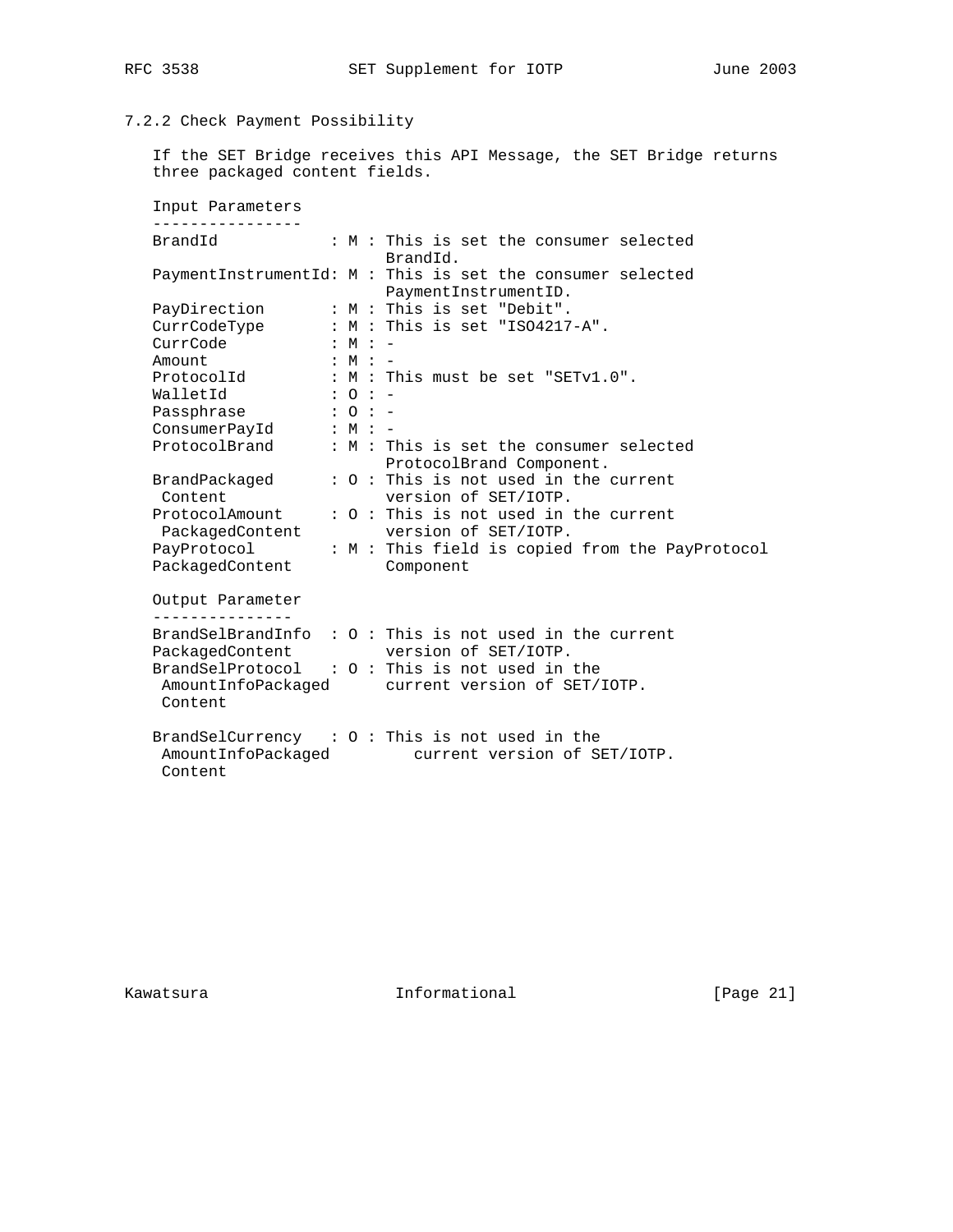7.3 Payment Transaction Related API Calls

7.3.1 Start Payment Consumer

 In SET/IOTP, this API is used for the Consumer's SET Bridge to process the 1st SET Initiation and any subsequent SET messages.

 Input Parameters ----------------<br>BrandId : M : ID for the consumer selected Brand. See the details of section 8.2.1. PaymentInstrumentId: M : ID for the consumer selected Instrument. CurrCodeType : M : The consumer selected CurrCodeType. CurrCode Type : M : The consumer selected CurrCode.<br>CurrCode : M : The consumer selected CurrCode.<br>A : The consumer selected Amount. : M : The consumer selected Amount. PayDirection : M : Indicates the payment direction from the Consumer's prospective. ProtocolId : M : The consumer selected ProtocolId. OkFrom : M : -OkTo : M : -ConsumerPayId : M : -<br>WelletIp : M : -WalletID : 0 : - Passphrase : O : - CallBackFunction : O : This is not used in the SET/IOTP. CallBackLanguage : O : This is not used in the SET/IOTP. List ProtocolBrand : M : ID for the consumer selected Protocol dependent Brand information. BrandPackaged : O : This is not used in the current Content version of SET/IOTP. ProtocolAmount : O : This is not used in the current PackagedContent version of SET/IOTP. PayProtocolPackaged : M : See section 8.2.2. Content Output Parameters ----------------- ContStatus : M : "Continue" must be set if there is in no problem PaySchemePackaged : M : See section 6.5.1. Content

Kawatsura Informational [Page 22]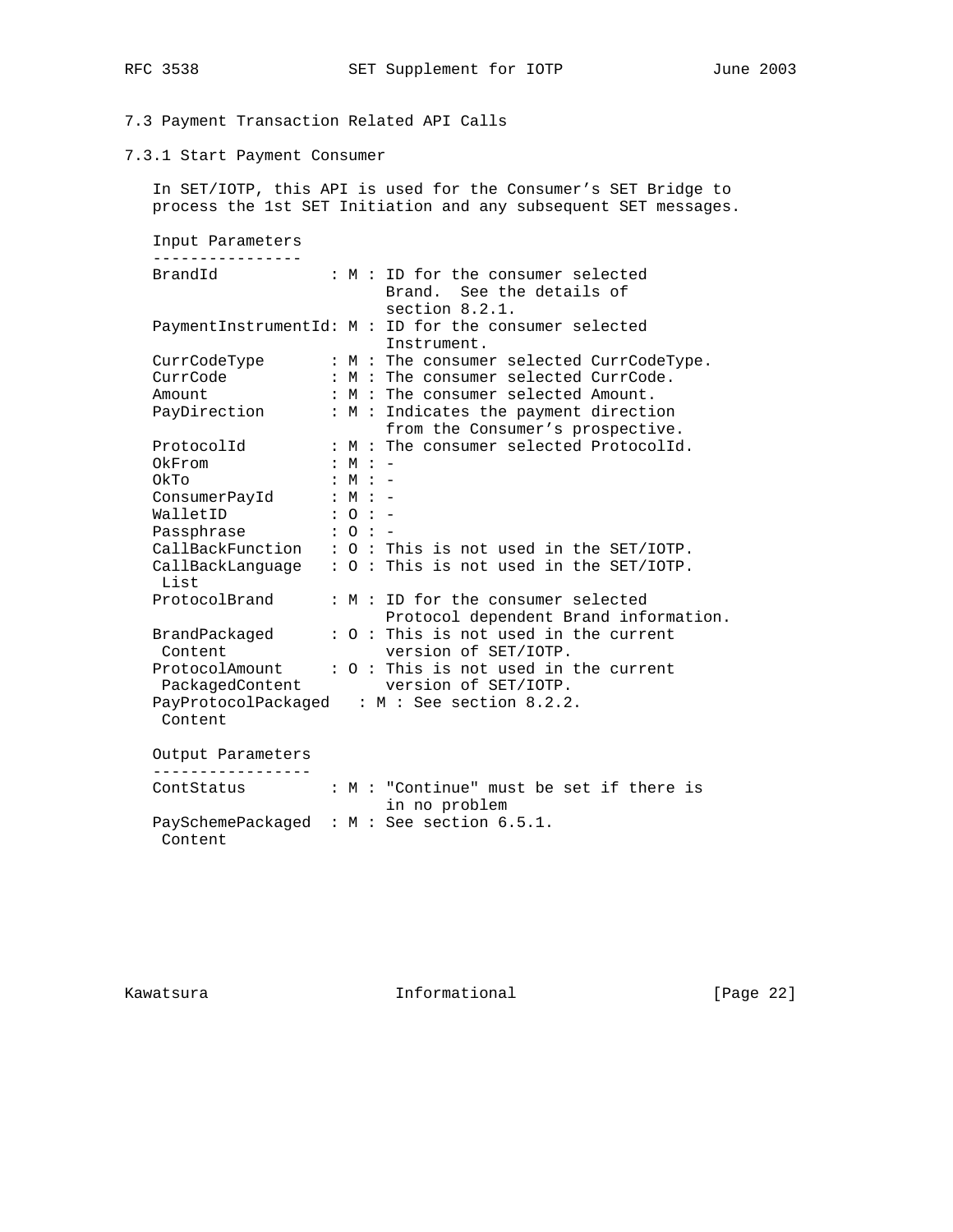#### 7.3.2 Start Payment Payment Handler

 This API is used to initiate a payment on the Payment Handler's side. The SET Related Module does a payment initialization. The SET Related Module processes SET Message received and returns the appropriate SET Message (e.g., 2nd SET Initiation or SET PinitRes

```
 message).
   Input Parameters
   ----------------
  BrandId : M : ID for the consumer selected Brand.
See the details of section 8.2.1.
 ConsumerPayId : O : ID for the consumer generated payment
 transaction.
 CurrCodeType : M : The consumer selected CurrCodeType.
  This should be set "ISO4217-A".<br>CurrCode : M : The consumer selected CurrCode.
  CurrCode : M : The consumer selected CurrCode.<br>Amount : M : The consumer selected Amount.
                  : M : The consumer selected Amount.
 PayDirection : M : This is set "Debit".
ProtocolId : M : The consumer selected ProtocolId.
                         This must be set "SETv1.0".
OkFrom: : M : -
OkTo : M : -
   PaymentHandlerPayId: M : -
  MerchantOrgId : M : -<br>WalletID : O : -
 WalletID : O : -
Passphrase : 0 : -
   CallBackFunction : O : This is not used in the SET/IOTP.
   CallBackLanguage : O : This is not used in the SET/IOTP.
    List
   BrandPackaged : O : This is not used in the current
Content version of SET/IOTP.
 ProtocolAmountP : O : This is not used in the current
 PackagedContent version of SET/IOTP.
   PayProtocolPackaged: M : -
    Content
   ProtocolBrand : M : Information for the consumer selected
                          Protocol dependent Brand.
   BrandSelBrandInfo : O : This is not used in the current
 PackagedContent version of SET/IOTP.
 BrandSelProtocol : O : This is not used in the
    AmountInfo current version of SET/IOTP.
```
 PackagedContent BrandSelCurrency : O : This is not used in the AmountInfo current version of SET/IOTP. PackagedContent

Kawatsura 10 1nformational 1999 [Page 23]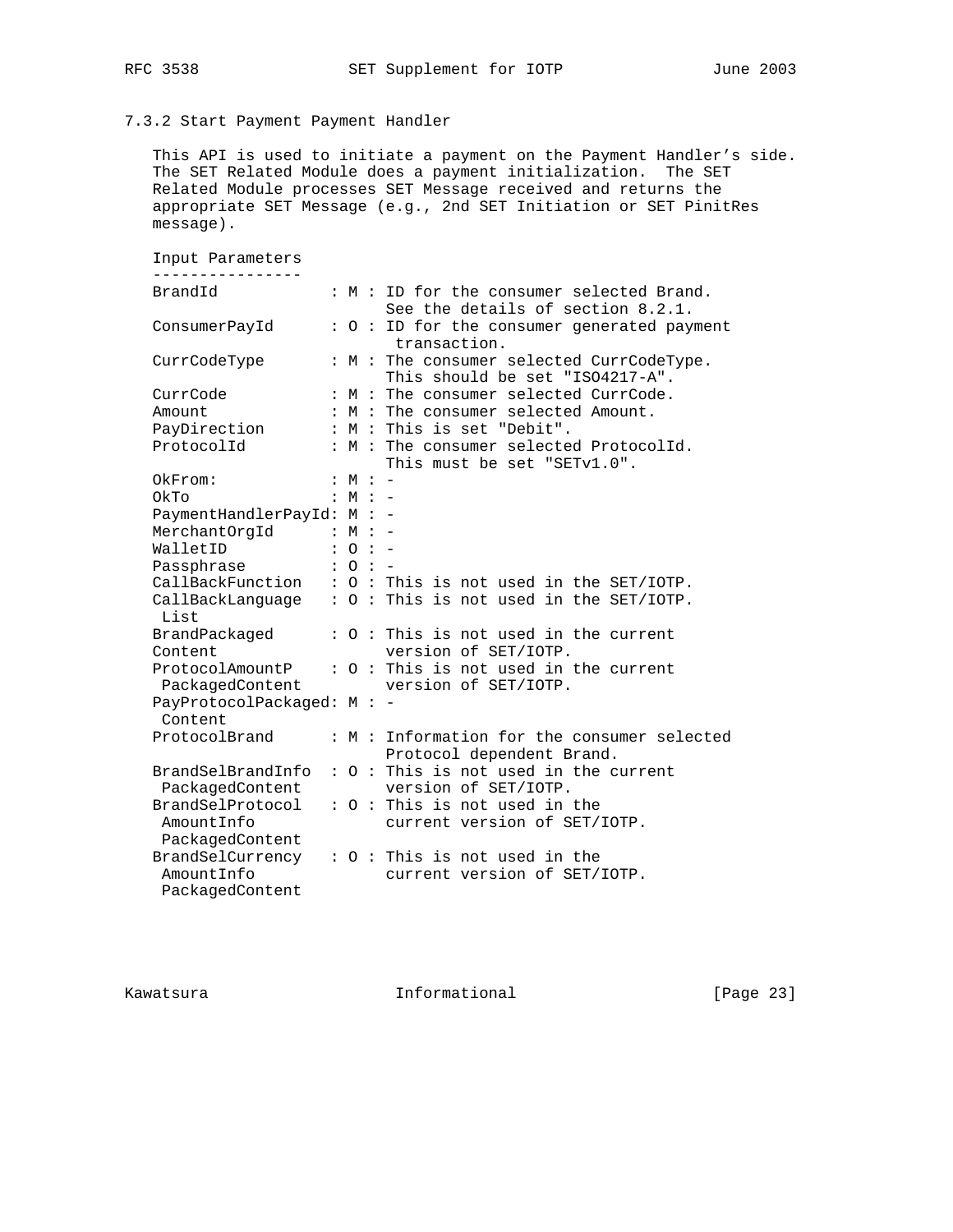```
 TradingRolePackaged: O : Copied from the TradingRoleData
 Content Component. The Name Attribute of
                         the packaged contents must include
                         "Payment:" as the prefix,
                         for example "Payment:SET-OD".
 PaySchemePackaged : M : See section 6.5.2.
 Content
 Output Parameters
 -----------------
```

```
 PaySchemePackaged : M : See section 6.5.2.
 Content
ContStatus : M : "Continue" must be set if there
                        is no problem.
```
## 7.3.3 Resume Payment Consumer

 This API is used to restart a payment transaction when the transaction is suspended for some reason such as a time out. The last SET Message relevant to this suspended transaction is returned as the Response.

| Input Parameters         |                |                                                                                 |
|--------------------------|----------------|---------------------------------------------------------------------------------|
|                          |                |                                                                                 |
| ConsumerPayId            | $:M: -$        |                                                                                 |
| WalletId                 | $: 0 : -$      |                                                                                 |
| PassPhrase               | $: \Omega : -$ |                                                                                 |
|                          |                | CallBackFunction : $0:$ This is not used in the current version<br>of SET/IOTP. |
| CallBack<br>LanguageList |                | : 0 : This is not used in the current version<br>of SET/IOTP.                   |
| Output Parameters        |                |                                                                                 |

```
ContStatus : M : -
 PaySchamePackaged : M : See section 8.7.
 Content
```
Kawatsura 10 Informational 111 [Page 24]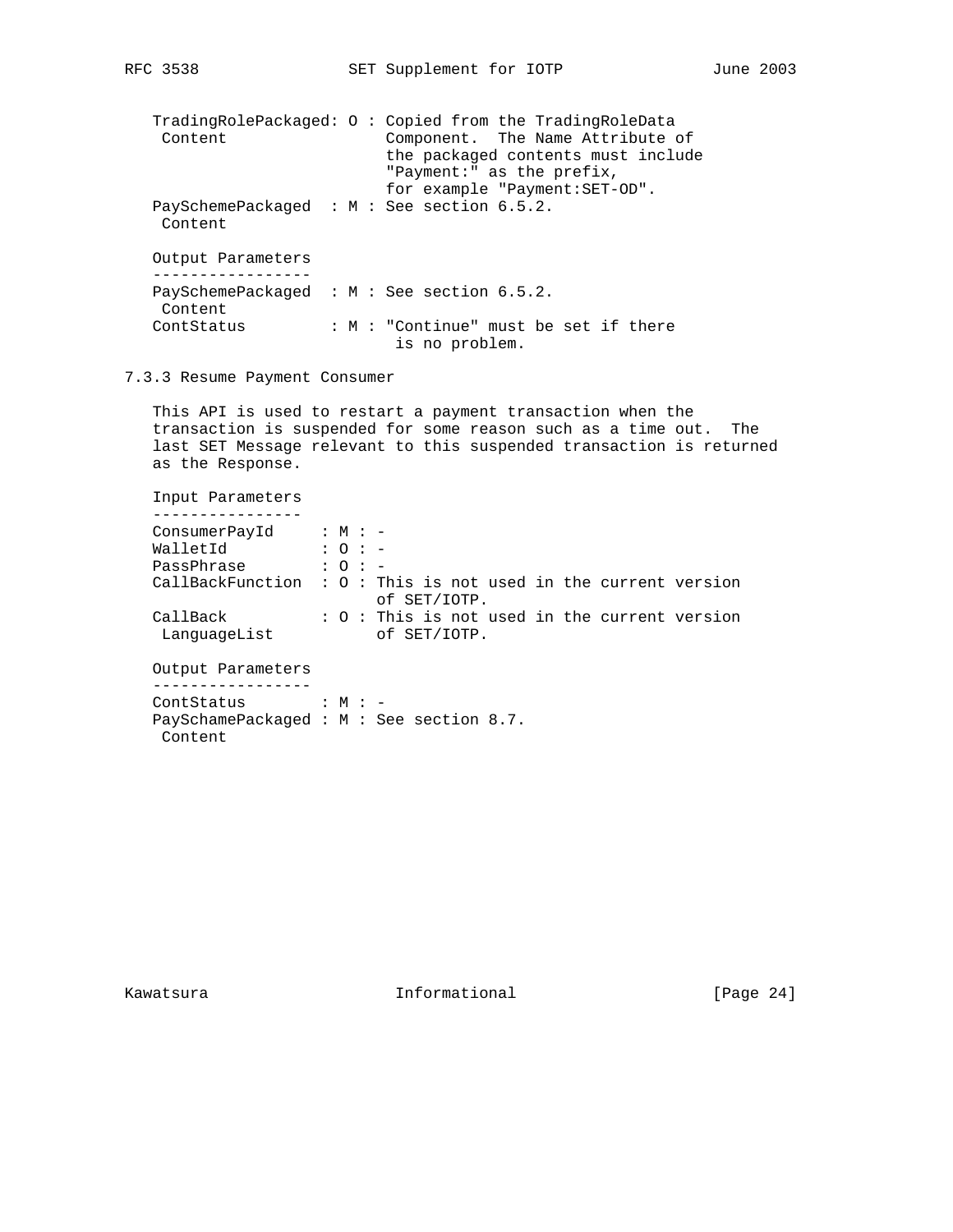7.3.4 Continue Process

 This API is used to pass a SET related message, received from the counter party, to the SET Bridge, and accept the next SET message as a response.

(1) Consumer Side Payment Bridge

 Input Parameters ---------------- PayId : M : Set ConsumerPayId WalletId : O : - PassPhrase : O : - PaySchemePackaged : M : See section 8.4.3. Content Output Parameters ----------------- ContStatus : M : Set "End" if SET PRes message is received in the PaySchemePackagedContent as the input parameter, otherwise set "Continue". PaySchemePackaged : O : If ContStatus is set "End", this is not Content used. See 8.4.3. (2) Payment Handler Side Payment Bridge Input Parameters ---------------<br>PayId : M : Set PaymentHandlerPayId WalletId : O : - PassPhrase : O : - PaySchemePackaged : M : See section 8.4.4. Content Output Parameters ----------------- ContStatus : M : Set "End" if SET PRes message is received in the PaySchemePackagedContent as the output parameter, otherwise set "Continue". PaySchemePackaged : M : See section 8.4.4. Content

Kawatsura 10 1nformational [Page 25]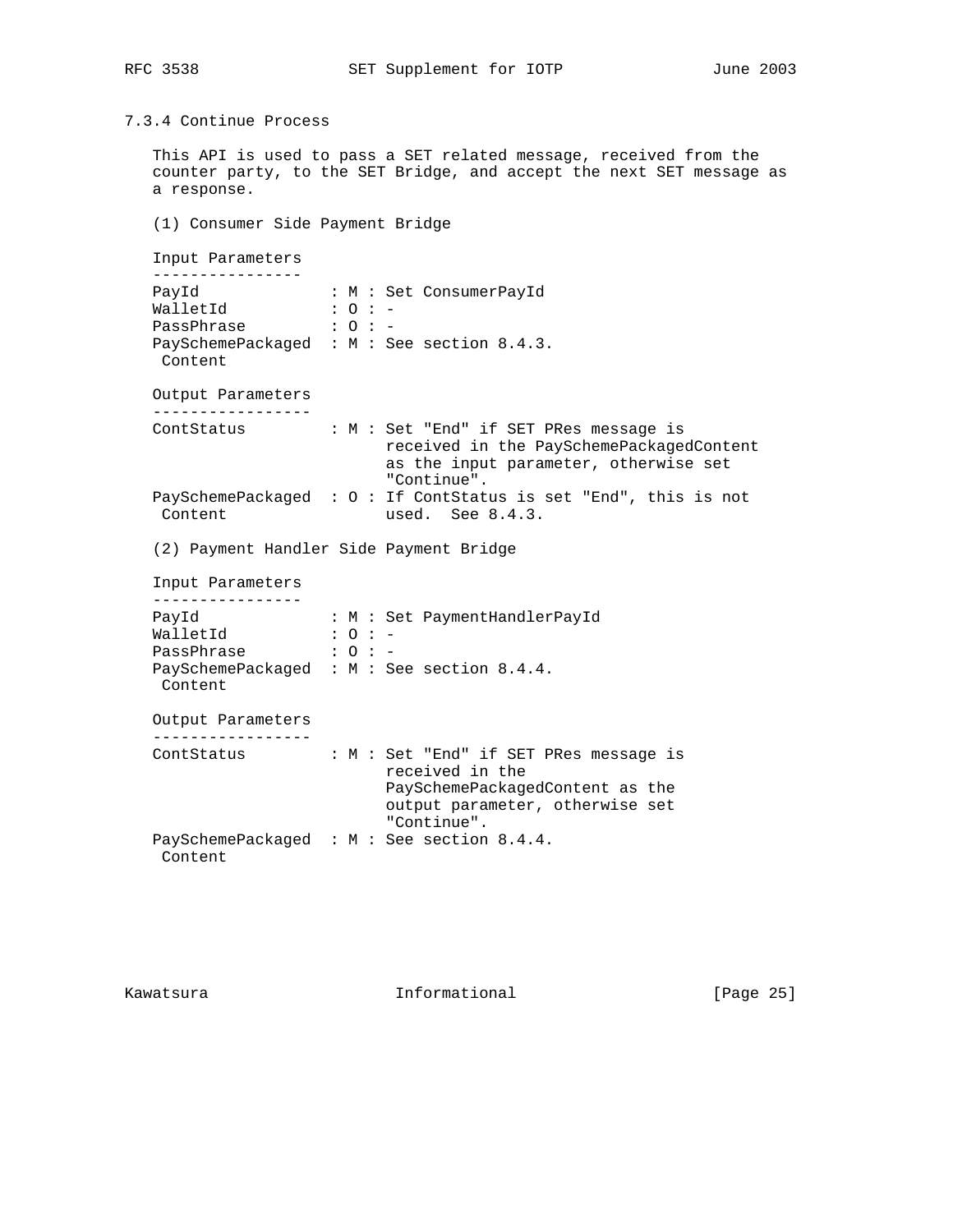7.3.5. Change Process State

 This API is used by the OAC to change the Process State of the OPB. For instance, it is used to change the Payment Status after a SET Payment Transaction was completed. When an error or suspend happens, this API is also used.

(1) Consumer Side Payment Bridge

```
 Input Parameters
   ----------------
 PayId : M : Set ConsumerPayId
ProcessState : M : -
 CompletionCode : M : -
ProcessType : M : -
 WalletID : O : -
 PassPhrase : O : -
   Output Parameters
   -----------------
ProcessState : M : -
 CompletionCode : M : -
   PercentComplete : O : See section 8.13.
 xml:lang : O : -
 StatusDesc : O : This field is not specified in SET/IOTP.
```
7.4 General Inquiry API Calls

7.4.1 Payment Instrument Inquiry

This API is not used in the current version of SET/IOTP.

7.4.2 Inquire Pending Payment

 This API is used to check whether the payment Bridge or its wallet is currently in use, or not.

```
 Input Parameters
 ----------------
WalletID : 0 : -
 Output Parameters
 -----------------
PayId : M : -
```
Kawatsura 10 1nformational [Page 26]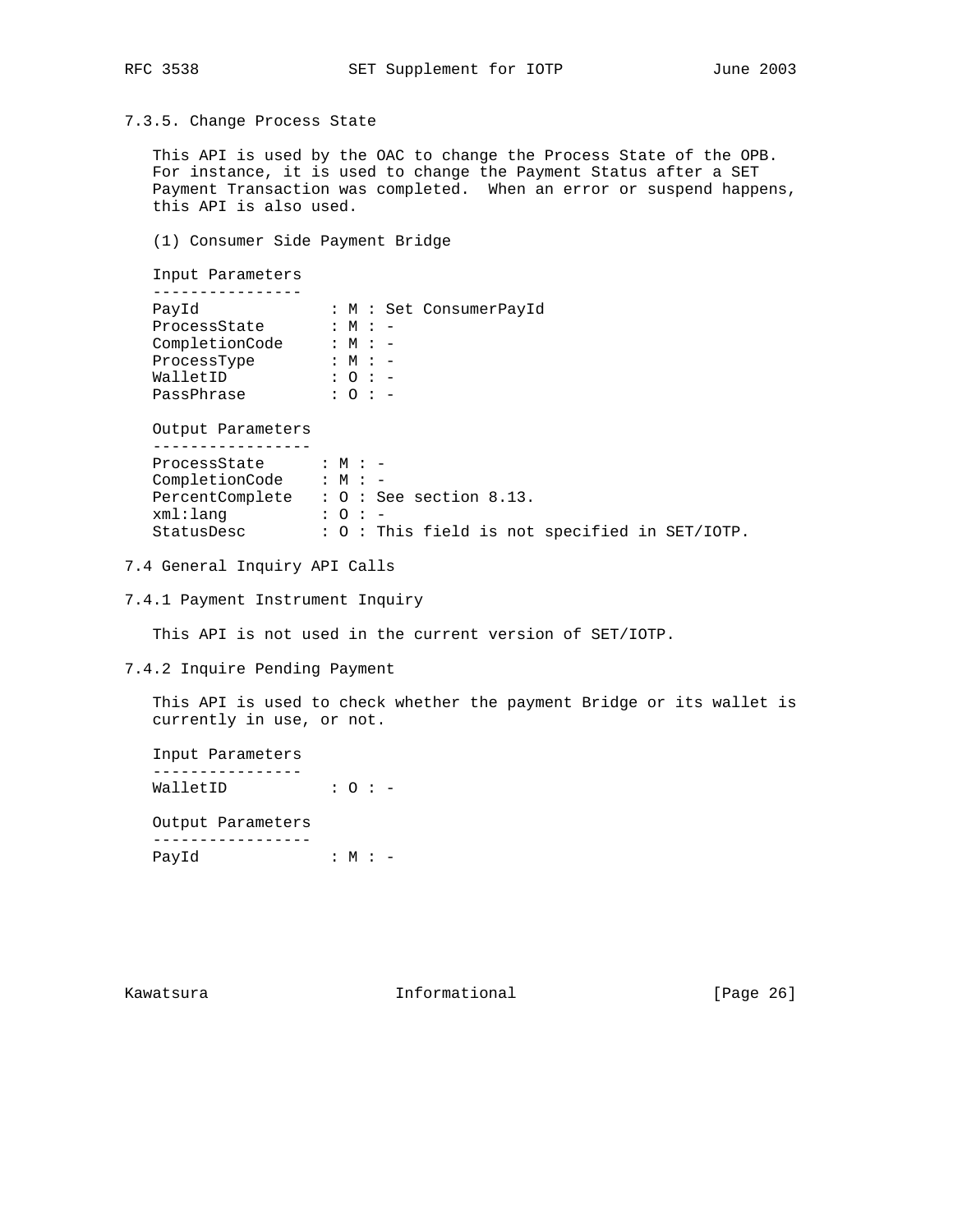7.4.3 Remove Payment Log

This API is used both Consumer and Payment Handler.

Input Parameters

| PayId      | $: M : -$      |  |
|------------|----------------|--|
| WallerId   | $: \Omega : -$ |  |
| Passphrase | $: \cap :$ $-$ |  |

There is no output parameters.

7.5 Payment Related Inquiry API Calls

7.5.1 Check Payment Receipt

 This API is used to check a Payment Receipt. However since the current SET specification does not support Receipts, SET/IOTP sends its own visual information of a Receipt to the SET Bridge.

 Input Parameters ---------------- PayId : M : - WalletId : O : - PassPhrase : O : - PaySchemePackaged : M : See section 8.5.1. Content Output Parameters -----------------

There is no output Parameter.

7.5.2 Expand Payment Receipt

 This expands an IOTP Payment Receipt Component packaged data into a form which may be used for display or printing purposes.

 Input Parameters ---------------- PayId : M : - WalletId : O : - PassPhrase : 0 : -PackagedContent : M : See section 8.5.2.

Kawatsura **Informational** Informational [Page 27]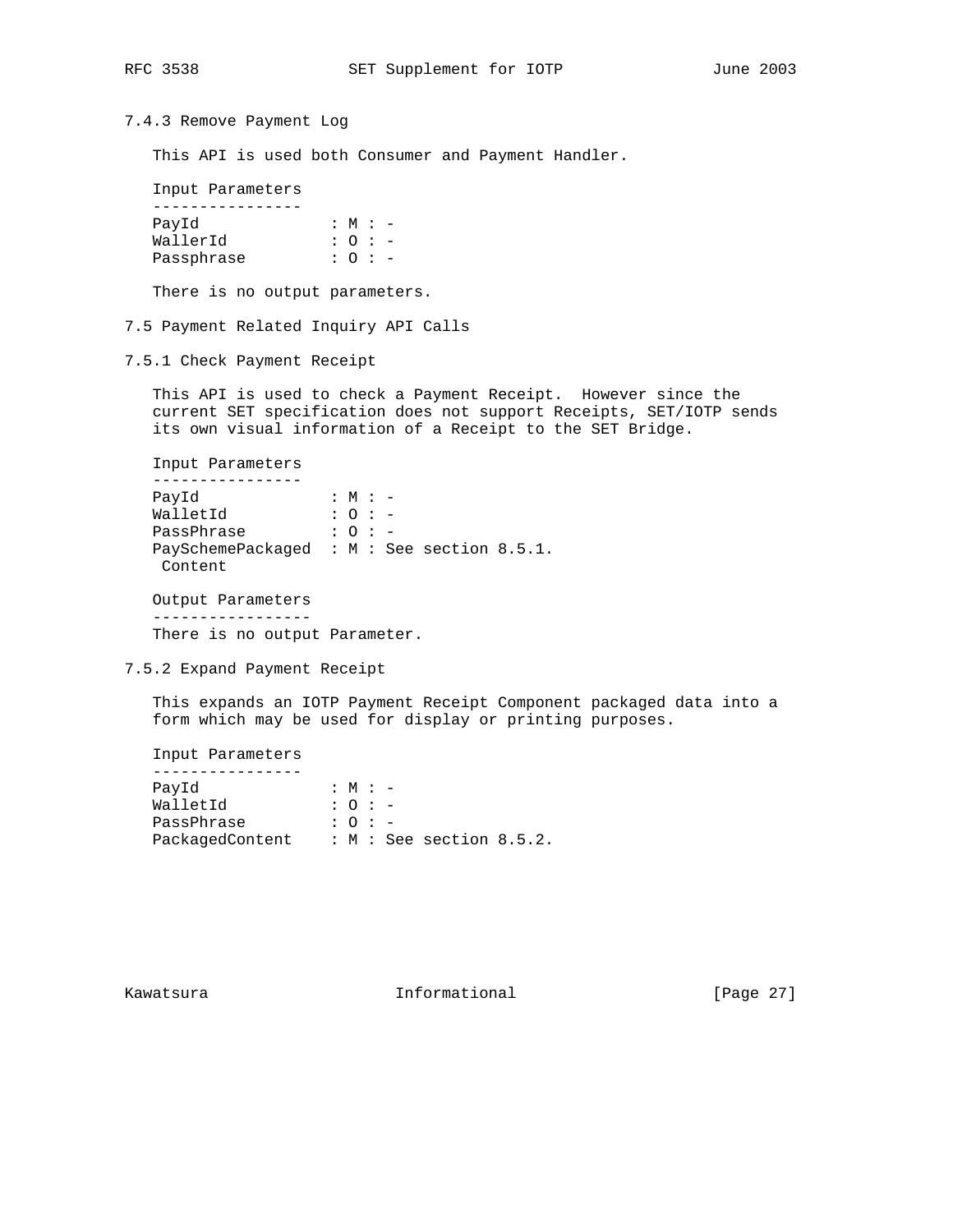| Output Parameters |           |                                                                                                                                                                                                |
|-------------------|-----------|------------------------------------------------------------------------------------------------------------------------------------------------------------------------------------------------|
| BrandId           | $:M: -$   |                                                                                                                                                                                                |
| ProtocolBrandId   | $:M: -$   |                                                                                                                                                                                                |
| PayInstrumentId   | $: M : -$ |                                                                                                                                                                                                |
| PaySchemePayId    |           | : M : LID M in the SET PRes message is<br>set. (The format of this value must<br>be same as SET Initiation.)                                                                                   |
| Amount            |           | : M : Amount * AuthRatio (or CapRatio if<br>available). CapRatio should be the<br>high priority than AuthRatio.                                                                                |
| CurrCodeType      | $:M: -$   |                                                                                                                                                                                                |
| CurrCode          | $:M: -$   |                                                                                                                                                                                                |
| PayDirection      | $:M: -$   |                                                                                                                                                                                                |
| ProtocolId        | $: M : -$ |                                                                                                                                                                                                |
| ProtocolTransId   | $: 0 : -$ |                                                                                                                                                                                                |
| TimeStamp         |           | : M : This value should be used the<br>Date field of MessageWrapper in the<br>SET PRes message                                                                                                 |
| xml:lang          |           | $: 0:$ This is not used in the SET/IOTP.                                                                                                                                                       |
| ConsumerDesc      |           | $: 0:$ This is not used in the SET/IOTP.                                                                                                                                                       |
|                   |           | PaymentHandlerDesc: 0: This is not used in the SET/IOTP.<br>StyleNetLocn $\cdot$ : 0 : This is not used in the SET/IOTP.<br>PaymentProperty $\therefore$ 0 : This is not used in the SET/IOTP. |

## 7.5.3 Inquire Process State

 This API is used to check the payment status. For example, when the OAC receives a Continue Payment Response API, it uses this API if the ContStatus is set to "End". This API can be used at anytime.

(1) Consumer Payment Bridge

Input Parameters

| PayId      |                                           |  | : M : Set ConsumerPayId |
|------------|-------------------------------------------|--|-------------------------|
| WalletId   | $\therefore$ $\cap$ $\therefore$ $\qquad$ |  |                         |
| PassPhrase | $\therefore$ $\cap$ $\therefore$ $\qquad$ |  |                         |

Kawatsura 10.1 Informational 111 [Page 28]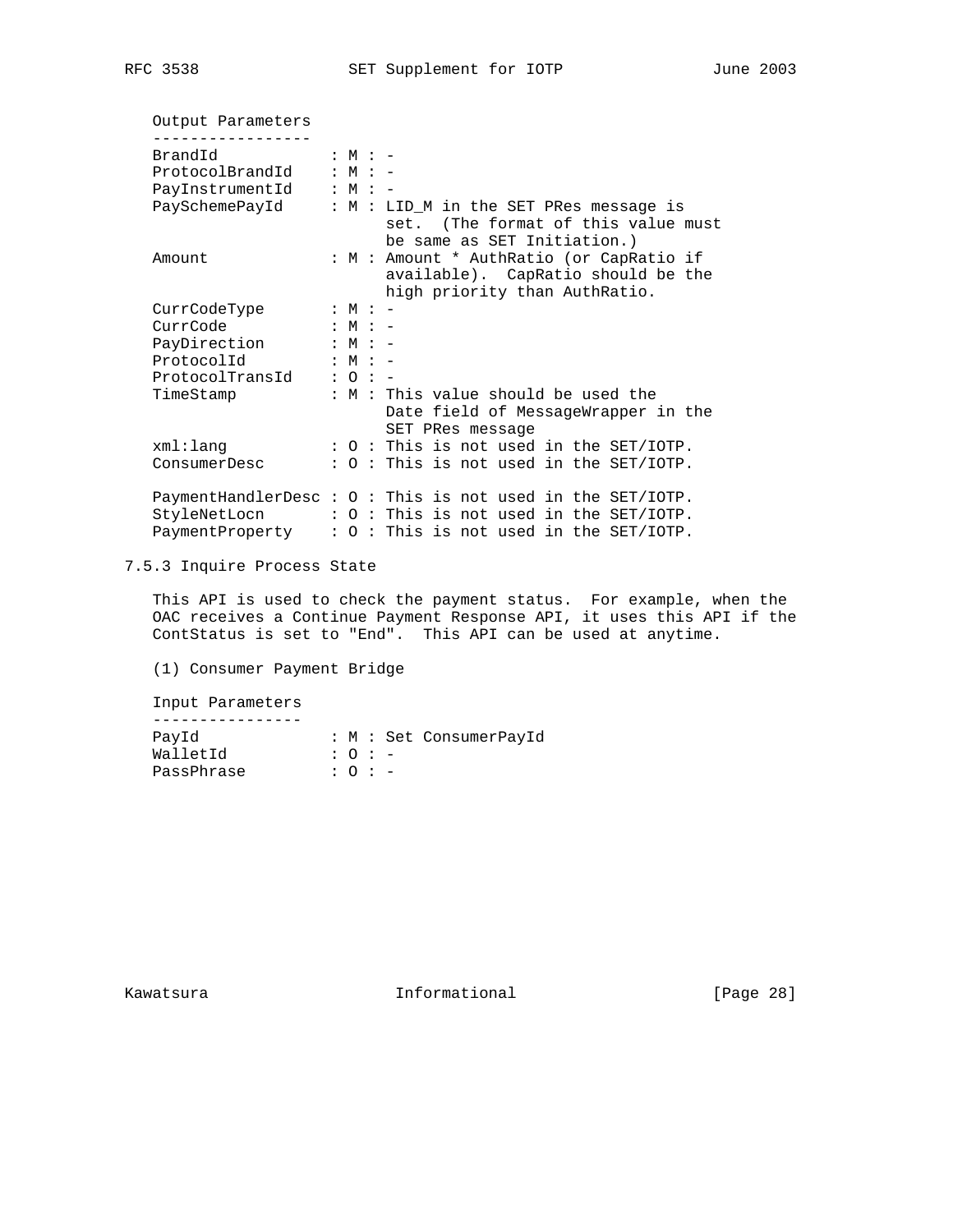Output Parameters ----------------- ProcessState : M : - PercentComplete : O : See 8.13 for the guideline of setting value. CompletionCode : O : See section 8.12. xml:lang : O : - StatusDesc : 0 : - PayReceiptNameRefs : O : This is not used in the SET/IOTP. PayReceiptPackConts: O : This is not used in the SET/IOTP. (2) Payment Handler Payment Bridge Input Parameters ---------------- PayId : M : Set PaymentHandlerPayId WalletId : O : - PassPhrase : 0 : - Output Parameters ----------------- ProcessState : M : - PercentComplete : O : See section 8.13 for the guideline of setting value. CompletionCode : 0 : See section 8.12. xml:lang : O : - StatusDesc : 0 : - PayReceiptNameRefs : O : This is set "PRes". PayReceiptPackConts: O : This is not used in the SET/IOTP. 7.5.4 Start Payment Inquiry This API call returns the SET InqReq Message in order to process a SET Inquiry.

 Input Parameters ---------------- ConsumerPayId : M : - WalletId : O : - Passphrase : O : - Output Parameters ----------------- PaySchemePackaged : M: Packaged Data to include SET Content InqReq message. See section 8.6.

Kawatsura **Informational** Informational [Page 29]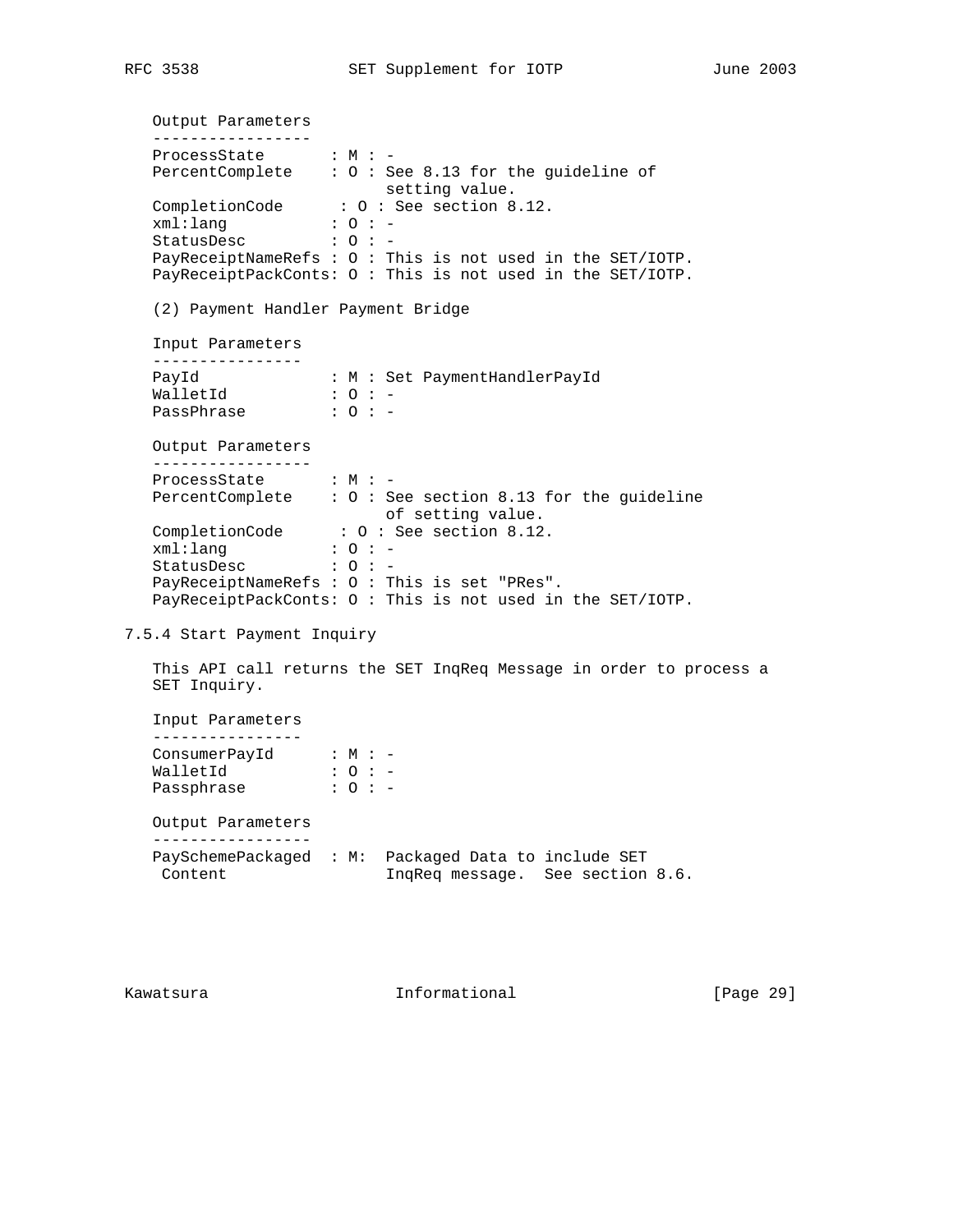### 7.5.5 Inquire Payment Status

 The Payment Handler uses this API request for Consumer initiated inquiry processing. In SET/IOTP, the Payment Handler's SET Bridge receives a SET InqReq message in an InquirePaymentDetail API. The SET Core processes it, and creates a SET InqRes message. The response encapsulates the SET InqRes message.

```
 Input Parameters
```
 ---------------- PaymentHandlerPayId: M : - WalletID : 0 : - PassPhrase : O : - PaySchemePackaged : M : See section 8.6. Content Output Parameters ----------------- PaymentHandlerPayId: M : - ProcessState : M : - CompletionCode : O : xml:lang : O : - StatusDesc : 0 : - PaySchamePackaged : M : See section 8.6. Content

8. SET dependent Process

 This chapter describes the core concepts for the development of SET/IOTP.

8.1 Relationships between them for IOTP Purchase/Cash Advances

 This document describes SET Initiation Messages based on the [SET EIG]. Merchant sends the 1st SET Initiation Message to the Consumer in order to activate a SET payment transaction. After this message, the other SET Initiation Messages (JPO, etc.) and the SET payment Transaction (SET PinitReq message, etc.) are exchanged between the Consumer and the Payment Handler.

Kawatsura 10 1nformational [Page 30]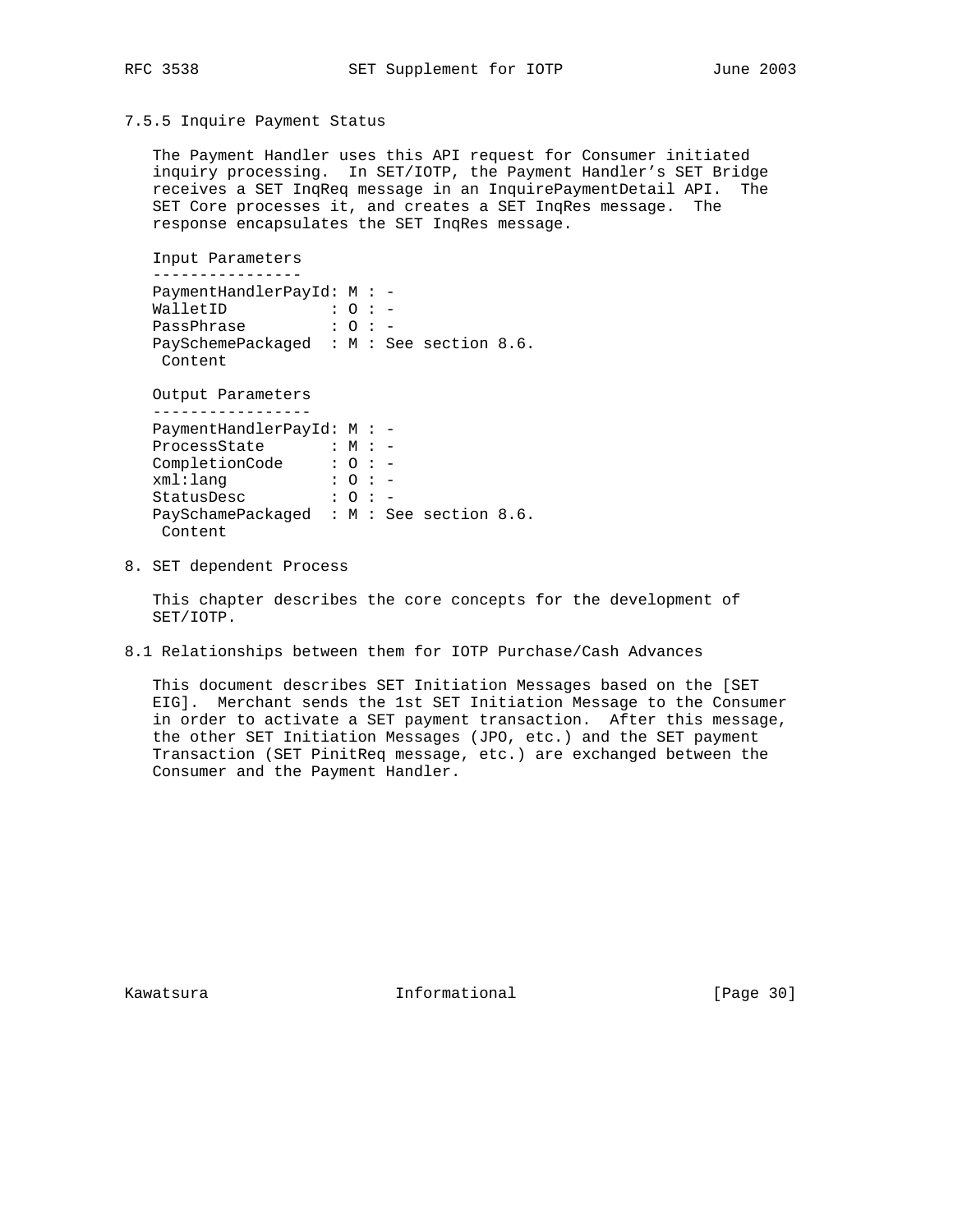|          | 1st SET InitMsg | Merchant |
|----------|-----------------|----------|
|          |                 |          |
| Consumer |                 |          |
|          | Other SET Init/ | P.H.     |
|          | SET Message     |          |

Figure 11 Relationship between IOTP Messages and SET Messages

 When the Merchant sends any data (e.g., SET SaleDetail) except a SET Related messages (e.g., SET PinitRes message), it can send it by two different methods:

 (a) The Merchant sends the data via the Consumer. (b) The Merchant sends the data out-of-band.

 In case (a), the Merchant sends the data by encapsulating it into TradingRoleData.PackagedContent inside the Offer Response Block sent to Consumer. The data is copied to the Payment Request Block and sent to the Payment Handler. This case assumes that the format of the data is already agreed upon between the Merchant and the Payment Handler.

This document does not specify case (b).

- 8.2 Definition of Identifiers
- 8.2.1 Definition of BrandId

 BrandId should be used registered identification for IANA. Now, the following BrandIds have registered:

 Amex, Dankort, JCB, Maestro, MasterCard, MICOS, VISA, atCredits, EZpay, GeldKarte, Mondex, paybox

8.2.2 Definition of ProtocolBrandId

ProtocolBrandID is defined as follows:

 <Premise> SET BrandID is defined as brand[:Product]. ([] is indicated as optional.) In SET, The brandID is a brand name, which corresponds to the brand of the payment card. Additionally the Product is a product name, which is defined as the type of product within the specific brand such as Gold Card.

Kawatsura 10 Informational 11 [Page 31]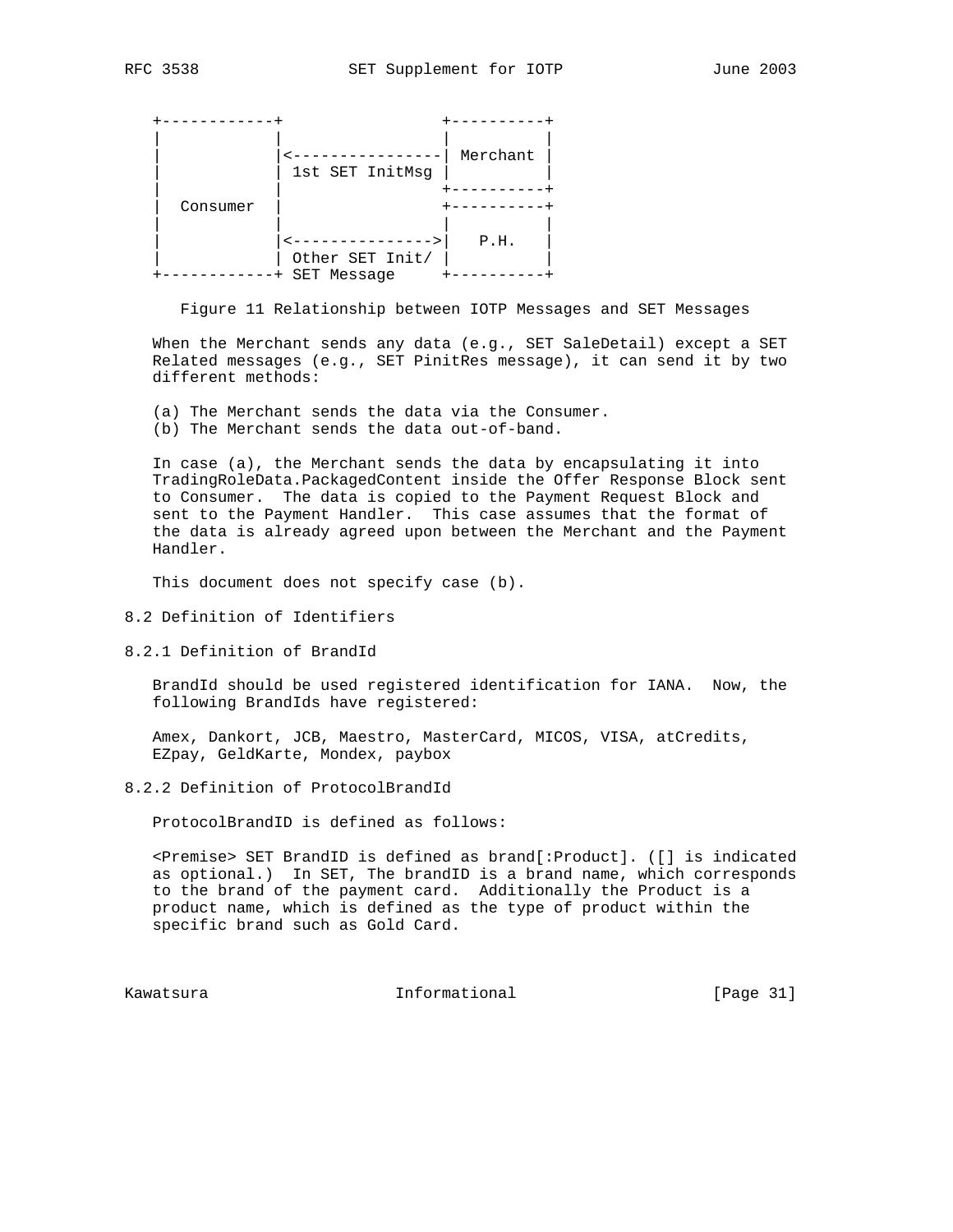Set IOTP ProtocolBrandId as follows:

brand:Product:PCN

In here,

- o The brand above is the same as the sub data of SET BrandID, as Brand Name (brand), defined in SET.
- o Product above is the same as the sub data of SET BrandID, as Product Name (Product), defined in SET.
- o PCN above is the Promotional Card Name, and is written in the SET Certificates.

Example:

Visa:Gold:WalMart

 Since SET Brand ID has a colon between brand and Product, the two colons should be able to delimit Brand, Product, and PCN.

 Product and PCN can omit if necessary. For the detail of these definitions are follows:

(1) The case of omitting Product

 Definition: brand::PCN Example: VISA::UC\_VISA

(2) The case of omitting PCN

 Definition: brand:Product Example: VISA:Gold

(3) The case of omitting Product, PCN

 Definition: brand Example: VISA

Kawatsura Informational [Page 32]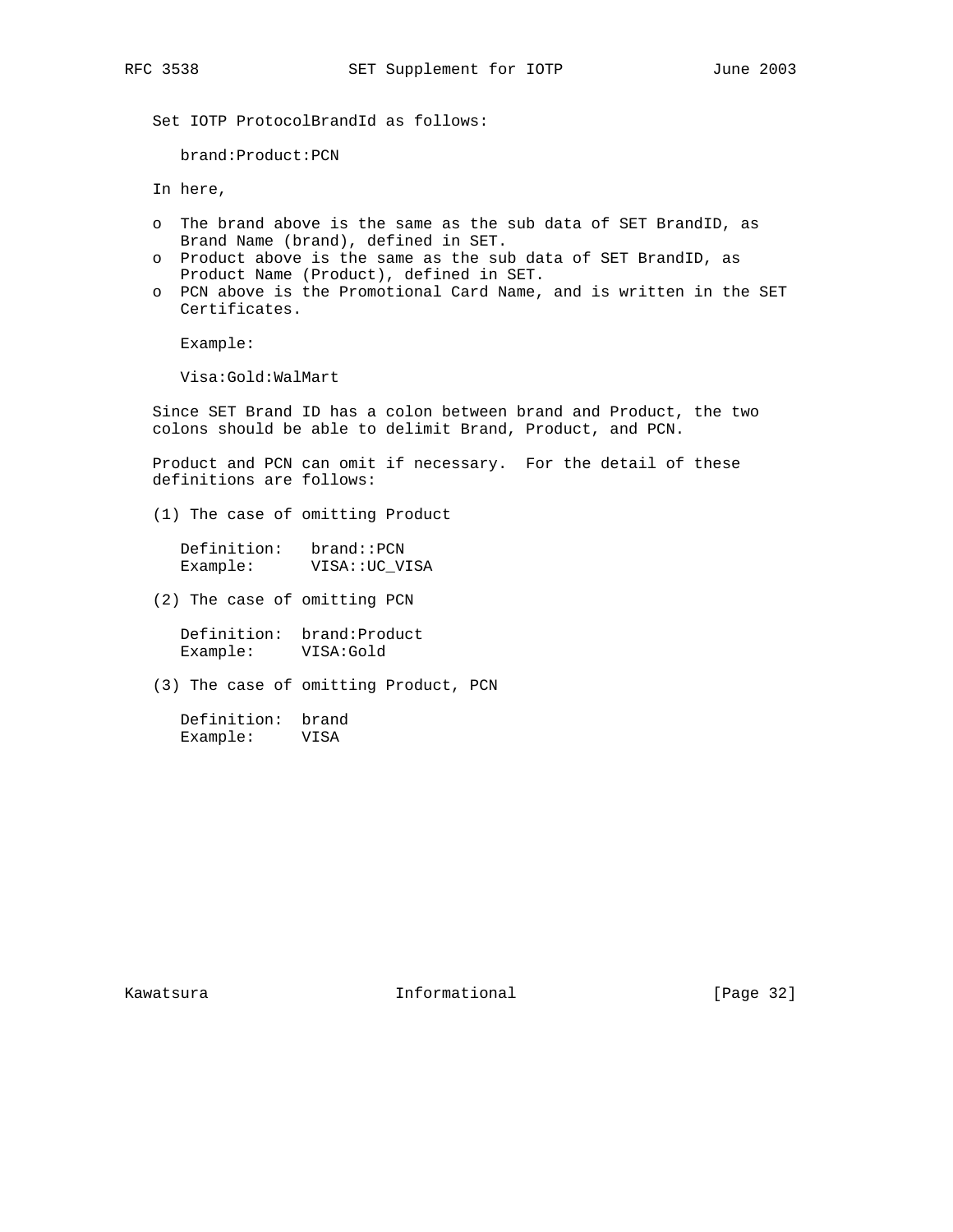```
 Invalid Examples:
      VISA:Gold:
       VISA::
       VISA:
       ProtocolBrandId which there is no brand.
8.2.3 Definition of ProtocolId
    Protocolld defines as follows:
       ProtocolId := SETName + Version
      SETName := "SET"
       Version := "v" + version + "." + revision
    Where the version is number matching a major SET version, and the
    revision is the number matching a minor SET revision.
      Example:
       "SETv1.0","SETv2.0"
   NOTE: In the current version of SET/IOTP, "SETv1.0" is fixed as
```
8.2.4 Relationship between Ids

ProtocolId.

 ProtocolBrandId must be unique and depends on BrandId and ProtocolId. The followings are map among BrandId and ProtocolId, which have registered in IANA, and ProtocolBrandId.

| BrandId    | ProtocolId | ProtocolBrandId |
|------------|------------|-----------------|
|            |            |                 |
| Amex       | SETv1.0    | Amex            |
| Dankort    | SETv1.0    | Dankort         |
| <b>JCB</b> | SETv1.0    | <b>JCB</b>      |
| MasterCard | SETv1.0    | MasterCard      |
| Nicos      | SETv1.0    | Amex            |
| VTSA       | SETv1.0    | VTSA            |

 Regarding to the BrandIds except above, the BrandId registrant (e.g., credit card company) MUST register it in order to be able to map one to one between ProtocolBrandId and the pair of BrandId and ProtocolId.

Kawatsura 10 1nformational 1999 [Page 33]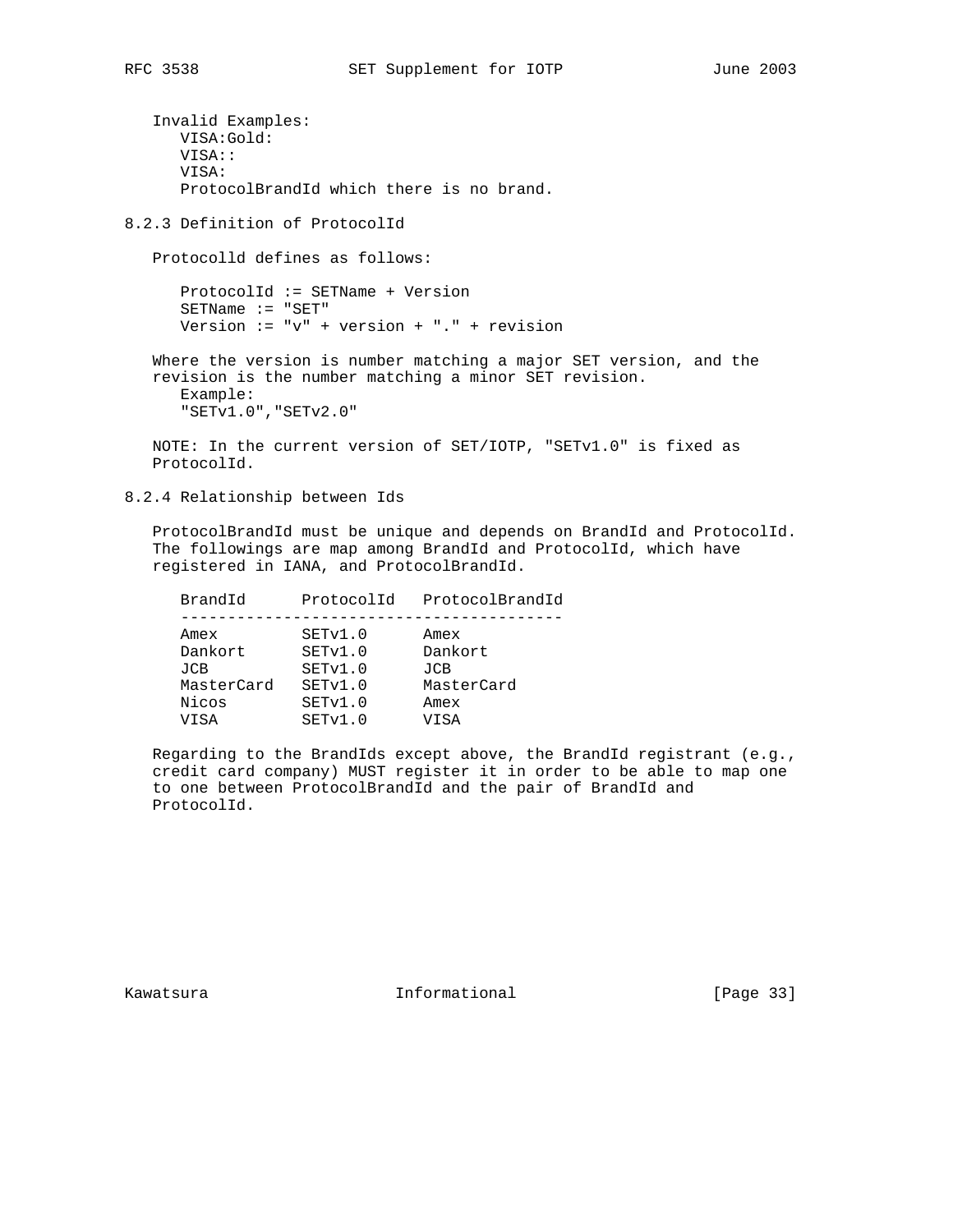# 8.3 Process prior to Payment

- 8.3.1 FindAcceptedPaymentProtocol Function
	- (1) Parameter of PayProtocolPackagedContent

```
Name : O : This is not used in SET/IOTP.
Content : M : This should be set "PCDATA".
Transform : M : This is set "BASE64".
 ContentData : M : SET specific protocol data. Includes data
                  that is used to create the 1st SET Initiation
                  Message that is not contained in other
                  IOTP elements.
```
(2) Parameter in the ContentData

 Parameters of ContentData are described below. The Field Values follow the [SET EIG].

| Field                     | Required  |
|---------------------------|-----------|
|                           |           |
| MIME-Version              | Optional  |
| Content-Transfer-Encoding | Mandatory |
| SET-Initiation-Type       | Mandatory |
| SET-LID-M                 | Optional  |
| SET-InstallTotalTrance    | Optional  |
| SET-Recurring             | Optional  |
| SET-Ext-OID               | Optional  |
| SET-Ext-Data              | Optional  |
| SET-Ext-Mandatory         | Optional  |
| SET-Echo-In-Response      | Optional  |
| SET-Echo-In-Request       | Optional  |
|                           |           |

For Example:

 MIME-Version: 1.0 Content-Transfer-Encoding: Binary SET-Initiation-Type: Payment-Initiation SET-Recurring: 31 19960223 SET-Service-URL: http://www.custcare.com/index.html SET-LID-M: 515A533033363632594B

 Note: The contents in ProtoclPackagedContent must be US-ASCII and encoded by BASE64.

Kawatsura 10 1nformational [Page 34]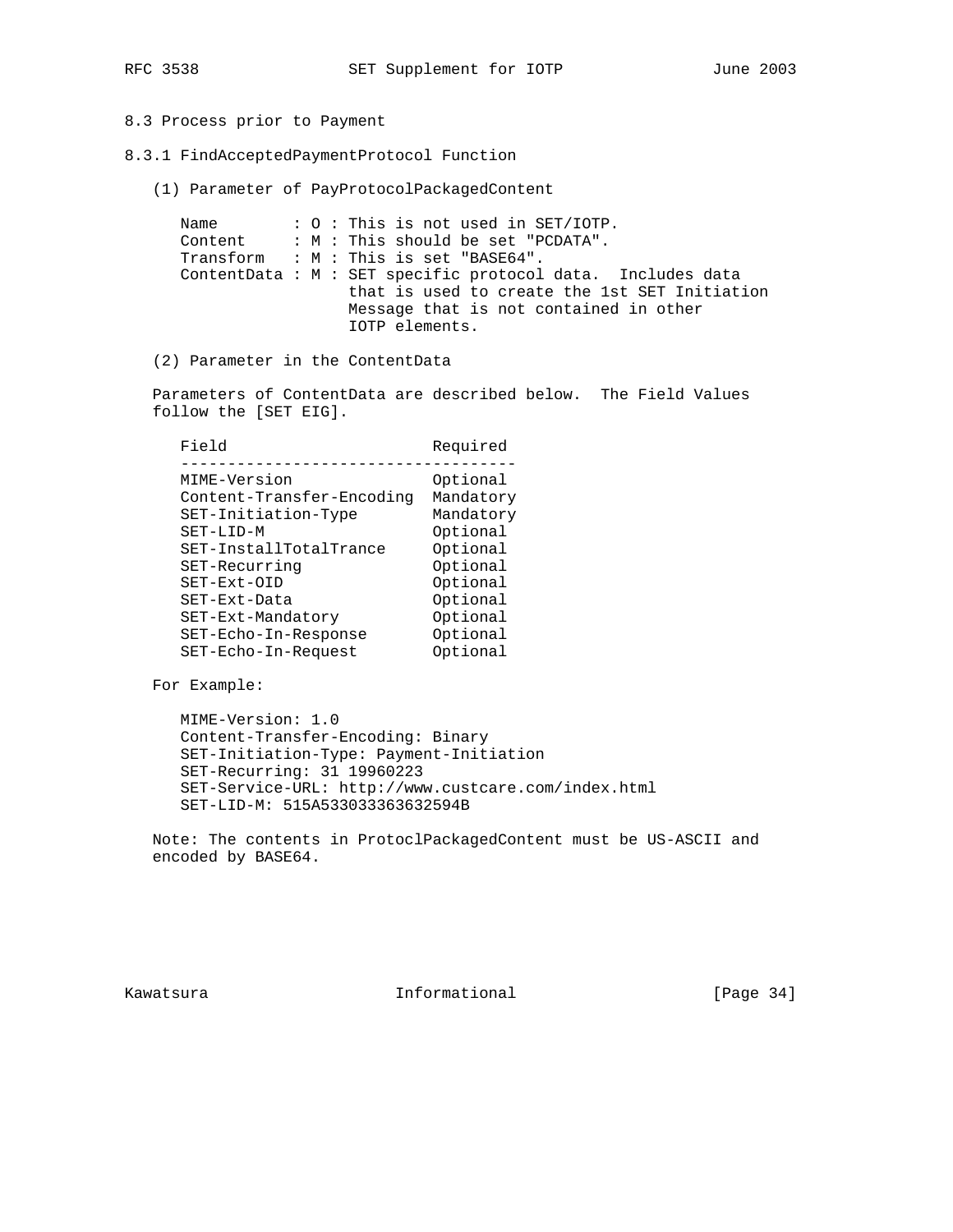#### 8.3.2 FindPaymentInstrument Function

(1) Information of PayInstrument

 Returns a list of Payment Instrument IDs related to the BrandId and ProtocolBrandId. In this document, BrandId and ProtocolId are defined in section 8.2.

 In this document, Brand has two recognized meanings in SET/IOTP, as follows:

 Brand as Primary Brand: The Primary Brand is the Brand which is defined as brand in SET, such as VISA, MasterCard, Nicos.

 Brand as Dual Brand or Promotional Brand: The Dual Brand is the payment instrument which has two Brand, such as UC-VISA (UC Card and VISA Card) This style is popular in Japan.

 A Promotional Brand means that, if the Consumer pays with that Brand, then the Consumer will receive some additional benefit such as discount or frequent flyer point.

1. ProtocolBrandId as a Primary Brand

Example:

 "MasterCard", "MasterCard::UC", "MasterCard:Gold:" and "MasterCard::WalMart" are all MasterCard Brands.

2. ProtocolBrandId as a Dual Brand or a Promotional Brand

Example:

 "MasterCard::UC" is Dual Brand of "MasterCard" and "UC". "SET:MasterCard::WalMart" is Promotional Brand of MasterCard- WallMart.

 The SET Bridge receives the ProtocolBrandId from the OAC in the FindPaymentInstrument Function,

Kawatsura 10 1nformational [Page 35]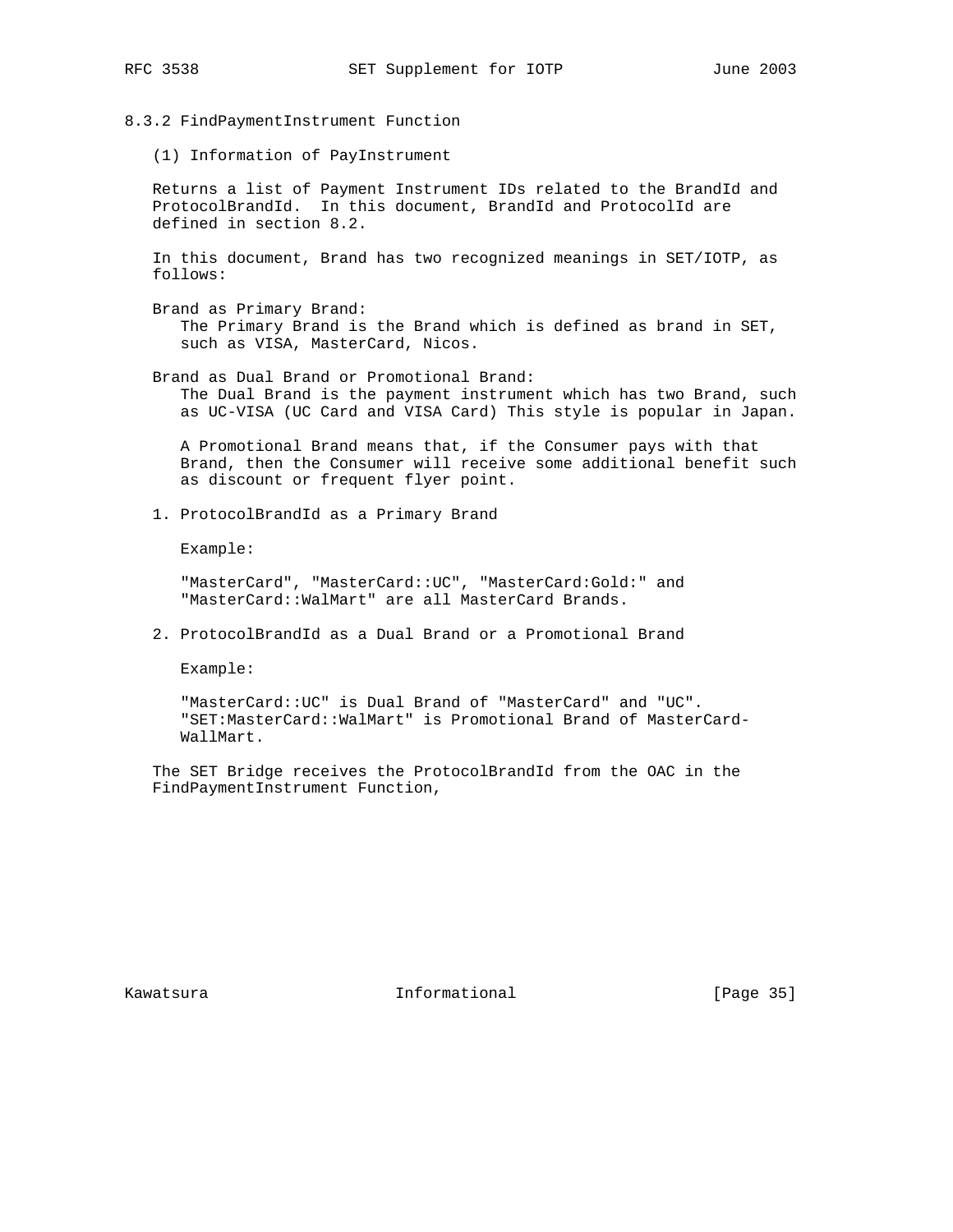(1) If the accepted ProtocolBrandId is XXX:YYY

 The SET Related Module searches for ProtocolBrandIds with the string "XXX:YYY:\*" (\* is wild card), the corresponding PaymentInstrumentIds of all ProtocolBrandIds with the matching Primary Brand (regardless of also being a Dual Brand or Promotional Brand) will be returned to the OAC, for the Consumer to select from.

(2) If the accepted ProtocolBrandId is XXX:YYY:ZZZ

 The SET Related Module searches for ProtocolBrandIDs with the string "XXX:YYY:ZZZ", only the corresponding PaymentInstrumentIds of the ProtocolBrandIds that match the Dual Brand or Promotional Brand will be returned to OAC, for the Consumer to select from.

Example:

 Assume ProtocolBrandIds are correspond to PaymentInstrumentIds in the SET Bridge as follows,

ProtocolBrandId PaymentInstrumentId ------------------------------------------ MasterCard 1 MasterCard::UC 2 MasterCard::WallMart 3 VISA::UC 4

 If the SET Bridge receives a ProtocolBrandId as "MasterCard" in the FindPaymentInstrument Function, the SET Bridge will return "1","2", and "3". However, if the SET Bridge receives a ProtocolBrandId as "MasterCard::UC" to OAC, SET Bridge will returns only "2".

#### 8.3.3 GetPaymentInitializationData Function

(1) Create TradingRolePackagedContent

 If necessary, The SET Related Module generates TradingRolePackagedContent corresponded to the received ReceiverOrgID. The ContentData of TradingRolePackagedContent is the information which the Payment Handler needs to process the SET Transaction (for example, the SET SaleDetail. and the SET OD). The ContentData, Content, and the Transform must be agreed upon between the Merchant and the Payment Handler beforehand.

Kawatsura 10 1nformational [Page 36]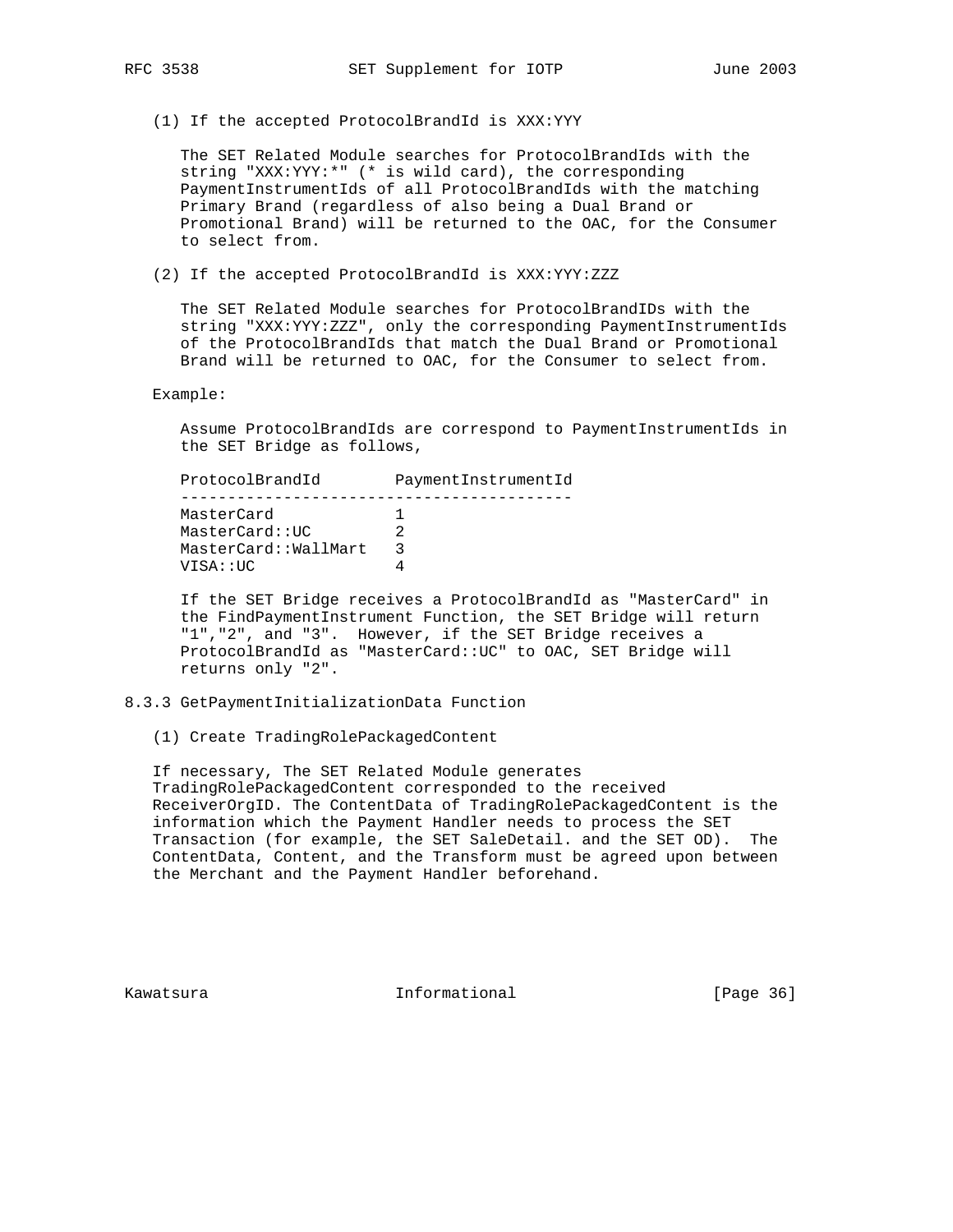The Name Attribute of the packaged contents must include "Payment:" as the prefix, for example "Payment:SET-OD". If there is no PackagedContent corresponding to ReceiverOrgID, such that the SET Related Module does not need to create the PackagedContent, the TradingRolePackagedContent is not created.

Parameters in TradingRolePackagedContent

| Name    |  | $: 0:$ This is not specified in the current SET/IOTP.                                                                                                               |
|---------|--|---------------------------------------------------------------------------------------------------------------------------------------------------------------------|
| Content |  | : M : Should be identical between the Payment<br>Handler and the Merchant.                                                                                          |
|         |  | Transform : M : Should be identical between the Payment<br>Handler and the Merchant.                                                                                |
|         |  | ContentData : $M$ : Element Data for the Payment Handler to<br>process the SET Transaction. Should be<br>identical between the Payment Handler and<br>the Merchant. |

8.4 Process of Payment

8.4.1 StartPaymentConsumer Function

(1) Process of the 1st SET Initiation Message

 Since there are similar items between the SET Initiation Message Fields and IOTP Elements, IOTP elements can be used for the corresponding SET Initiation Fields. Other SET Initiation Fields, except URL information (for detail, see below), is encapsulated in the PayProtocolPackagedContent.

 This document does not specify how the SET Related Module implements the 1st SET Initiation Process.

 The following table shows the list of SET Initiation Fields that corresponds to IOTP Elements.

| SET Initiation Field                   | IOTP Element (in TPO.Brandlist)                                                                                          |
|----------------------------------------|--------------------------------------------------------------------------------------------------------------------------|
| SET-Version<br>SET-Brand<br>SET-Amount | Consumer selected ProtocolId<br>Consumer selected ProtocolBrandId<br>Consumer selected Amount Data in<br>CurrencyAmount. |
| SET Initiation Field                   | IOTP Element (in OfferResp)                                                                                              |
| Order Description                      | The hash data of ContentData of<br>PackagedContent of Order Component.                                                   |

Kawatsura 10 1nformational [Page 37]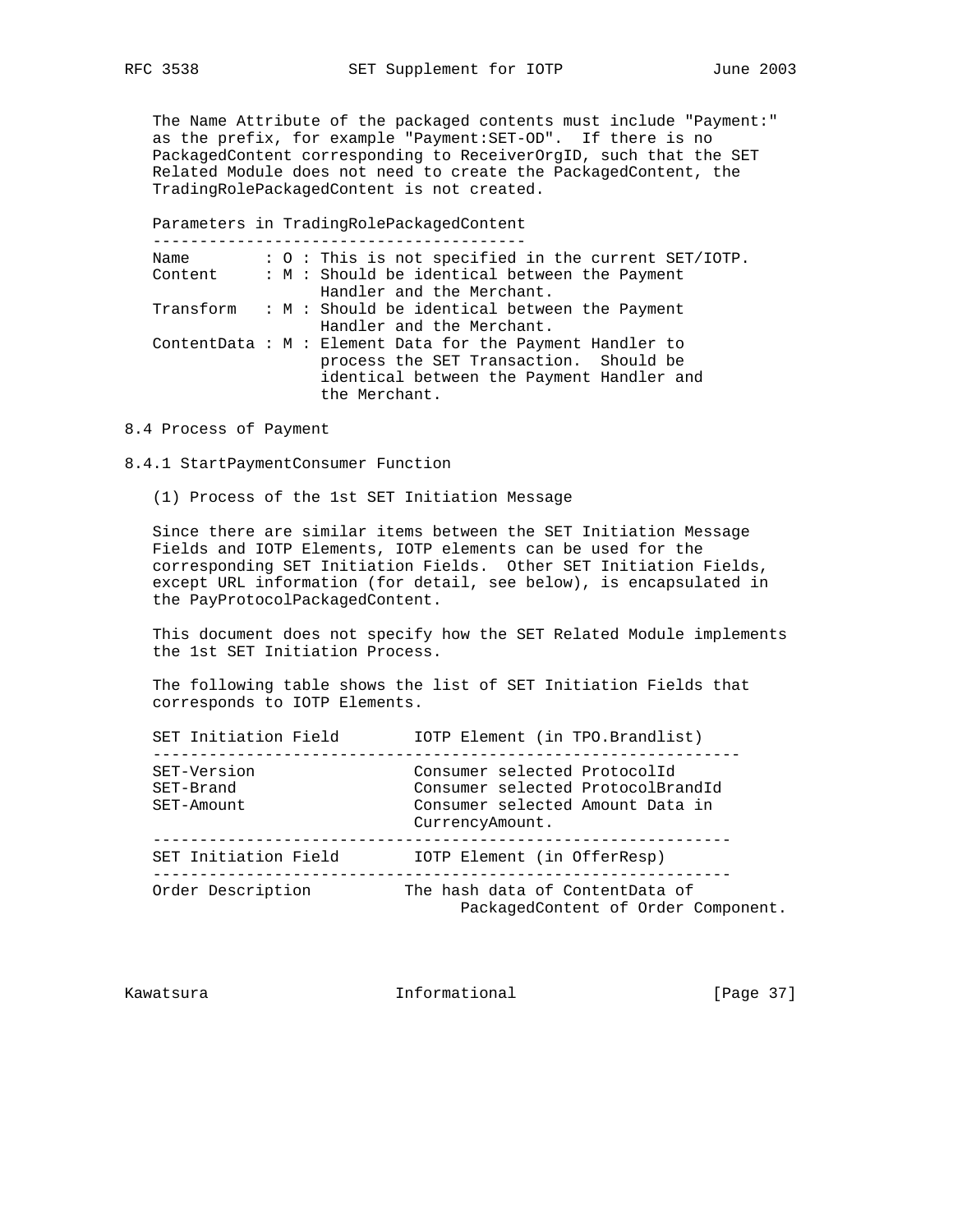(b) SET-Version:

 SET-Version can be corresponded to ProtocolId. The version number appears after the "v" for the SET-Version.

ProtocolId -> \_ SETv1.0 ˜˜˜<- SET-Version

Figure 12 ProtocolId vs SET-Version

(c) SET-Brand:

SET-Brand can be corresponded to ProtocolBrandId.

 (d) SET-PurchAmt: It is necessary to adjust the format of the Amount between IOTP and SET, since IOTP and SET use different syntax.

Assumption:

- o In SET/IOTP, The "ISO4217-A" (the currency code which is represented by three alphabet, such as "USD") is mandatory.
- o Consumer Side SET Related Module should have a mapping table between "ISO4217-A" and "ISO4217-N" (the currency code which is represented by three digit, such as "840").
- (d) -1 Content of the SET-PurchAmt

The content of the SET-PurchAmt is as follows:

SET PurchAmt: currency amount amtExp10

 For a description see [SET] Book 2, page 299. For example, \$129.50 is represented by "840 12950 -2". In this case, the corresponding values for the "currency", "amount" and "amtExp10" are "840", "12950" and "-2" respectively.

(d) -2 Content of IOTP Amount Elements

 The content of the three IOTP amount elements consist of the following: Amount, CurrCodeType and CurrCode. For a description of each, see [RFC 2801]. For example, \$129.50 is represented by the following:

 CurrCodeType="ISO4217-A" CurrCode="USD"

Kawatsura 10 1nformational [Page 38]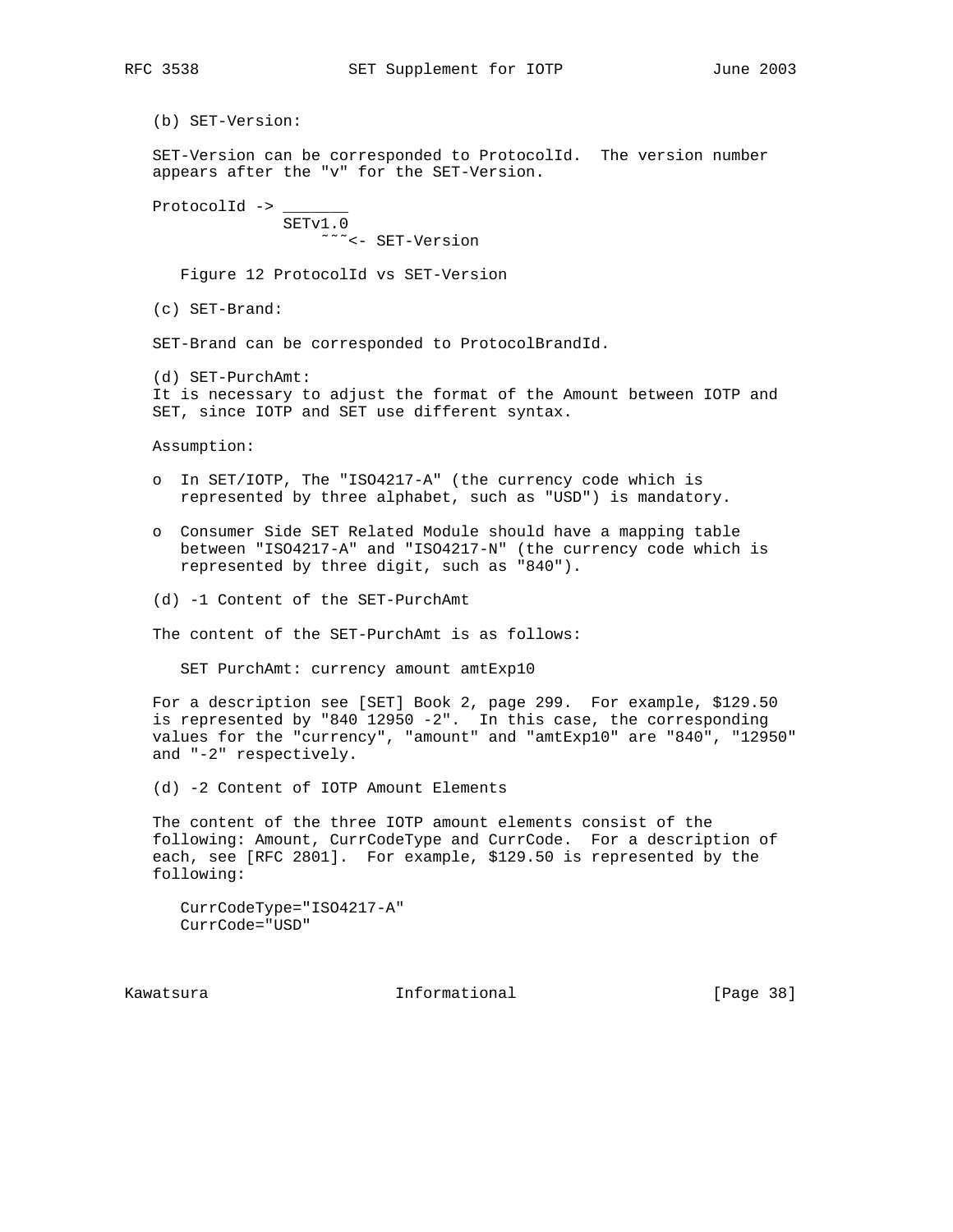Amount="129.50"

(d) -3 Example of how-to-translate

 The one-to-one mapping between the IOTP format and the SET format is very simple. This example of sequence below uses the example of IOTP amount Element above.

- 1) Translate from IOTP CurrCode (ISO4217-A) to SET currency (ISO- 4217-N). For example, if CurrCode="USD", then the value of currency is "840".
- 2) Calculate how many decimal places are represented in the Amount. For example, if Amount="129.50", there are "2" decimal places.
- 3) [The number of decimal places] \*( -1) corresponds to the SET amtExp10. In the above case, SET amtExp10 =  $2 * (-1) = -2$ .
- 4) 10^[The number of the Amount's decimal places] \* Amount corresponds to the SET amount. In the above example, SET amount =  $10^2$  \* 129.50 = 12950.
- 5) Concatenate three integers and use white spaces as a delimiter.

 Finally, in the above case, the SET PurchAmt is represented as "840  $12950 - 2$ ".

(e) SET OD (Order Description) vs. IOTP Order Information

 In the IOTP, the OAC handles the Order Information, such as display use, as SET uses the Order Information. Payment Handler does not know the actual Order Information because the Merchant and Payment Handler may exist in the separate domains. However, Payment Handler needs to get the SET OD from Merchant via the Consumer or directly because Payment Handler needs the SET OD to create 2nd SET Initiation message and after. In this situation, the Merchant should not pass the actual order information to the Payment Handler because the order information may be considered private data. Therefore, SET/IOTP defines SET OD as the hash of IOTP Order Information. The hash algorithm must be SHA1.

 But the Order Component may be included two or more Packaged Content (see [RFC 2801]). Therefore SET/IOTP specifies to create hash as follows:

 (e) -1. If the Name attribute does not have the Name attribute, such that the Order Component have only one Packaged Content, hash the Contents Data using SHA1 simply and be encoded by BASE64.

Kawatsura 10 Informational [Page 39]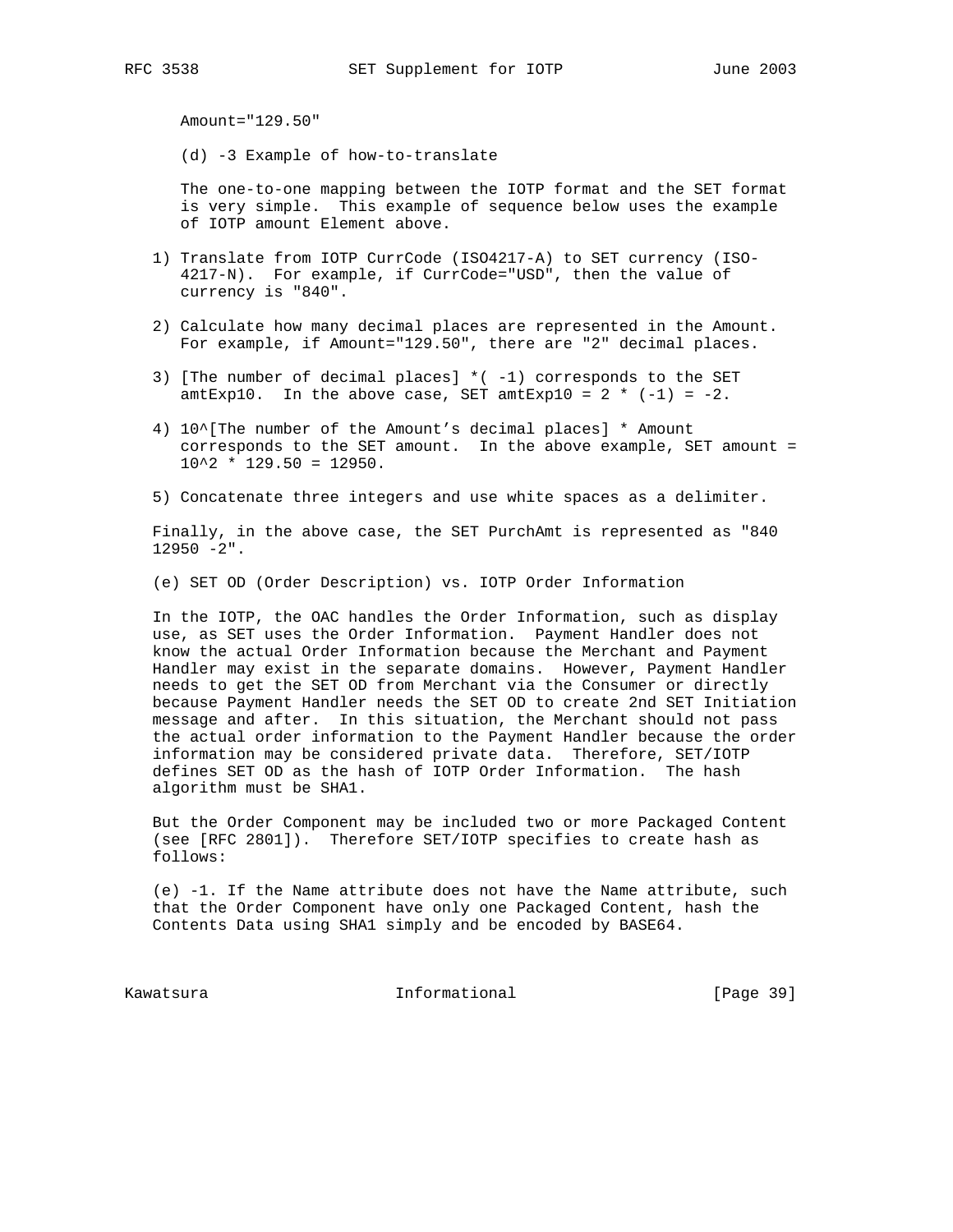(e) -2. Otherwise, such that there exists the Name attribute, sort the Packaged Contents in the UTF-16 character code order of Name attribute and hash the Content Data using SHA1 and concatenate them in proper sequence, then hash it using SHA1 again and be encoded by BASE64.

 NOTE: To avoid different character encodings between applications, in this document, SET OD MUST be constructed from the ContentData in OrderPackagedContent as follows:

 (1) Convert it to network byte ordered Unicode encoding data. (2) Hash (1) using SHA1

(3) Convert (2) to BASE64 US-ASCII data

 Therefore, "Content-Type","charset" MUST be "text/plain","us-ascii" respectively when SET Initiation message is constructed.

(f) SET-\*\*\*-URL vs. IOTP Net Location

 In IOTP, the OAC handles location data therefore the OAC does not need to pass net location data on to the OPB. However, some vender implemented consumer SET/IOTP wallets may need the URL information to process the SET Initiation. Thus, if necessary, the Consumer's SET Related Module must set appropriate URL data to SET-\*\*\*-URL.

(2) Create the next SET related message

 Generate SET related message (SET PInitReq or SET Initiation Response) at the SET Related Module, to be sent to the Payment Handler.

(3) Error check of the next SET related message.

 If SET related message which is created in (2) is SET Initiation Response and includes any error in it, SET Related Module creates an ErrorResponse message with ErrorCode to "EncapProtErr" and the Severity to "HardError" and sent it to the OAC.

Kawatsura 10 1nformational [Page 40]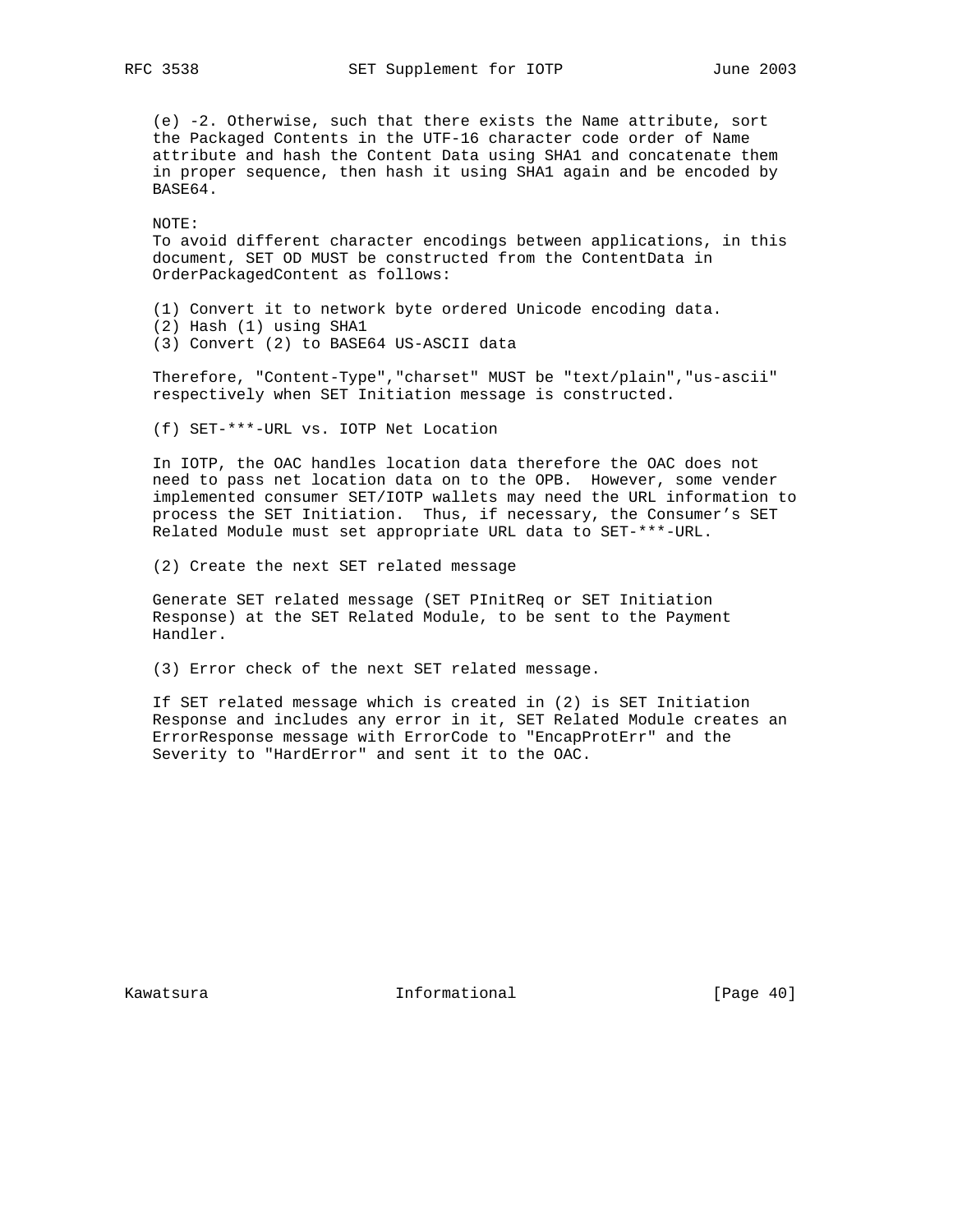(4) Create PaySchemePackagedContent

 The followings are the parameter of PaySchemePackagedContent in StartPaymentConsumerResponse.

 ContentData : M : SET Related Message which is encoded by BASE64. (e.g., SET PinitRes message or SET Initiation Response Message) Name : O : This is not used in the current SET/IOTP. Content : M : This field should be set to "PCDATA". Transform : M : This must be set "BASE64".

(5) Store of the Payment Information

SET Bridge should store the following in the DataBase:

- o ConsumerPayId
- o PaySchemePackagedContent
- o ContStatus
- o ContentSoftwareId (corresponding to the PaySchemePackagedContent)
- o ProcessState

8.4.2 StartPaymentPaymentHandler Function

(1) Process for TradingRoleData

 SET Bridge must processes appropriately, for example pass it to the SET Core, if there exists the TradingRolePackagedContent as the input Parameter.

(2) SET Specific Process

 The SET Related Module processes the SET Initiation Response or the SET Transaction (SET PInitReq). In addition, the SET Related Module generates a message (the next SET Initiation Message or SET PInitRes) corresponding to the results of the processed message. This message will be sent to the Consumer.

(3) Error check of the next SET related message.

 If SET related message which is created in (2) includes any error, SET Related Module create an ErrorResponse message with ErrorCode to "EncapProtErr" and the Severity to "HardError" and sent it to the OAC.

Kawatsura **Informational** [Page 41]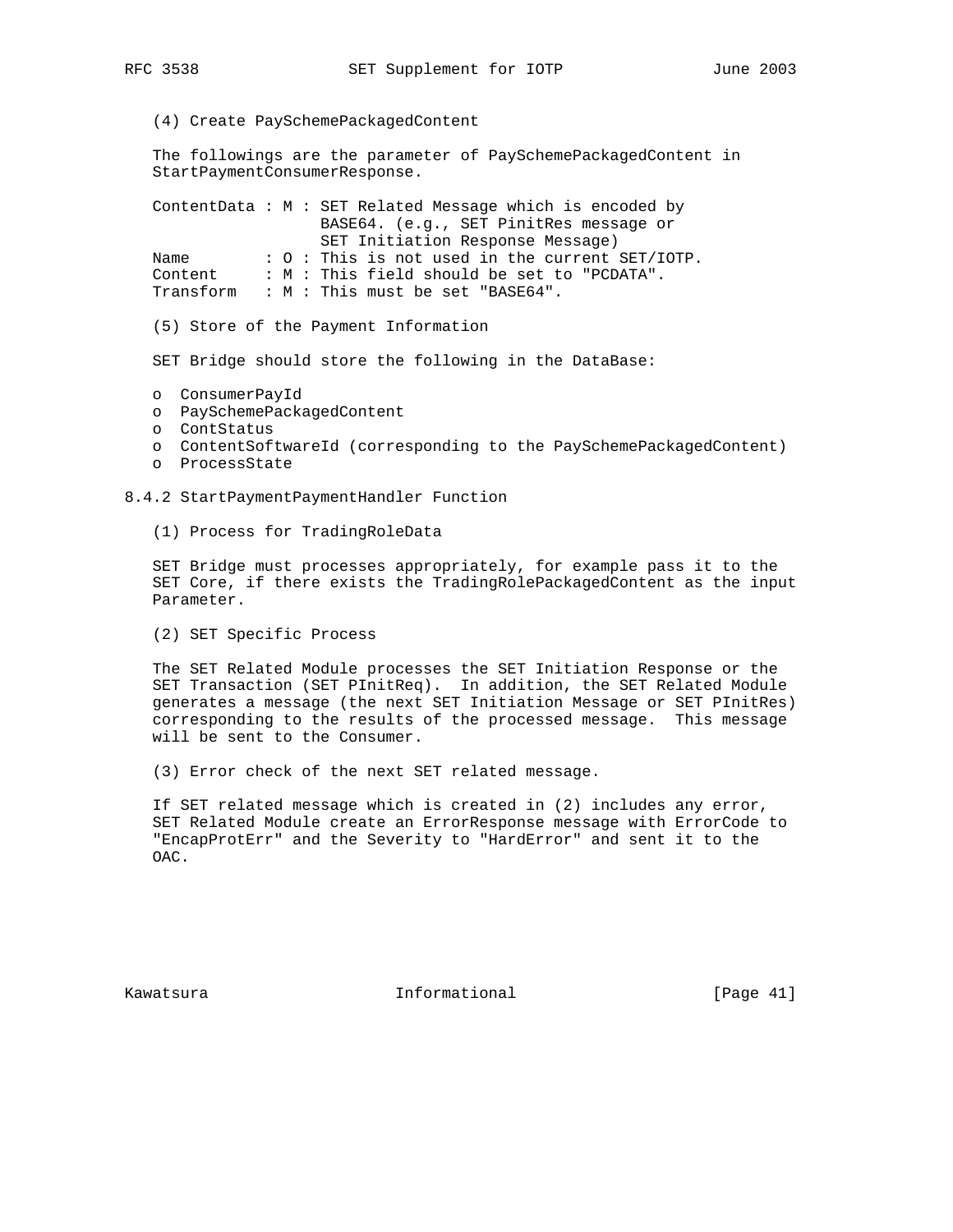(4) Generate PaySchemePackagedContent

 PaySchemePackagedContent which Encapsulate the SET Initiation Message or SET PInitRes into ContentData and generate the PaySchemePackagedContent. The Parameters of PaySchemePackagedContent as Output is as follows:

 ContentData : M : SET Related Message which is encoded by BASE64 (e.g., SET PinitRes message or SET Initiation Response Message). Name : O : This is not used in the current SET/IOTP. Content : M : This field should be set to "PCDATA". Transform : M : This must be set "BASE64"

8.4.3 ContinueProcess Function (Consumer Side)

(1) SET Specific Process

The Parameters of PaySchemePackagedContent as Input is as follows:

 ContentData : M : SET Related Message which is encoded by BASE64 (e.g., SET PinitRes message, SET PRes message or SET Initiation Response Message). Name : O : This is not used in the current SET/IOTP. Content : M : This field should be set to "PCDATA". Transform : M : This must be set "BASE64"

 SET Related Module processes the SET Related Message in the PaySchemePackagedContent, then SET Related Message corresponding to the processed message is created if necessary.

(2) SET Related Message Error Check

 If SET related message which is created in (2) includes any error, SET Related Module create an ErrorResponse message with ErrorCode to "EncapProtErr" and the Severity to "HardError" and sent it to the OAC.

(3) Create PaySchemePackagedContent

 The followings are the parameter of PaySchemePackagedContent in ContinueProcessResponse.

 ContentData : M : SET Related Message which is encoded by BASE64 (e.g., SET PinitReq message, SET PReq message or SET Initiation Response Message).

Kawatsura Informational [Page 42]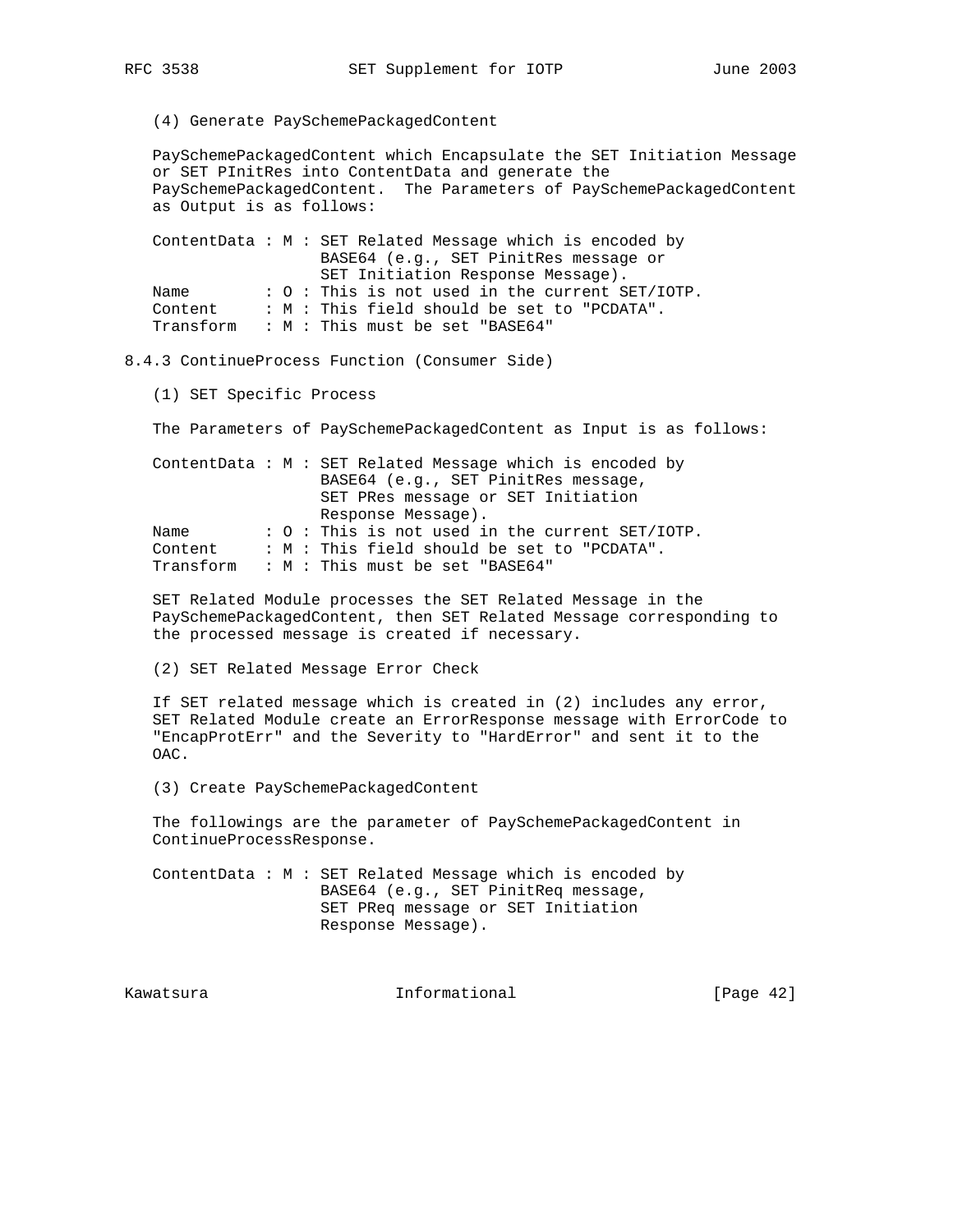Name : O : This is not used in the current SET/IOTP. Content : M : This field should be set to "PCDATA". Transform : M : This must be set "BASE64".

 If the ContentData which has received from Payment Handler is SET PRes message, this data is not created.

8.4.4 ContinueProcess Function (Payment Handler Side)

(1) Brand Integrity Check between IOTP Elements and SET Elements

 Since the Consumer sets the Amount and Brand in the SET Message, based on the IOTP message, it might be altered when the IOTP message is copied to the SET message. Thus, the Payment Handler needs to check the Elements in IOTP components (Payment, etc.) and the Elements in the SET message to make sure they are consistent. The IOTP Brand specified by the Merchant should correspond to the Brand used in the SET payment.

The Brand Integrity check sequence is as follows:

 (a) After receiving the SET PReq message, check the Consumer selected Brand information (e.g., ProtocolBrandId) in the IOTP Payment Request against information in the SET certificate in the SET PReq message.

 (b) If they do not match, return a SET Bridge Level Error (Severity="HardError", ErrorCode="AttNotValid" and Names="BrandId").

 Additionally, the SET PReq message signature must be verified with the SET CardHolder's certificate. (This is done during a normal SET Transaction.)

 NOTE: This integrity check is necessary evenif There is no Promotional Card Name in the ProtocolBrandId because SET may have selected the MasterCard even though IOTP has selected the VISA.

(2) SET Related Process

 Encapsulate the SET related Message (SET Initiation Message or SET Transaction Message) in to Content Data of PaySchemePackagedContent and send it to the Sender.

Kawatsura **Informational** [Page 43]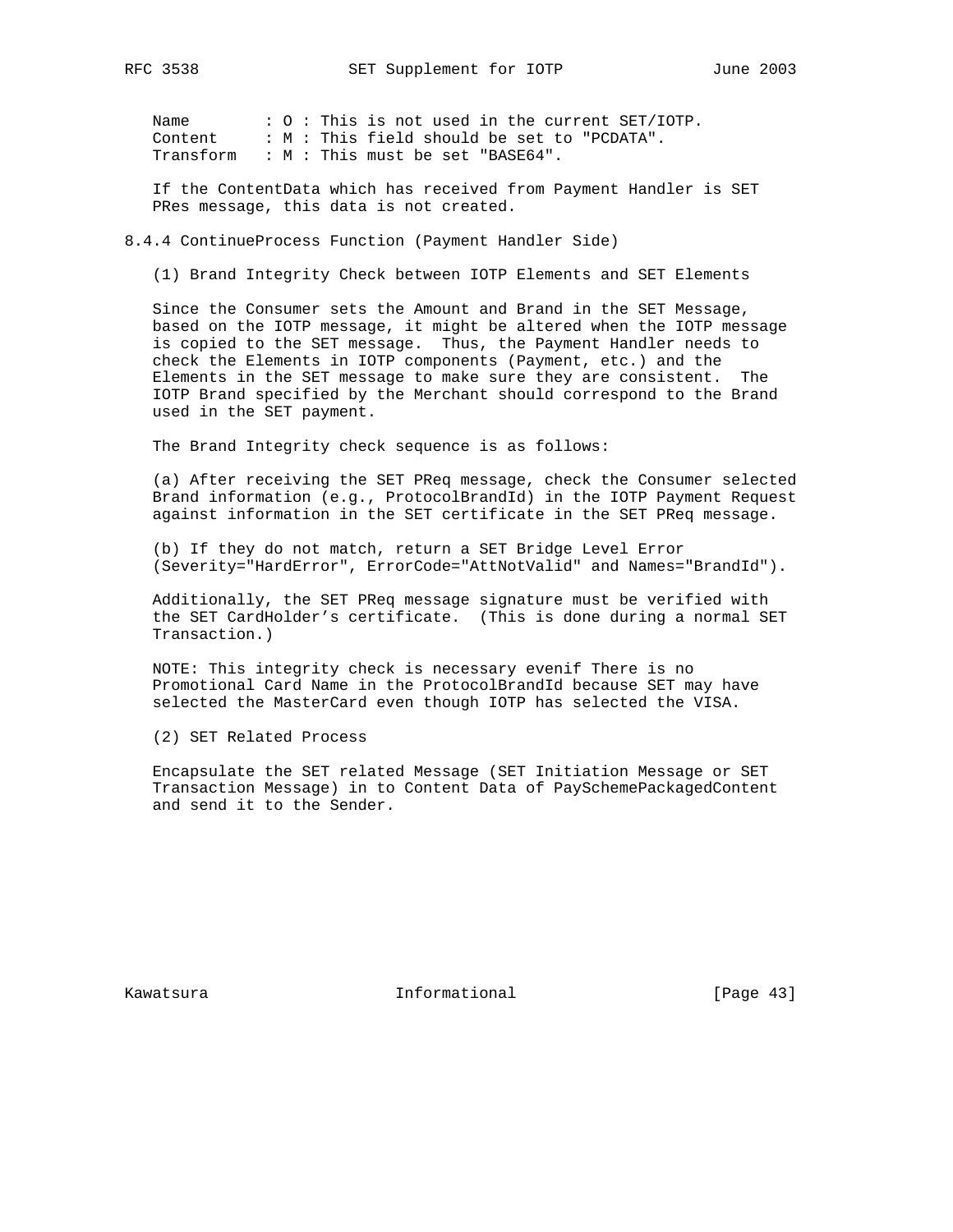The followings are the parameters of PaySchemePackagedContent as output.

 ContentData : M : SET Related Message which is encoded by BASE64 (e.g., SET PinitReq message, SET PReq message or SET Initiation Response Message).<br>Name : 0 : This is not used i Name :  $0$  : This is not used in the current SET/IOTP.<br>Content :  $M$  : This field should be set to "PCDATA".<br>Transform :  $M = N$ : M : This field should be set to "PCDATA". Transform : M : This must be set "BASE64".

(3) SET Related Message Error Check

 If SET related message which is created in (2) includes any error, SET Related Module create an ErrorResponse message with ErrorCode to "EncapProtErr" and the Severity to "HardError" and sent it to the OAC.

 If SET related message which is created in (2) is SET PRes message, and its message includes except:

 (a) CompletionCode in SET PRes message is "authorizationPerformed" and AuthCode is "Approved" or (b) CompletionCode in SET PRes message is "capurePerformed" and CapCode "Success",

 SET Related Module create ErrorResponse message with ErrorCode to "BusinessError"and the Severity to "HardError" and sent it to the OAC.

(4) Create PaySchemePackagedContent

 The followings are the parameter of PaySchemePackagedContent in ContinueProcessResponse.

|      |           |  | ContentData : M : SET Related Message which is encoded by |
|------|-----------|--|-----------------------------------------------------------|
|      |           |  | BASE64 (e.g., SET PinitRes message,                       |
|      |           |  | SET PRes message or next SET Initiation                   |
|      |           |  | Message).                                                 |
| Name |           |  | : 0 : "PRes" only if ContentData includes                 |
|      |           |  | SET PRes message, otherwise this is                       |
|      |           |  | not used in the current SET/IOTP.                         |
|      | Content   |  | : M : This field should be set to "PCDATA".               |
|      | Transform |  | : $M$ : This must be set "BASE64".                        |

 If ContentData includes the SET PRes message, ContStatus MUST be "End".

Kawatsura Informational [Page 44]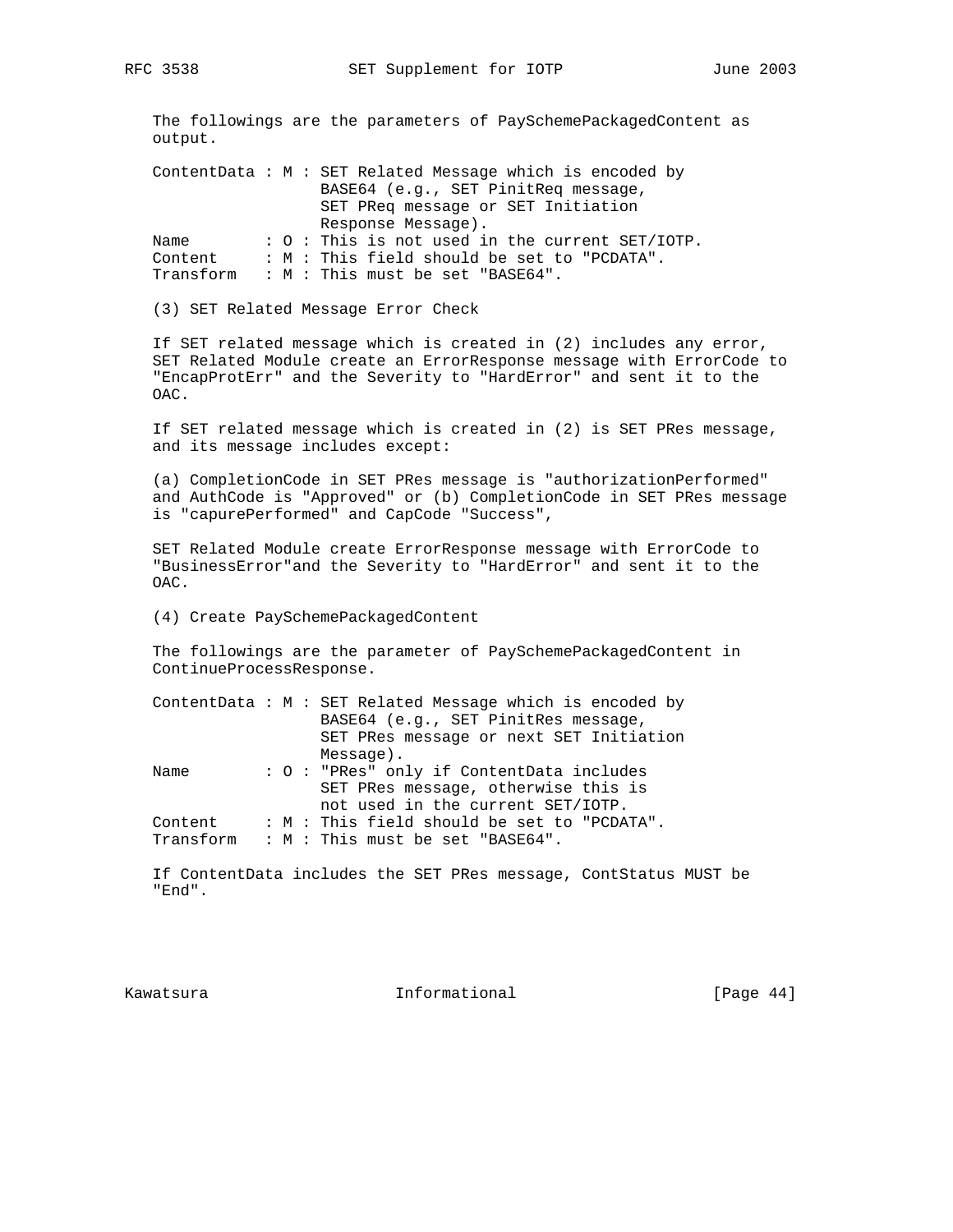8.4.5 InquireProcessState Function

(1) Setting ProcessState

Values for the ProcessState are described in section 8.9.2.

(2) Setting CompletionCode

 Set to "Unspecified" when a SET Business Failure has occurred, and set StatusDesc to the value corresponding to AuthCode or CapCode.

(3) Setting StatusDesc

The values for PayStatusDesc are not specified in the SET/IOTP.

(4) Create PayReceiptNameRefs

Set to "PRes" in the PayReceiptNameRefs

8.5 Payment Receipt

8.5.1 CheckPayReceipt Function

 SET Related Module does not check the Payment Receipt Information especially, sends the general response message as long as valid request message.

The Parameters of PayReceiptPackagedContent are followings:

| Name    |  | $: 0:$ This MUST be set "PRes"                                  |
|---------|--|-----------------------------------------------------------------|
| Content |  | : M : This field should be set to "PCDATA".                     |
|         |  | Transform : M : This must be set "BASE64".                      |
|         |  | ContentData: $M : SET$ PRes message which is encoded by BASE64. |

#### 8.5.2 ExpandPayReceipt Function

(1) PayReceiptPackagedContents

The Parameters of PayReceiptPackagedContent are as follows:

Name : O : This MUST be set "PRes" Content : M : This field should be set to "PCDATA". Transform : M : This must be set "BASE64". ContentData : M : SET PRes message which is encoded by BASE64.

Kawatsura 10 1nformational [Page 45]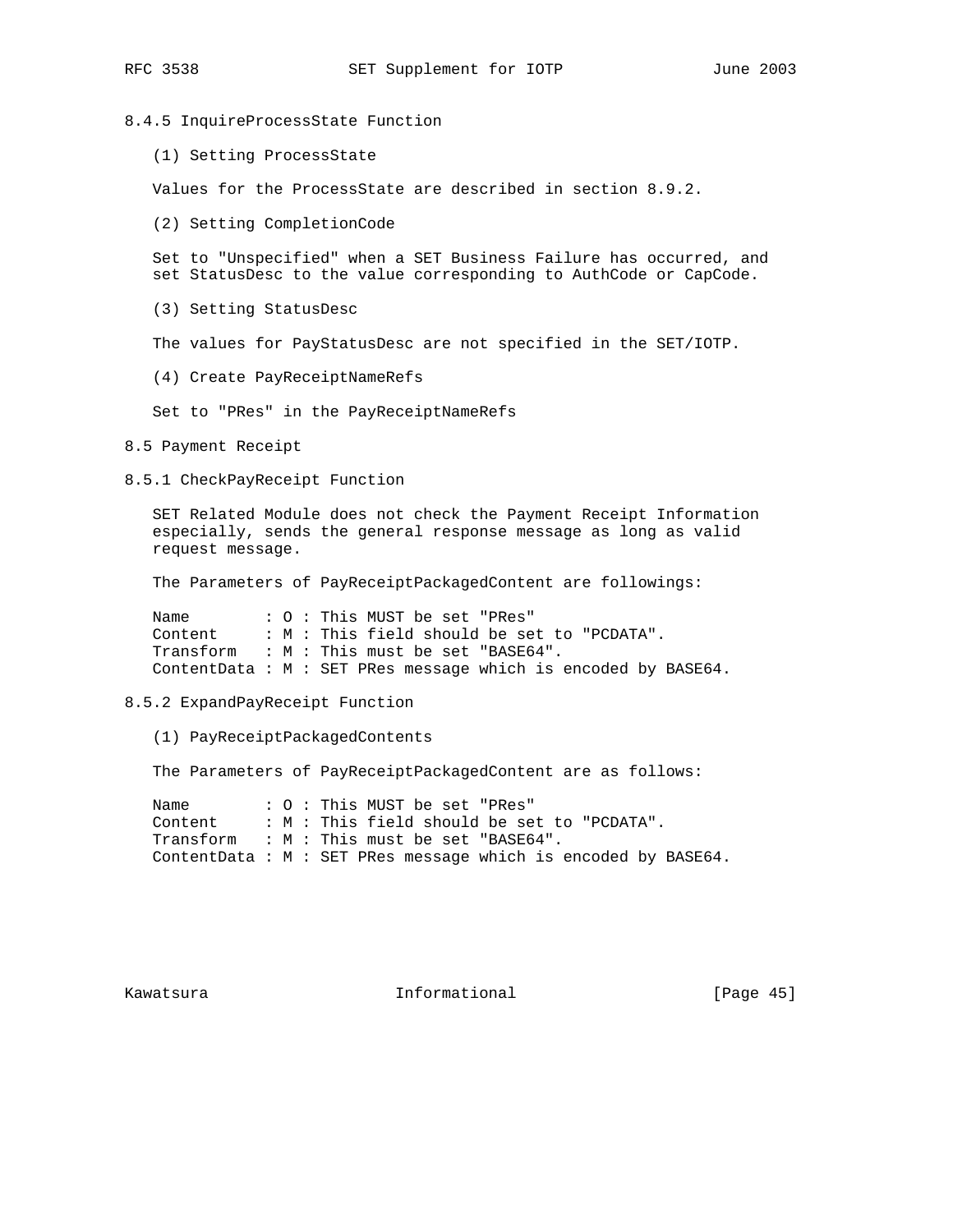(2) Get the current status information

 SET Related Module gets out the following element from Data Base using ConsumerPayId, PaymentHandlerPayId as keys.

- o BrandId
- o ProtocolBrandId
- o PayInstrumentId
- o Amount
- o CurrCodeType
- o CurrCode
- o PayDirection
- (3) Get the SET Data

 SET Related Module gets the following data from SET PRes message which take as the Request Message.

 (a) Date Field in the MessageWrapper Date field between SET and IOTP is slightly different. The different things are as follows:

o There is no TimeZone in the Date field of SET.

o Second and Milli-second can be omitted in the Date field of SET

 Therefore, SET Related Module needs to compensate the Date information when TimeStamp field is set.

 (b) AuthRatio in SET PRes message. (CapRatio is high priority than AuthRatio if available.)

 (c) LID\_M in SET PRes message. (The style of this value is the same as it of SET Initiation message.)

8.6 Status Inquiry

 In SET/IOTP, SET Inquiry Initiation is not supported (i.e., omitted). SET Inquiry Messages are embedded in the PaySchemeData element in IOTP Inquiry Messages.

 The Parameters of PaySchemePackagedContent in StartPaymentInquiryResponse are follows:

Name : O : This is not used in the SET/IOTP. Content : M : This field should be set to "PCDATA". Transform : M : This must be set "BASE64". ContentData : M : SET InqReq message which is encoded by BASE64.

Kawatsura 10 mm informational 11 mm informational (Page 46)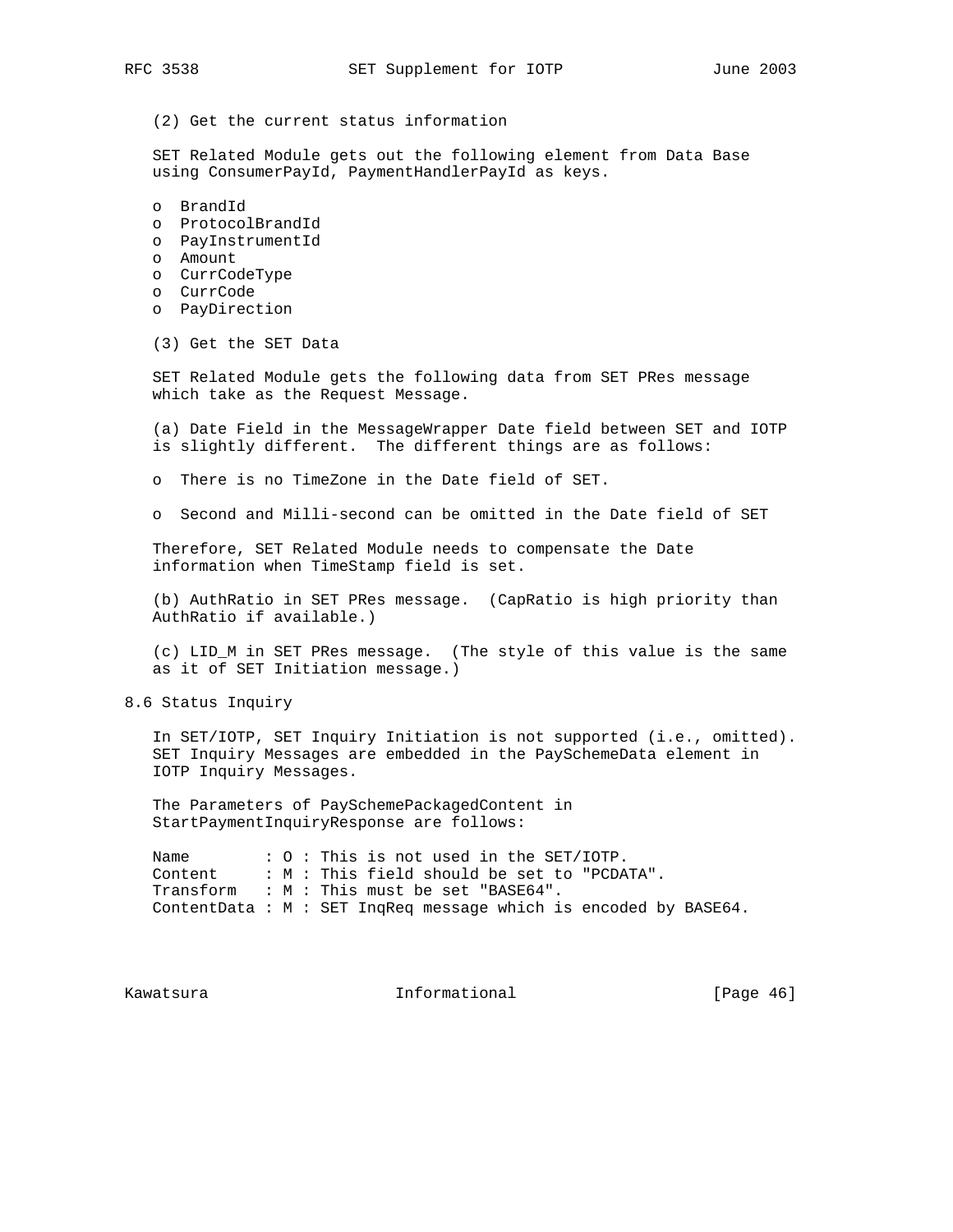The Parameters of PaySchemePackagedContent in InqurePaymentStatus are follows: Name :  $0 :$  This is not used in the SET/IOTP.<br>Content :  $M :$  This field should be Content : M : This field should be set to "PCDATA". Transform : M : This must be set "BASE64". ContentData : M : SET InqReq message which is encoded by BASE64. The Parameters of PaySchemePackagedContent in InquirePaymentStatusResponse are follows: Name : O : This is not used in the SET/IOTP. Content : M : This field should be set to "PCDATA". Transform : M : This must be set "BASE64". ContentData : M : SET InqRes message which is encoded by BASE64. The Parameter of PaySchemePackagedContent in ContinueProcess are follows: Name : O : This is not used in the SET/IOTP. Content : M : This field should be set to "PCDATA". Transform : M : This must be set "BASE64". ContentData : M : SET InqRes message which is encoded by BASE64. 8.7 Resume Process The Parameter of PaySchemePackagedContent in RequmePaymentConsumerResponse are as follows: Name : O : This is not used in the SET/IOTP.<br>Content : M : This field should be set to "PCDA : M : This field should be set to "PCDATA". Transform : M : This must be set "BASE64". ContentData : M : SET Related Message which is encoded by BASE64 (e.g., SET PinitRes message or SET Initiation Response Message). 8.8 SET Scheme Specific Authentication on IOTP IOTP authentication, which uses the SET Scheme, is not used in SET/IOTP.

Kawatsura 10 1nformational [Page 47]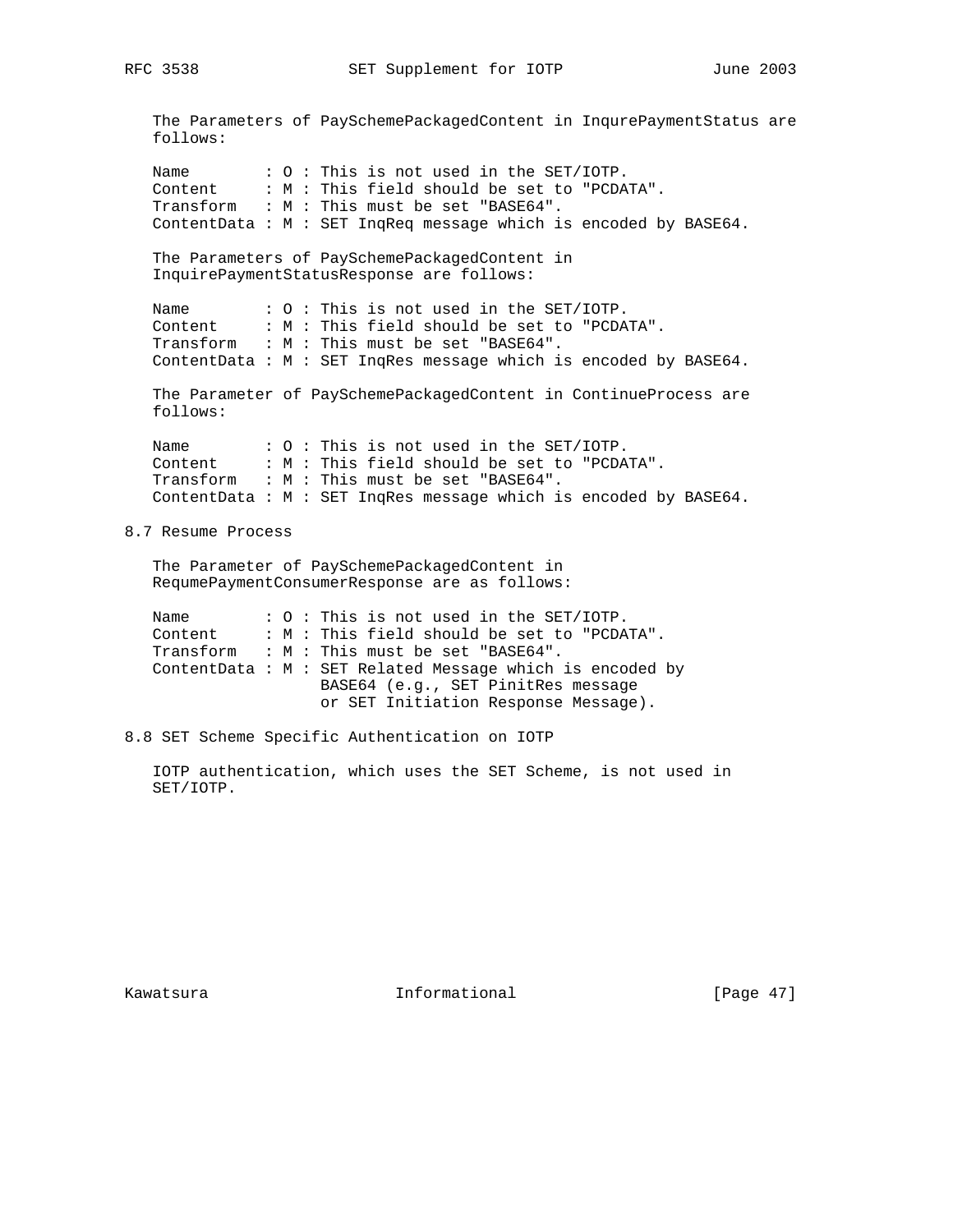# 8.9 SET Bridge ProcessState

8.9.1 SET Bridge ProcessState of Consumer

| No Status ----> InProgress   | : When StartPaymentConsumer Function<br>is called                                                                                                                                                                                                                                                                         |
|------------------------------|---------------------------------------------------------------------------------------------------------------------------------------------------------------------------------------------------------------------------------------------------------------------------------------------------------------------------|
| InProgress ---> InProgress   | : When ContinueProcess Function<br>is called<br>: When ChangeProcessState Function<br>(ProcessState="Failed") is called                                                                                                                                                                                                   |
| InProgress ---> ProcessError | : When ChangeProcessState Function<br>(ProcessState="ProcessError") is<br>called<br>: The Technical Error (Hard Error)<br>is occurred in SET Bridge                                                                                                                                                                       |
| InProgress ---> CompletedOK  | : When ChangeProcessState Function<br>(ProcessState="CompletedOK") is<br>called                                                                                                                                                                                                                                           |
| InProgress ---> Failed       | : When ChangeProcessState Function<br>(ProcessState="failed") is called<br>: The Business Error is occurred<br>in SET Bridge                                                                                                                                                                                              |
| InProgress ---> Suspended    | : When ChangeProcessState Function<br>(ProcessState="Suspended") is<br>called<br>: ErrorCode="ResumeRequired" is<br>is occurred.                                                                                                                                                                                          |
| Suspend ---> InProgress      | : ResumePaymentConsumer Function<br>is called                                                                                                                                                                                                                                                                             |
| Suspend ---> ProcessError    | : When ChangeProcessState Function<br>(ProcessState="ProcessError") is<br>called (the Technical Error is<br>occurred prior to ResumePayment-<br>Consumer Function call)<br>: The Technical Error (Hard Error)<br>is occurred in SET Bridge (the<br>Technical Error is occurred while<br>ResumePaymentConsumer is calling) |

Kawatsura 10 Informational [Page 48]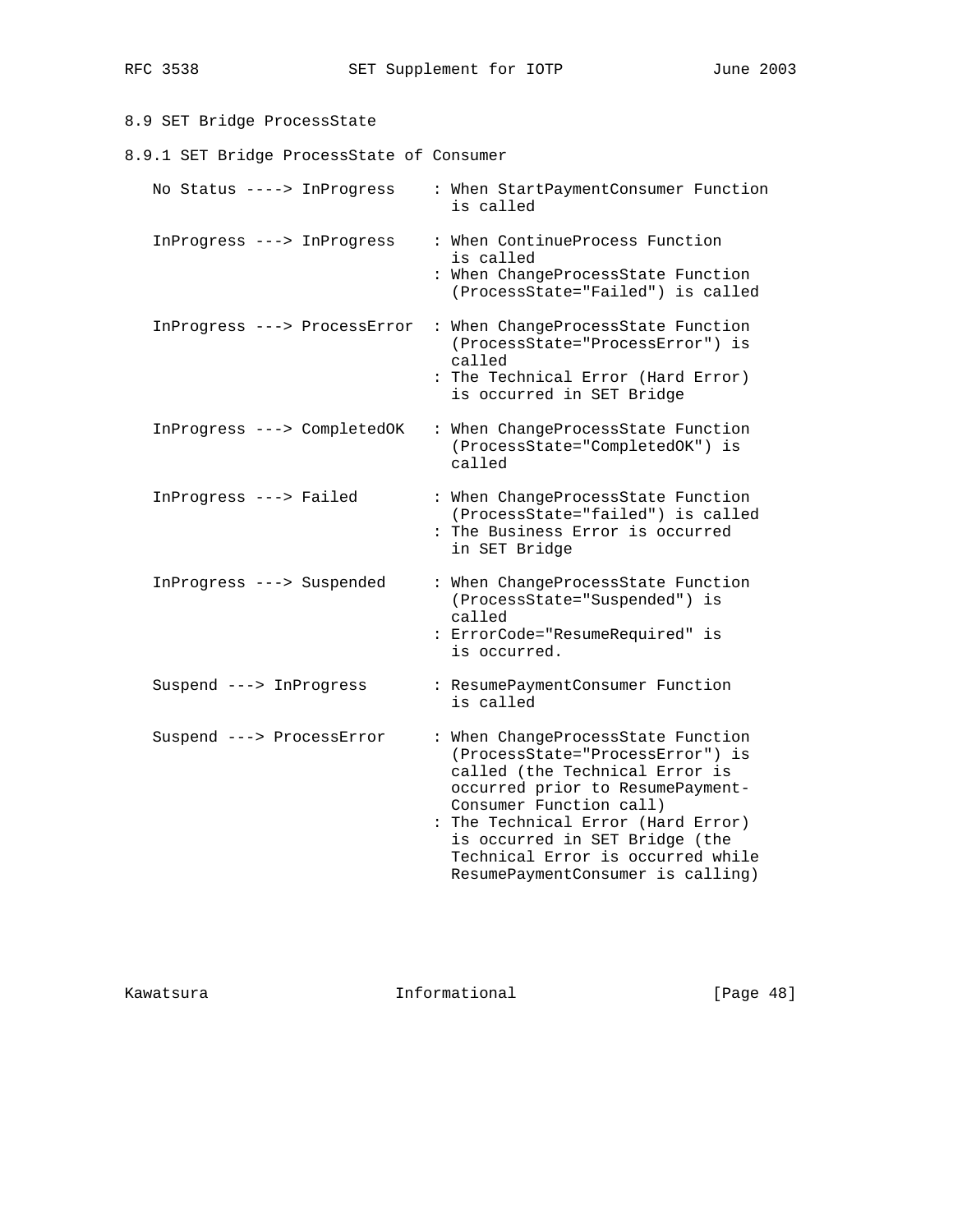8.9.2 SET Bridge ProcessState of Payment Handler No Status ----> InProgress : When StartPaymentPaymentHandler is called InProgress ---> InProgress : When ContinueProcess Function is called : When ChangeProcessState Function (ProcessState="Failed") is called InProgress ---> ProcessError : When ChangeProcessState Function (ProcessState="ProcessError") is called : The Technical Error (Hard Error) is occurred in SET Bridge : SET Error Message is occurred InProgress ---> CompletedOK : When SET Transaction is completed. InProgress ---> Failed : When ChangeProcessState Function (ProcessState="failed") is called : The Business Error is occurred in SET Bridge CompletedOK ---> Failed : When ChangeProcessState Function or CancelPayment Function (ProcessState="Failed") is called and the payment is cancelled.

8.10 Relationship between Pay Step and Deliv Step on SET/IOTP

SET/IOTP recommends the following regarding Delivery:

 Physical Goods --------------

 For physical goods, the IOTP Delivery Exchanges should be omitted. That is, set DelivExch=False and DelivAndPayResp=False in the Delivery Component. This is to avoid the situation where the IOTP Delivery Handler must check with the IOTP Payment Handler on the status of a credit authorization. When a Delivery Inquiry transaction might occur, the DelivReqNetLocn attribute in the DeliveryData Element must have been specified at the time of the original Offer Response Message. If you want to use the Delivery Exchange, you need to process the inquiry of the credit authorization out of IOTP between IOTP Payment Handler and Delivery Handler.

Kawatsura Informational [Page 49]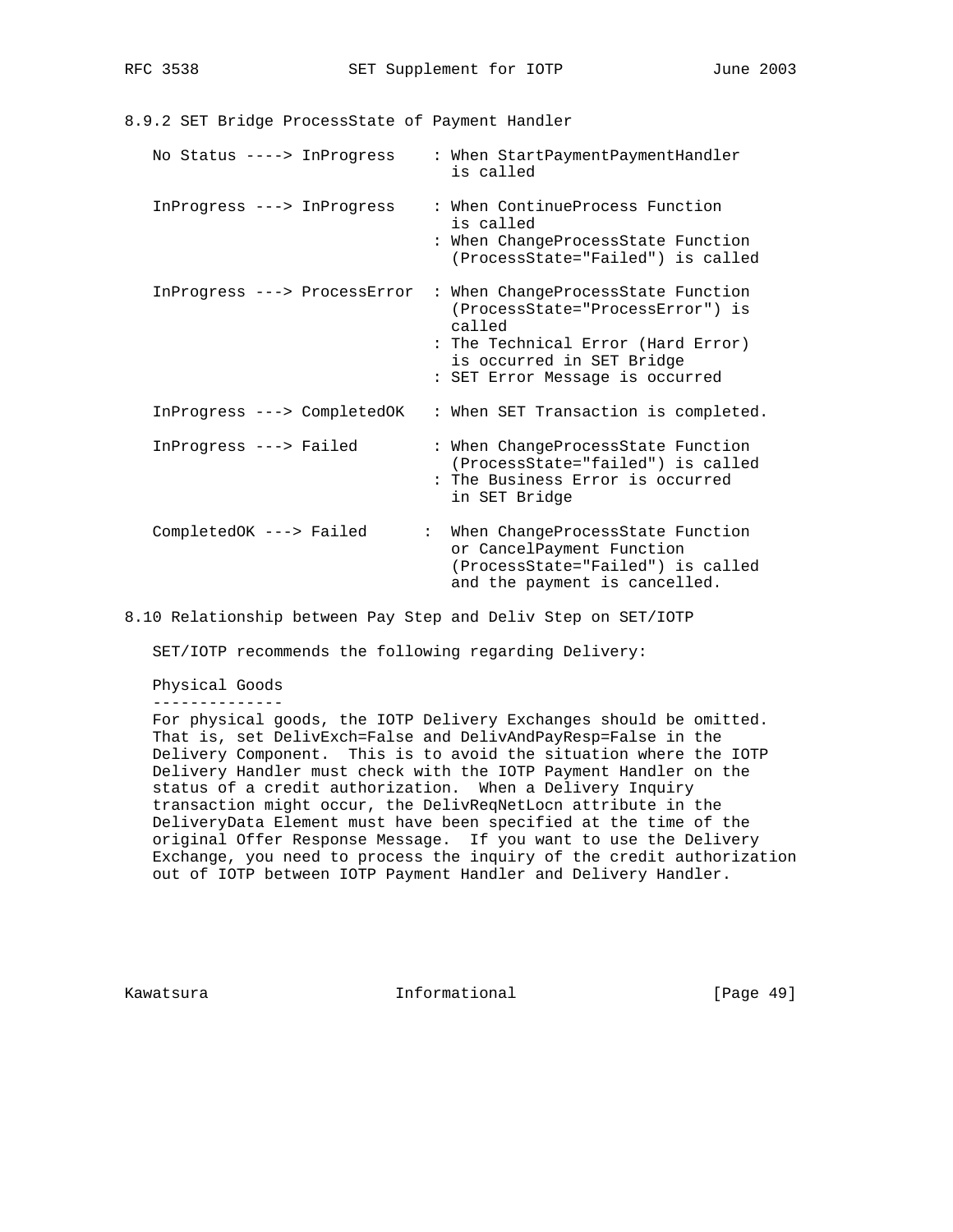Digital Goods ------------- For digital goods sold through SET/IOTP, authorization should be processed on a real-time basis.

8.11 Completion Code

 In SET/IOTP, the CompletionCode, which is a Business Error Code, is set as follows:

Value Description ------------------------------------------------------ BrandNotSupp This value is not used. CurrNotSupp This value is not used. AuthError The IOTP Authentication has failed for any reason. InsuffFunds This value is not used. InstBrandInvalid This value is not used. PaymentDecl **A SET business failure has occurred.**  InstNotValid This value is not used. BadInstrument This value is not used. Unspecified Unspecified error. There is some known problem or error, which does not fall into one of the other CompletionCodes.

### 8.12 PercentComplete

This document recommends to set the PercentComplete as follows:

|      | SET Related<br>Message | Setting for<br>Consumer                                              | Setting for<br>Paymnet Handler                                         | Value of<br>PercentComplete |
|------|------------------------|----------------------------------------------------------------------|------------------------------------------------------------------------|-----------------------------|
| tion | SET Initia-            | After 1st SET<br>Initiation<br>Response has<br>Cteated<br>(See Note) | After 1st SET<br>Initiation<br>Response has<br>Processed<br>(See Note) | 20                          |
|      |                        | SET PinitReg After Created                                           | After Processed                                                        | 40                          |
|      |                        | SET PinitRes After Processed After Created                           |                                                                        | 60                          |
|      | SET PReg               | After Created                                                        | After Processed                                                        | 80                          |
|      | SET PRes               | After Processed After Created                                        |                                                                        | 100                         |
|      |                        |                                                                      |                                                                        |                             |

Kawatsura 10 1nformational [Page 50]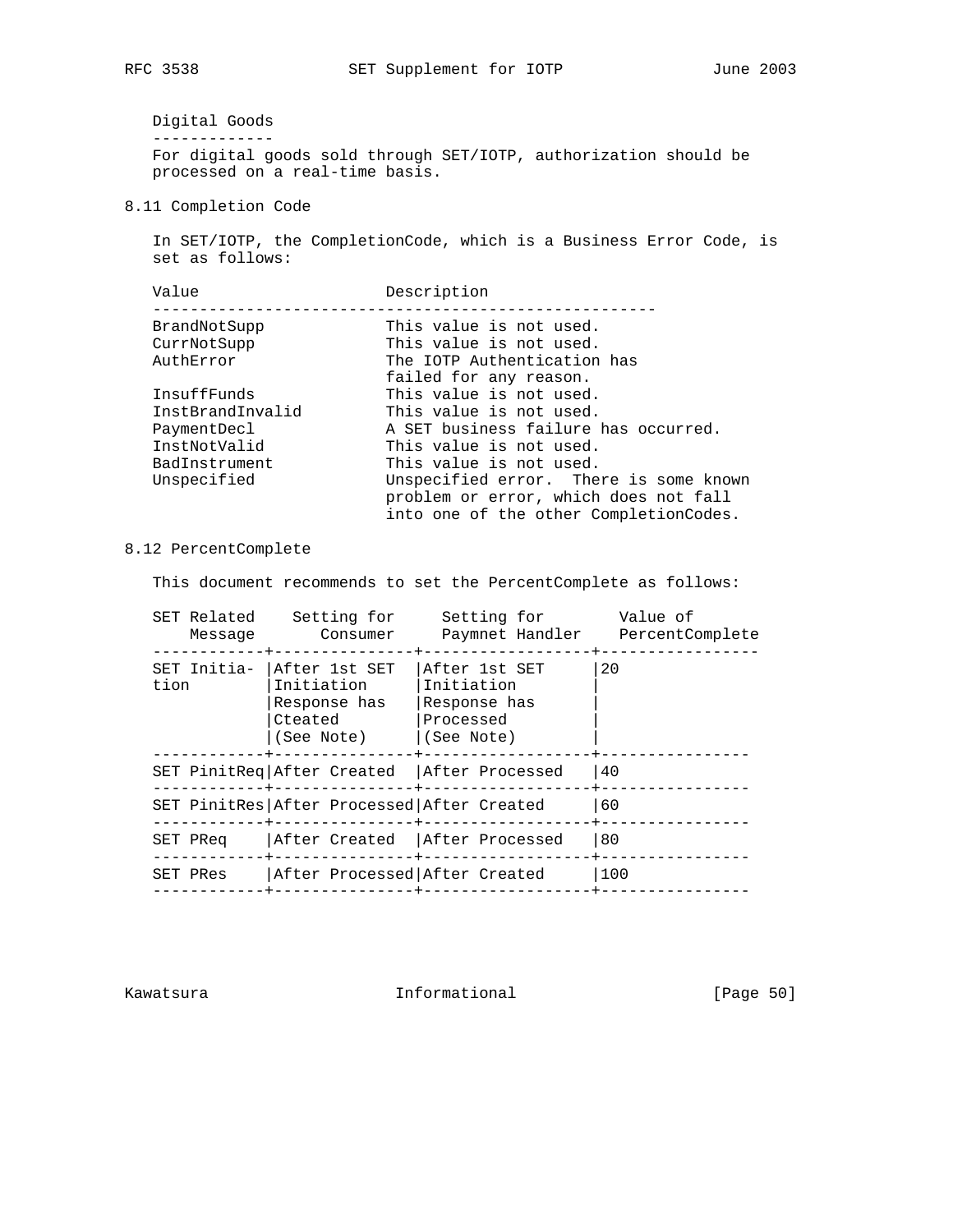Note: According to the SET Initiation, PercentComplete should be set "20" at the timing of 1st SET Initiation Response is created/processed because number of its message is variable.

8.13 Severity

 In the current version of SET/IOTP, if a technical error occurs in the SET Bridge, the Severity has to be always set to "HardError".

9. Error Handling

This chapter describes types of handling Errors.

9.1 Types of Errors

SET/IOTP defines the following error types:

(1) IOTP Level Error

 This is defined as an error which is NOT specified in [SET EIG] nor [SET]. IOTP Level Errors are divided into two types according to the following:

 OAC Level Error: Error in the OAC. This error is defined in the [IOTP].

 SET Related Module Level Error: Error generated in by process on the SET Related Module, not specified in [SET EIG] nor [SET]. For example, when checking the consistency between SET and IOTP elements on SET Related Module, an error might be returned to OAC.

(2) SET Level Error

 This is defined as an error which is specified in [SET EIG] or [SET]. SET Level Errors have been divided into two types of error according to following:

 SET Technical Level Error: Error in the SET Related Module. This error is defined in [SET] or [SET EIG]. SET Technical Level Errors are further subdivided into two types of errors:

 (a) SET Initiation Error Error while the SET Initiation Process is in progress.

 (b) SET Transaction Error Error when the SET Transaction (SET PInitReq message, SET PReq message, etc.) is in progress.

Kawatsura 10 1 Informational 111 [Page 51]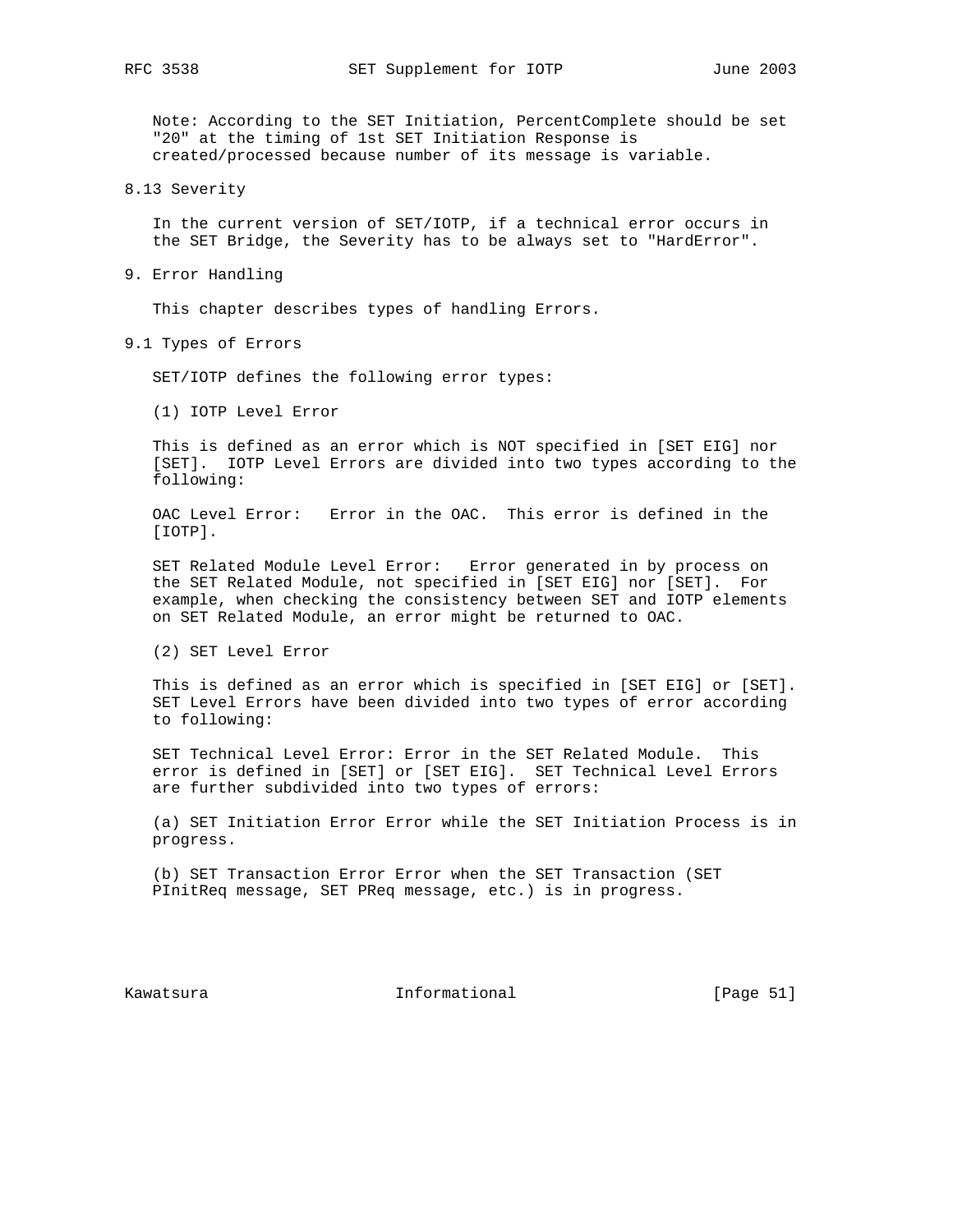SET Business Level Error: Error when a business error (e.g., an authorization failure) occurs while the SET Transaction is being processed. In SET, Business Level Errors will be returned in the SET PRes message. SET does not use a SET Error Message for this type of error. However, it is necessary to present the OAC with what kind of SET Business Error has occurred.

In this below, the details of each errors above are described.

9.2 IOTP Level Error (OAC Error)

 When OAC Level Errors have occurred, if necessary, the sender and receiver must issue ChangeProcessState API and change the status. For the detail of these errors, see [IOTP].

9.3 IOTP Level Error (SET Bridge Error)

 This is the error generated in a process on the SET Related Module, not specified in [SET EIG] nor [SET]. For example, when checking the inconsistency between SET and IOTP elements on SET Related Module, it might cause an error. This error should be notified to OAC.

 In this case, as a response message, Payment Scheme Data is not returned. An appropriate information must be set to Status Response.

- 9.4 SET Level Error (SET Technical Error)
- 9.4.1 SET Initiation Error

There are two SET Initiation errors as follows:

- o Error generated in SET Initiation Message
- o Error generated in SET Initiation Response Message.
- (1) SET Initiation Message Error

 [SET EIG] describes the error handling when a problem rises in SET Initiation Message. So the Consumer will do the same error handling in 9.4.2.

 When SET Initiation Error rises in 1st Initiation Message, an error message will be returned to the Merchant. If an error occurs after 2nd Initiation Message, an error message will be returned to the Payment Handler. SET Initiation Response will be generated having SET-Error-Field in Response Message Header and will be returned ErrorCode as "PayEncapError" and Severity as "HardError".

Kawatsura 10 Informational [Page 52]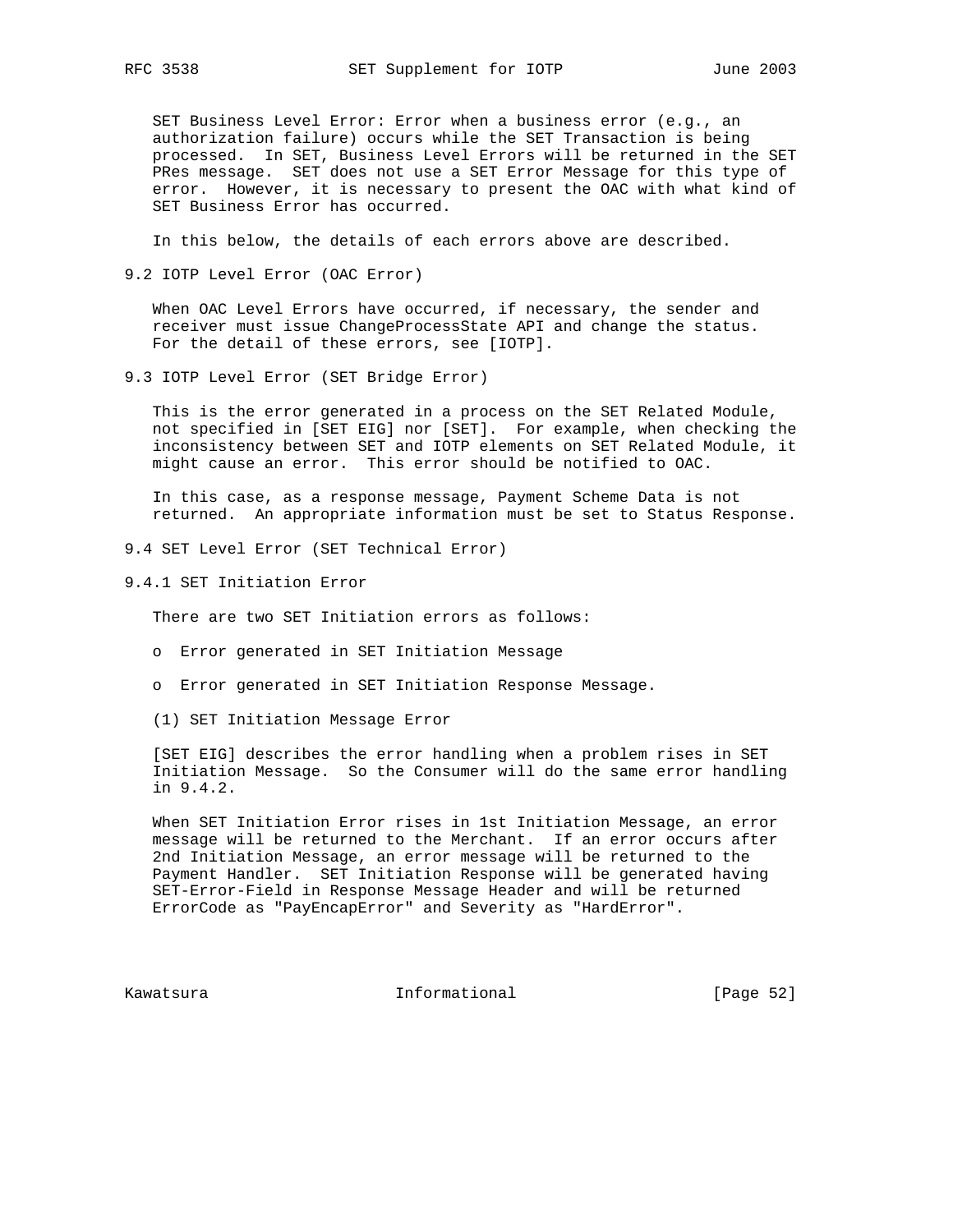(a) SET Initiation Response Error

 In SET EIG, there is no description about the handling on the problems in SET Initiation Response. However, it is necessary to define some handling for the problems in SET/IOTP

(b) Process of Payment Handler

 When a problem rises in SET Initiation Response, SET Related Module generates ErrorResponse, which is included the "EnCapProtoErr" as ErrorCode and the "HardError" as Severity. But PaySchemePackagedContent is not included in this API.

(2) Process of Consumer

 ChangeProcessState API must be issued, and ProcessState must be modified.

9.4.2 SET Transaction Error

(1) Process of Sender

 When a SET Transaction Error rises, SET Core creates SET Error Message. Then the SET Related Module creates ErrorResponse Message which includes "HardError" as Severity, "EnCapProtoErr" as ErrorCode and PaySchemePackagedContent. The SET Bridge passes the ErrorResponse Message to OAC. OAC will generate an Error Block which includes PaySchemePackagedContent and sends it to the Receiver side.

(2) Process of Receiver

 With ContinueProcess API, receiver's OAC sends the message including the PaySchemeData to SET Bridge. SET Bridge passes the SET Error Message to SET Core for this process. After that, SET Bridge sends "End" status with ContinueProcessResponse API.

9.5 SET Level Error (SET Business Error)

(1) Process of Payment Handler

 SET Related Module checks the SET Business Error in StatusCode in SET PRes message. When SET Transaction Error occurs, SET Related Module creates ErrorResponse Message which is included SET PRes as PaySchemePackagedContent and ErrorCode as "BusinessError" and returns it to OAC. OAC creates Payment Response Block after gets the SET scheme specific receipt in InquireProcessState/Response, and sends it to the Consumer.

Kawatsura 10 Informational 111 [Page 53]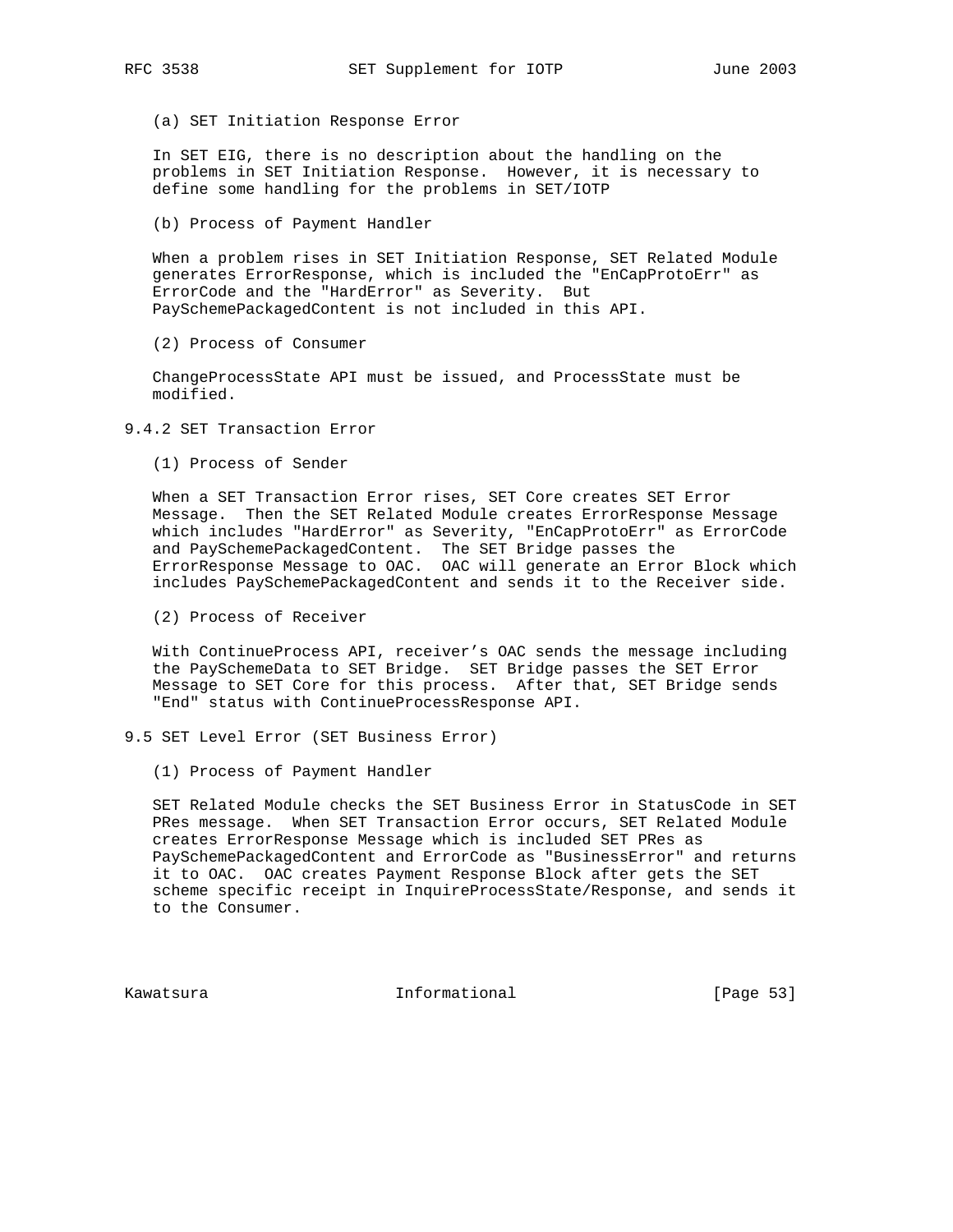## (2) Process of Consumer

 SET Related Module conducts the same process as in the process that Consumer receives Payment Response Block.

10. Security Considerations

 In the IOTP, Merchant and Payment Handler may exist in different domains. So, if the Merchant passes the payment related information to the Payment Handler via the Consumer, the payment security level may depend on the IOTP. If you want to avoid this, you will need to check integrity of these data by using out-of-band communication between the Merchant and the Payment Handler. In this case, the security level depends on the communication path between them.

11. References

 The following books provide essential background material. Readers are strongly encouraged to consult these references for more information.

| [BASE64]   | Base64 Content-Transfer-Encoding. A method of<br>transporting binary data defined by MIME. See: RFC<br>2045: Multipurpose Internet Mail Extensions (MIME)<br>Part One: Format of Internet Message Bodies. N.<br>Freed & N.Borenstein. November 1996. |
|------------|------------------------------------------------------------------------------------------------------------------------------------------------------------------------------------------------------------------------------------------------------|
| [RFC 2801] | Burdett, D., "Internet Open Trading Protocol -<br>IOTP, Version 1.0", RFC 2081, April 2000.                                                                                                                                                          |
| [SET]      | SET Secure Electronic Transaction (TM), Version<br>1.0, May 31, 1997<br>Book 1: Business Description<br>Book 2: Programmer's Guide<br>Book 3: Formal Protocol Definition                                                                             |
| [SET EIG]  | External Interface Guide to SET Secure Electronic<br>Transaction, Sep 24, 1997.                                                                                                                                                                      |
| SJR        | "SET Secure Electronic Transaction Specification"<br>Support for Japanese Requirements, Mar 16, 1998.                                                                                                                                                |
|            | [IOTP Payment API] Hans, W., et al., "Payment API for v1.0 Internet<br>Open Trading Protocol (IOTP)", Work in Progress.                                                                                                                              |

Kawatsura 10 1nformational [Page 54]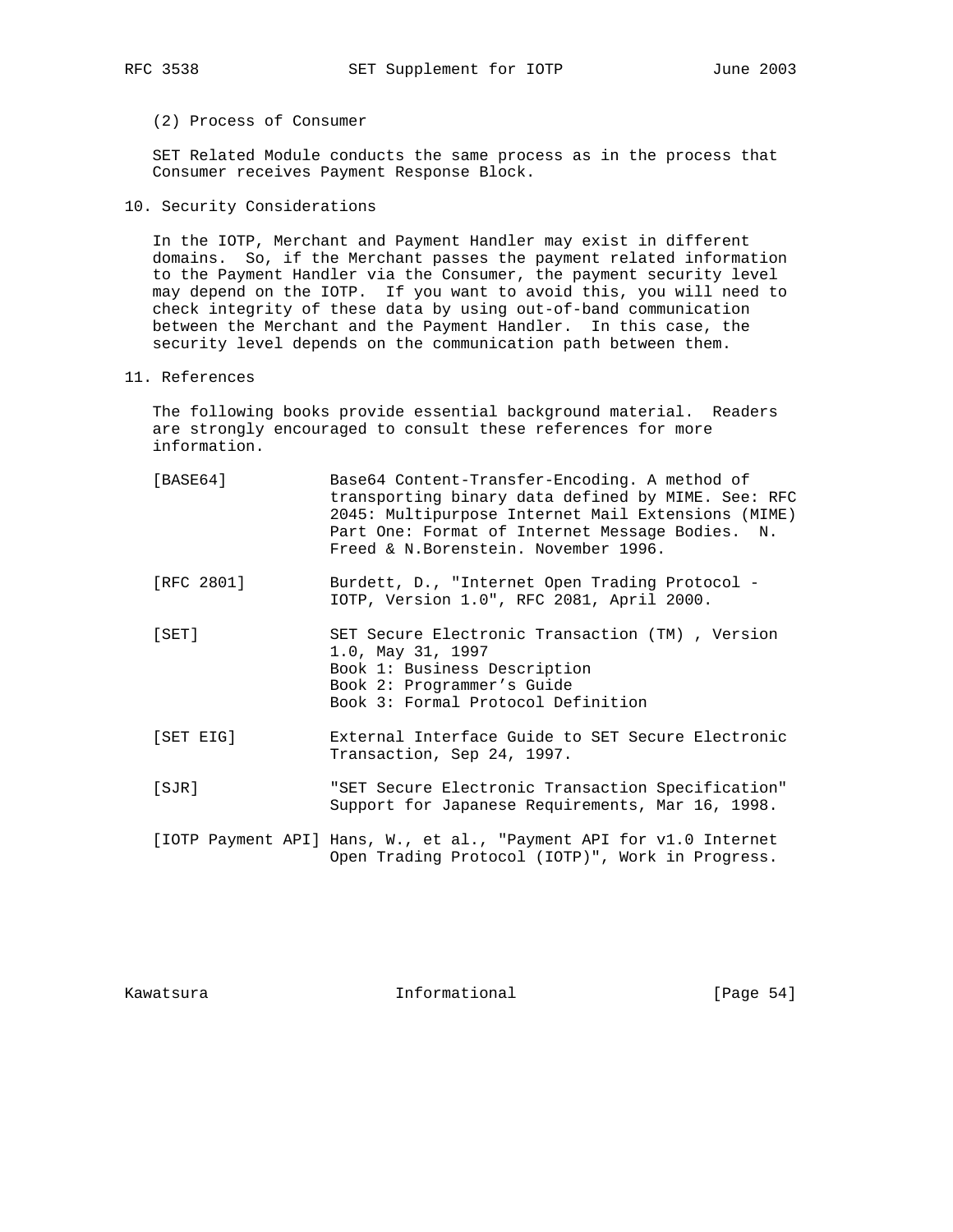- [ISO4217] ISO 4217: Codes for the Representation of Currencies. Available from ANSI or ISO.
- [XML] Extensible Mark Up Language. A W3C recommendation. See http://www.w3.org/TR/1998/REC-xml-19980210 for the 10 February 1998 version.

12. IANA Considerations

 This document does not ask for any action from IANA. It references an existing registry, iotp-codes, where at the time of publication of this RFC the following BrandID's are registered:

 Amex, Dankort, JCB, Maestro, MasterCard, MICOS, VISA, atCredits, EZpay, GeldKarte, Mondex, paybox

13. Acknowledgement

 The author of this document appreciates the following contributors to this protocol (in alphabetic order of company) without which it could not have been developed.

| Andrew Drapp | Hitachi Europe, Ltd. |
|--------------|----------------------|
|--------------|----------------------|

David Burdett Commerce One (ex. Mondex International)

Donald Eastlake 3rd Motorola (ex. IBM)

Hans-Bernhard Beykirch SIZ

John Wankmuller MasterCard International

Mark Linehan **IBM** 

Richad D. Brown Kedemon (ex. Globe SET)

Werner Hans SIZ

14. Author's Address

 Yoshiaki Kawatsura Hitachi, Ltd. 890 Kashimada Saiwai-ku Kawasaki-shi Kanagawa, 212-8567 Japan

EMail: kawatura@bisd.hitachi.co.jp

Kawatsura 10 1nformational [Page 55]